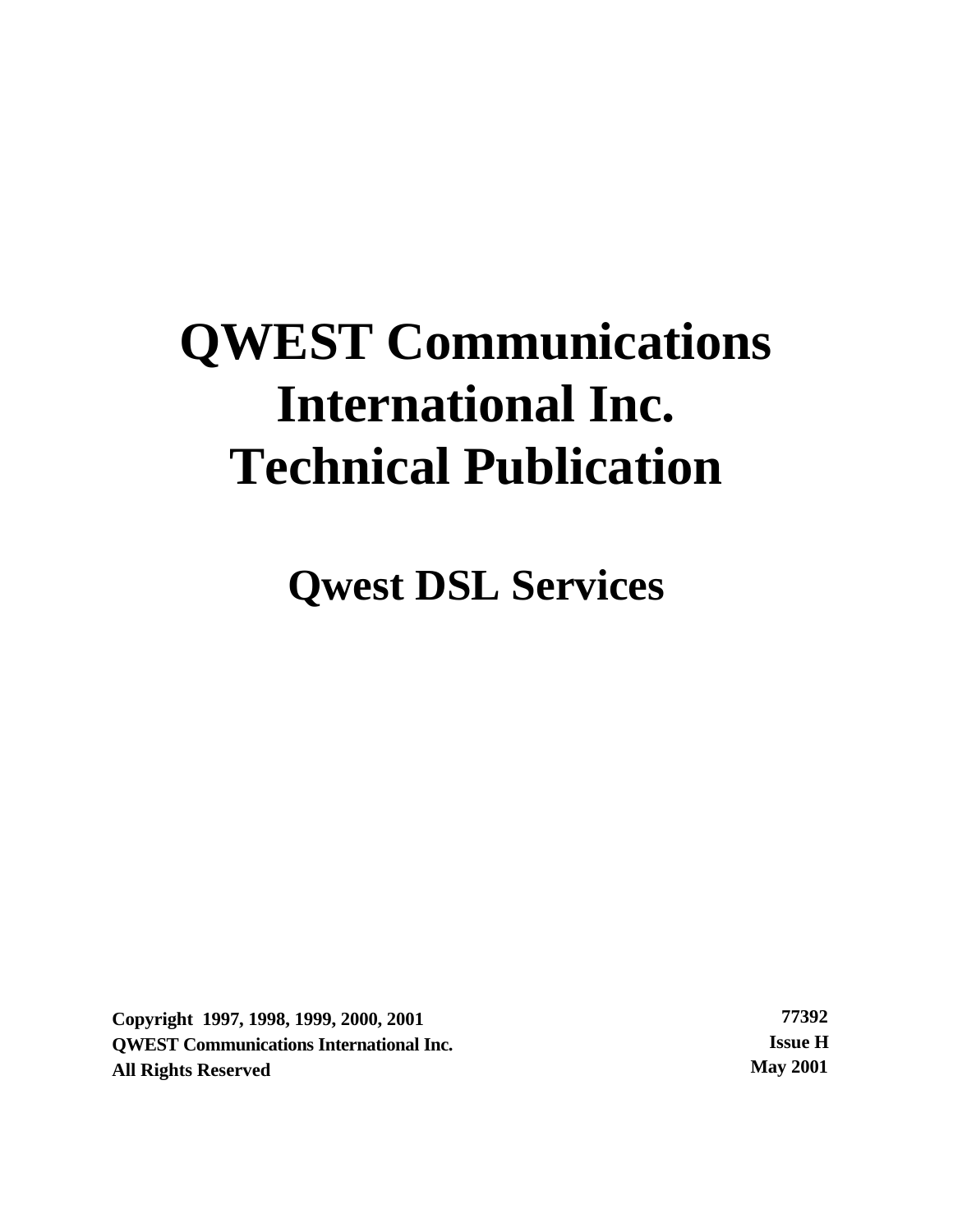#### NOTICE

Technical Publication 77392, is a reference document providing technical disclosure information for all Qwest DSLSM Services Network Channel Interface (NCI) codes Qwest Corporation supports.

Technical Publication 77392 is being reissued to provide information due to the addition of another Descrete Multi-Tone service. Grandfather all services using Carrierless Amplitude/ Phase Modulation (CAP) line coding.

DMT and CAP are used in this document to denote the line code utilized on the Digital Subscriber Lines used in the Qwest DSLSM Services offering. Rate Adaptive Digital Subscriber Line (RADSL) is used in this document to denote a type of Digital Subscriber Line that has the ability to change signaling parameters and adjust data rate based on impairments on the subscribers loop.

10Base-T and 100Base-T are used in this document to denote the 10-Megabit per second (Mbit/s) and 100 Mbit/s transmission data rates respectively. Where 10Base-T and 100Base-T are used in reference to Qwest DSLSM Services**,** the information no longer describes a specific product offering provided by Qwest Corporation. Instead, it describes a possible user connection to Customer Provided Equipment (CPE) which is used to connect to, either the DMT RADSL, CAP RADSL or ATM interfaces referred to in this document.

This document provides technical parameters for:

- Required characteristics of Owest Corporation and Customer signals at DMT RADSL and CAP RADSL network interface to End-Users and Carriers;
- Network Channel Interface codes used to encode the signal characteristics of the DMT RADSL and CAP RADSL interface, and lists those that may be used when ordering Qwest DSL<sup>SM</sup> Services.
- Characteristics of the DMT RADSL and CAP RADSL Interface.
- Characteristics of the Owest  $IDSL<sub>SM</sub>$  Interface
- Specific requirements for the implementation of L2TP on the access link between a Owest DSL Host and the Qwest Corporation Network.
- Specific requirements for Qwest DSL Host that are unique to Qwest  $DSL<sup>SM</sup>$  service that are not part of Qwest Corporation requirements for Cell Relay Service, as described in Qwest Corporation Technical Publication77378, "Qwest Corporation ATM Cell Relay Service".

Technical Publication 77392 is intended to be used with other Qwest Corporation Technical Publications and with Qwest Corporation Service Publications, which provide both the Network Channel and Network Channel Interface codes needed to order Qwest DSLSM Services in conjunction with other Qwest Corporation services.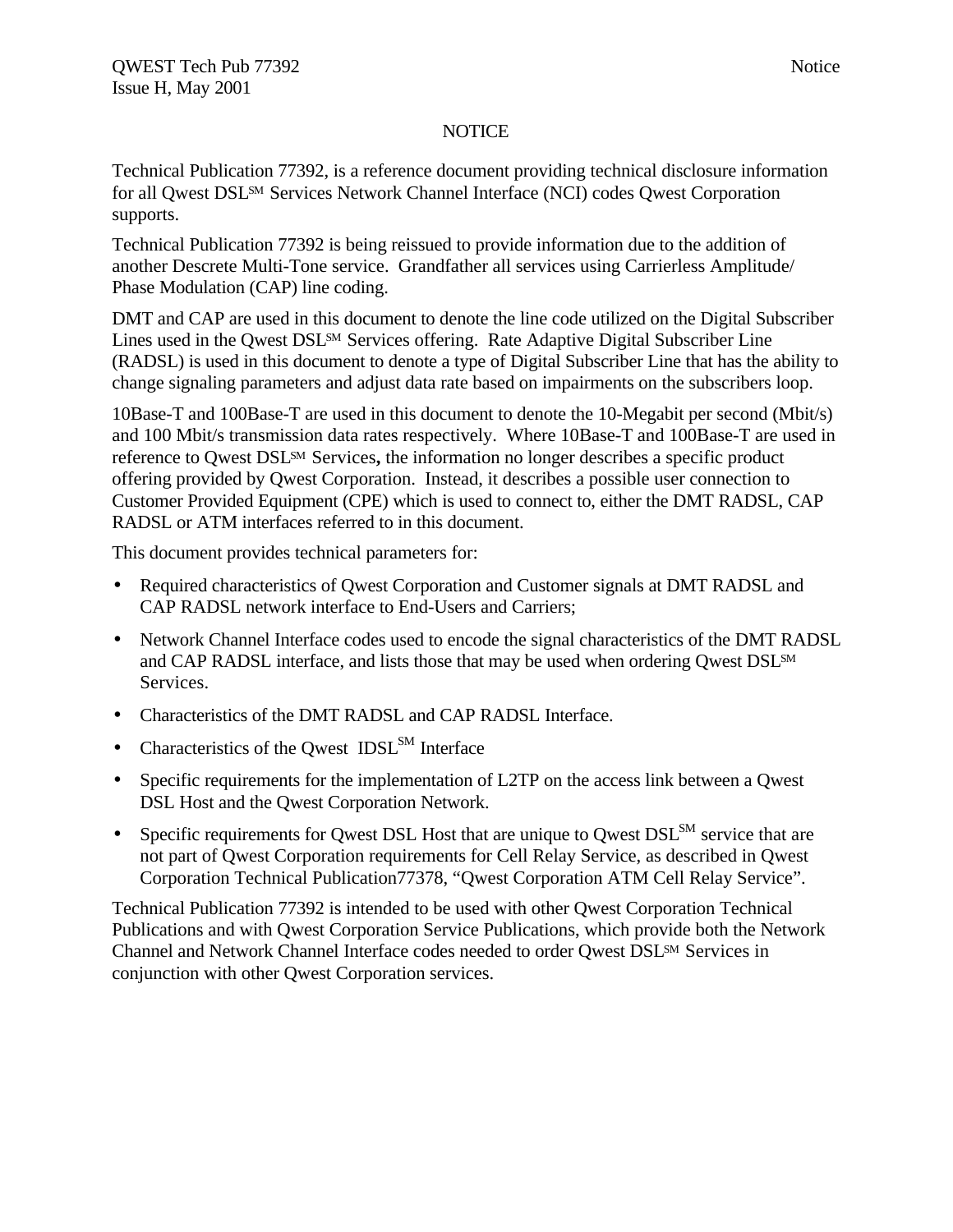Qwest Corporation reserves the right to revise this document for any reason, including but not limited to, conformity with standards promulgated by various governmental or regulatory agencies; utilization of advances in the state of the technical arts; or to reflect changes in the design of equipment, techniques, or procedures described or referred to herein.

Liability to anyone arising out of use or reliance upon any information set forth herein is expressly disclaimed, and no representation or warranties, expressed or implied, are made with respect to the accuracy or utility of any information set forth herein.

This document is not to be construed as a suggestion to any manufacturer to modify or change any of its products, nor does this publication represent any commitment by Qwest Corporation to purchase any specific products. Further, conformance to this publication does not constitute a guarantee of a given supplier's equipment and/or its associated documentation.

Future issues of Technical Publication 77392 will be announced to the industry at least 45 days prior to the issuance date. This notice, which will come through our standard customer notification channels, will allow the customer time to comment on the proposed revisions.

Ordering information for Qwest Publications can be obtained from the Reference Section of this document.

If further information is required, please contact:

Qwest Communications International Inc. Manager – New Services Planning 700 W. Mineral Ave., Rm. MN-F15.15 Littleton, CO 80120 (303) 707-7107 FAX: (303) 707-9497 E-Mail: jhsmit2@qwest.com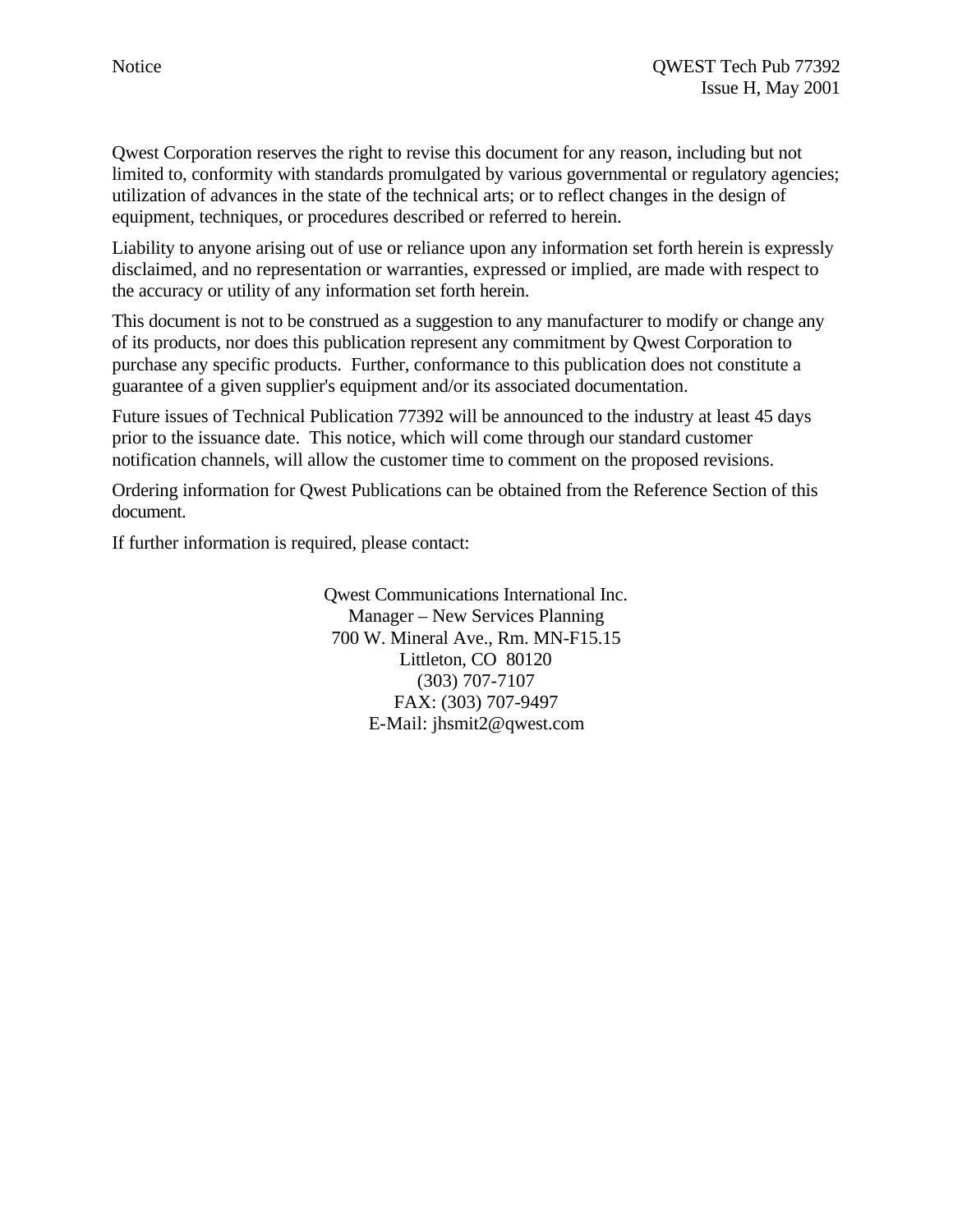#### **COMMENTS**

#### PLEASE TEAR OUT AND SEND YOUR COMMENTS/SUGGESTIONS TO:

Qwest Corporation. Manager – New Services Planning 700 W. Mineral Ave., Rm. MN-F15.15 Littleton, CO 80120 (303) 707-7107 FAX: (303) 707-9497 E-Mail: jhsmit2@qwest.com

Information from you helps us to improve our Publications. Please take a few moments to answer the following questions and return to the above address.

| Was this Publication valuable to you in understanding  |      |      |
|--------------------------------------------------------|------|------|
| the technical parameters of our service?               | YES  | NO - |
| Was the information accurate and up-to-date?           | YES. | NO.  |
| Was the information easily understood?                 | YES  | NO   |
| Were the contents logically sequenced?                 | YES  | NO.  |
| Were the tables and figures understandable and helpful | YES  | NO.  |
| Were the pages legible?                                | YES. | NО   |

If you answered NO to any of the questions and/or if you have any other comments or suggestions, please explain:

\_\_\_\_\_\_\_\_\_\_\_\_\_\_\_\_\_\_\_\_\_\_\_\_\_\_\_\_\_\_\_\_\_\_\_\_\_\_\_\_\_\_\_\_\_\_\_\_\_\_\_\_\_\_\_\_\_\_\_\_\_\_\_\_\_\_\_\_\_\_\_\_\_\_\_\_\_ \_\_\_\_\_\_\_\_\_\_\_\_\_\_\_\_\_\_\_\_\_\_\_\_\_\_\_\_\_\_\_\_\_\_\_\_\_\_\_\_\_\_\_\_\_\_\_\_\_\_\_\_\_\_\_\_\_\_\_\_\_\_\_\_\_\_\_\_\_\_\_\_\_\_\_\_\_

| (Attach additional sheet, if necessary) |
|-----------------------------------------|
| Date                                    |
|                                         |
|                                         |
|                                         |
|                                         |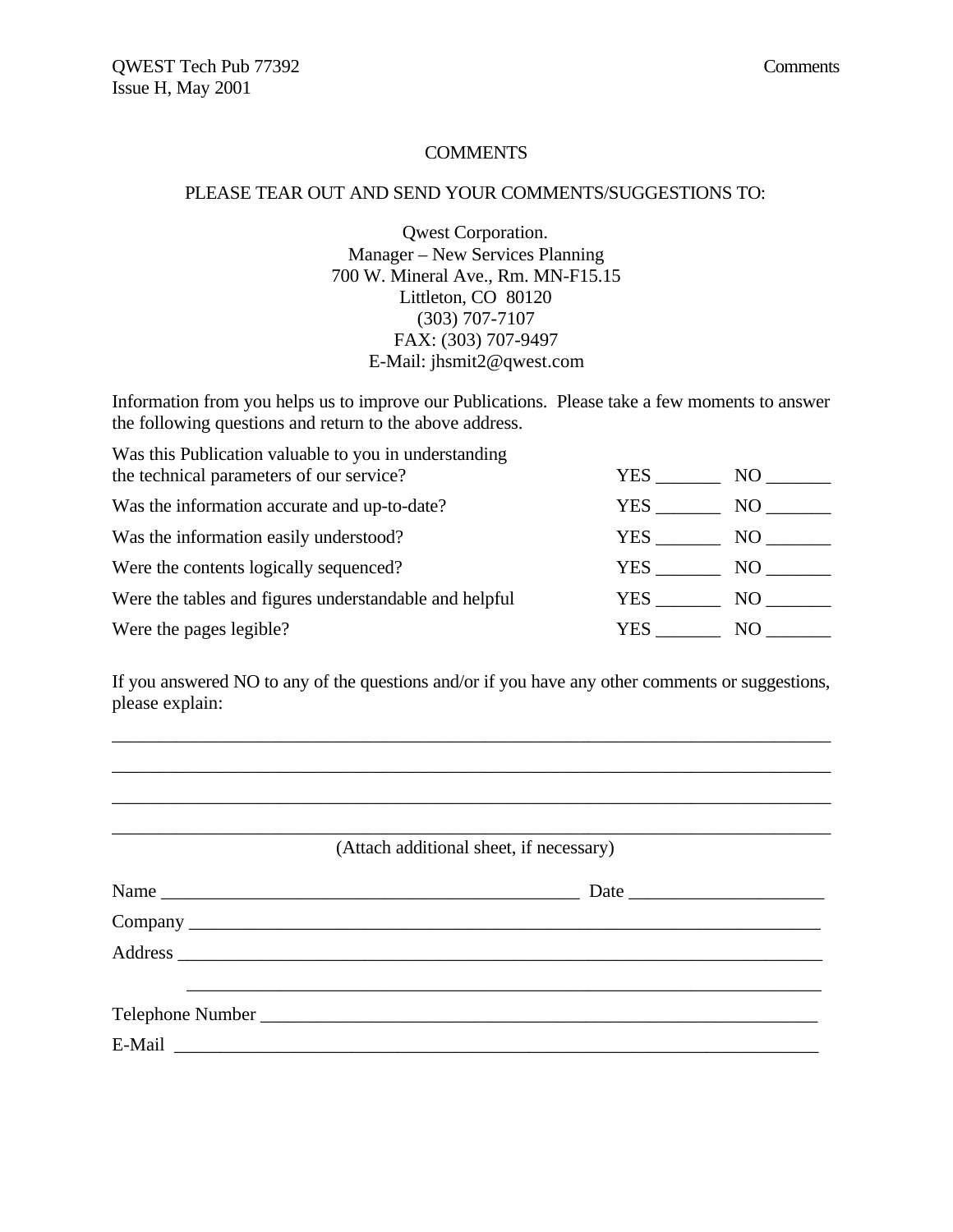#### **CONTENTS**

### **Chapter and Section**

### Page

| 1. |      |         |                                                                            |  |
|----|------|---------|----------------------------------------------------------------------------|--|
|    | 1.1  |         |                                                                            |  |
|    | 1.2  |         |                                                                            |  |
|    | 1.3  |         |                                                                            |  |
| 2. |      |         |                                                                            |  |
|    | 2.1. |         |                                                                            |  |
|    | 2.2. |         |                                                                            |  |
|    |      | 2.2.1.  |                                                                            |  |
|    |      | 2.2.2.  |                                                                            |  |
|    |      | 2.2.3.  |                                                                            |  |
|    |      | 2.2.4.  |                                                                            |  |
|    |      | 2.2.5.  |                                                                            |  |
|    |      | 2.2.6.  |                                                                            |  |
|    |      | 2.2.7.  |                                                                            |  |
|    |      | 2.2.8.  |                                                                            |  |
|    | 2.3. |         |                                                                            |  |
|    | 2.4. |         |                                                                            |  |
|    |      | 2.4.1.  |                                                                            |  |
|    |      | 2.4.2.  | $CISCO^{TM}$ Digital Off-Hook (DOH) Signaling-Grandfathered2-8             |  |
|    |      | 2.4.3.  |                                                                            |  |
|    |      | 2.4.4.  |                                                                            |  |
|    |      | 2.4.5.  | Modem Pooled Service (Qwest DSL Select <sup>SM</sup> ) -Grandfathered 2-10 |  |
|    |      | 2.4.6.  |                                                                            |  |
|    |      | 2.4.7.  |                                                                            |  |
|    |      | 2.4.8.  | Data Link Layer (Tunneling Method Non-Concentrated)2-15                    |  |
|    |      | 2.4.9.  | Data Link Layer (Tunnel Method Concentrated)2-18                           |  |
|    |      | 2.4.10. |                                                                            |  |
|    |      | 2.4.11. |                                                                            |  |
|    | 2.5. |         |                                                                            |  |
| 3  |      |         |                                                                            |  |
|    | 3.1  |         |                                                                            |  |
|    |      | 3.1.1   |                                                                            |  |
|    |      | 3.1.2   |                                                                            |  |
|    | 3.2  |         |                                                                            |  |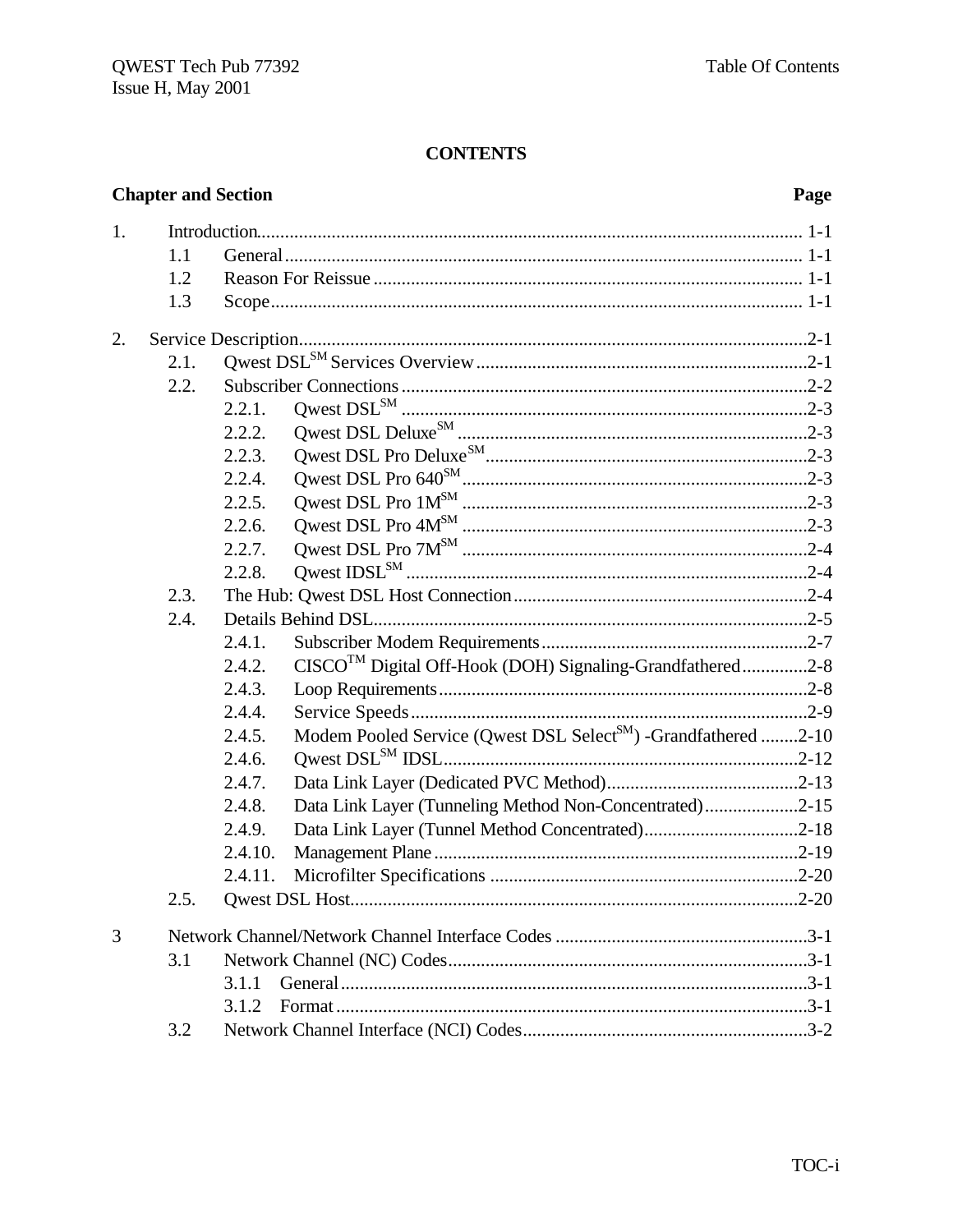#### **CONTENTS** (Continued)

|                  | <b>Chapter and Section</b> |                                                                       | Page |
|------------------|----------------------------|-----------------------------------------------------------------------|------|
|                  |                            | 3.2.1                                                                 |      |
|                  |                            | 3.2.2                                                                 |      |
|                  | 3.3                        |                                                                       |      |
|                  | 3.4                        |                                                                       |      |
|                  | 3.4                        |                                                                       |      |
|                  | 3.5                        |                                                                       |      |
| $\overline{4}$ . |                            |                                                                       |      |
|                  | 4.1                        |                                                                       |      |
|                  | 4.2                        |                                                                       |      |
| 5                |                            |                                                                       |      |
|                  | 5.1                        |                                                                       |      |
|                  | 5.2                        | Internet Engineering Task Force (IETF) Requests for Comment (RFC) 5-1 |      |
|                  | 5.3                        | American National Standards Institute (ANSI) Publications 5-2         |      |
|                  | 5.4                        |                                                                       |      |
|                  | 5.5                        |                                                                       |      |
|                  | 5.6                        |                                                                       |      |
|                  | 5.7                        |                                                                       |      |
| <b>Figures</b>   |                            |                                                                       |      |
| $2 - 1$          |                            |                                                                       |      |
| $2 - 2$          |                            |                                                                       |      |
| $2 - 3$          |                            |                                                                       |      |
| $2 - 4$          |                            |                                                                       |      |
| $2 - 5$          |                            |                                                                       |      |
| $2 - 6$          |                            |                                                                       |      |
| $2 - 7$          |                            |                                                                       |      |
| $2 - 8$          |                            |                                                                       |      |
| $3 - 1$          |                            |                                                                       |      |
| $3 - 2$          |                            |                                                                       |      |
| <b>Tables</b>    |                            |                                                                       |      |
| $2 - 1$          |                            |                                                                       |      |
| $2 - 2$          |                            |                                                                       |      |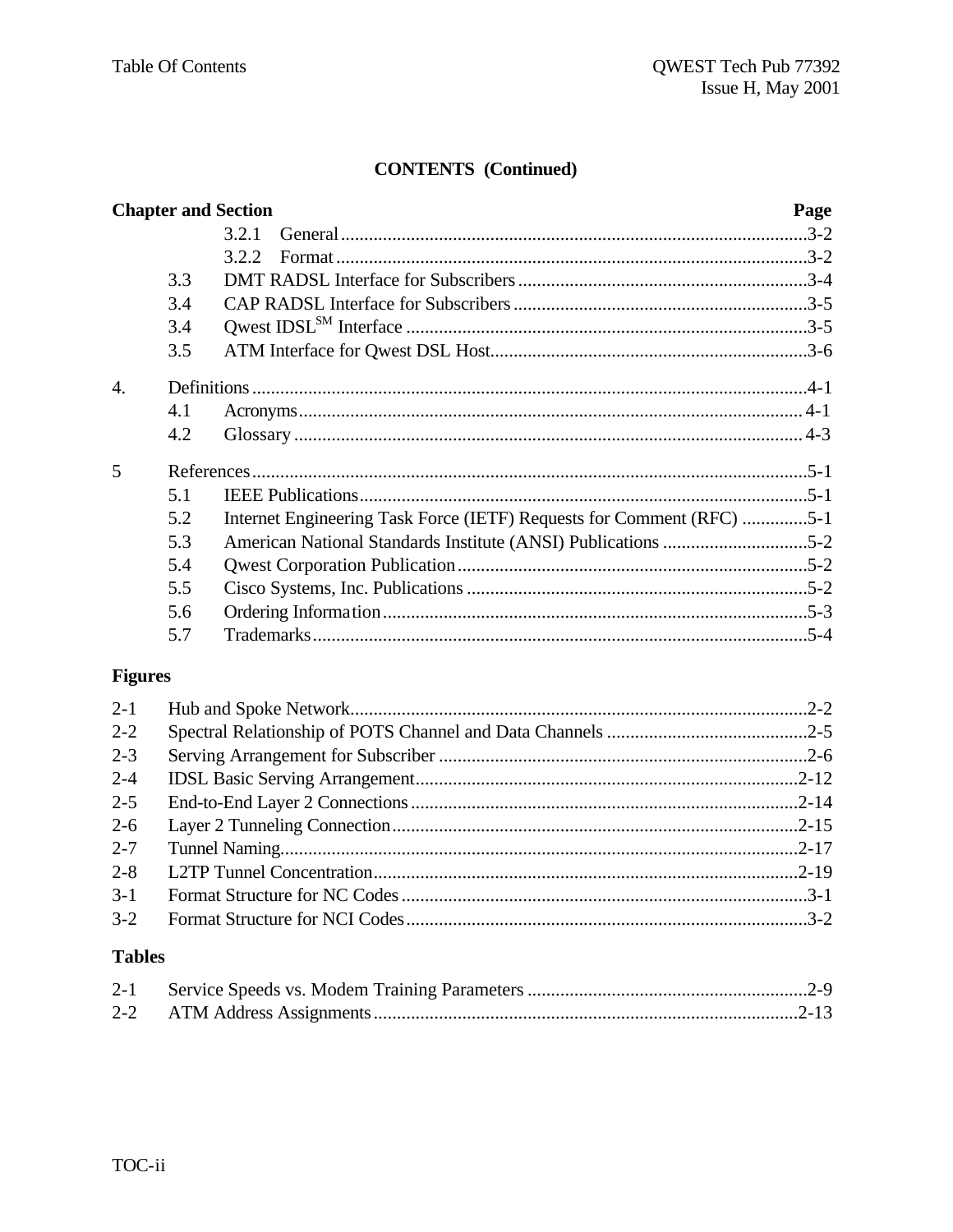#### **CONTENTS**

### **Chapter and Section**

 $1.$ 

### Page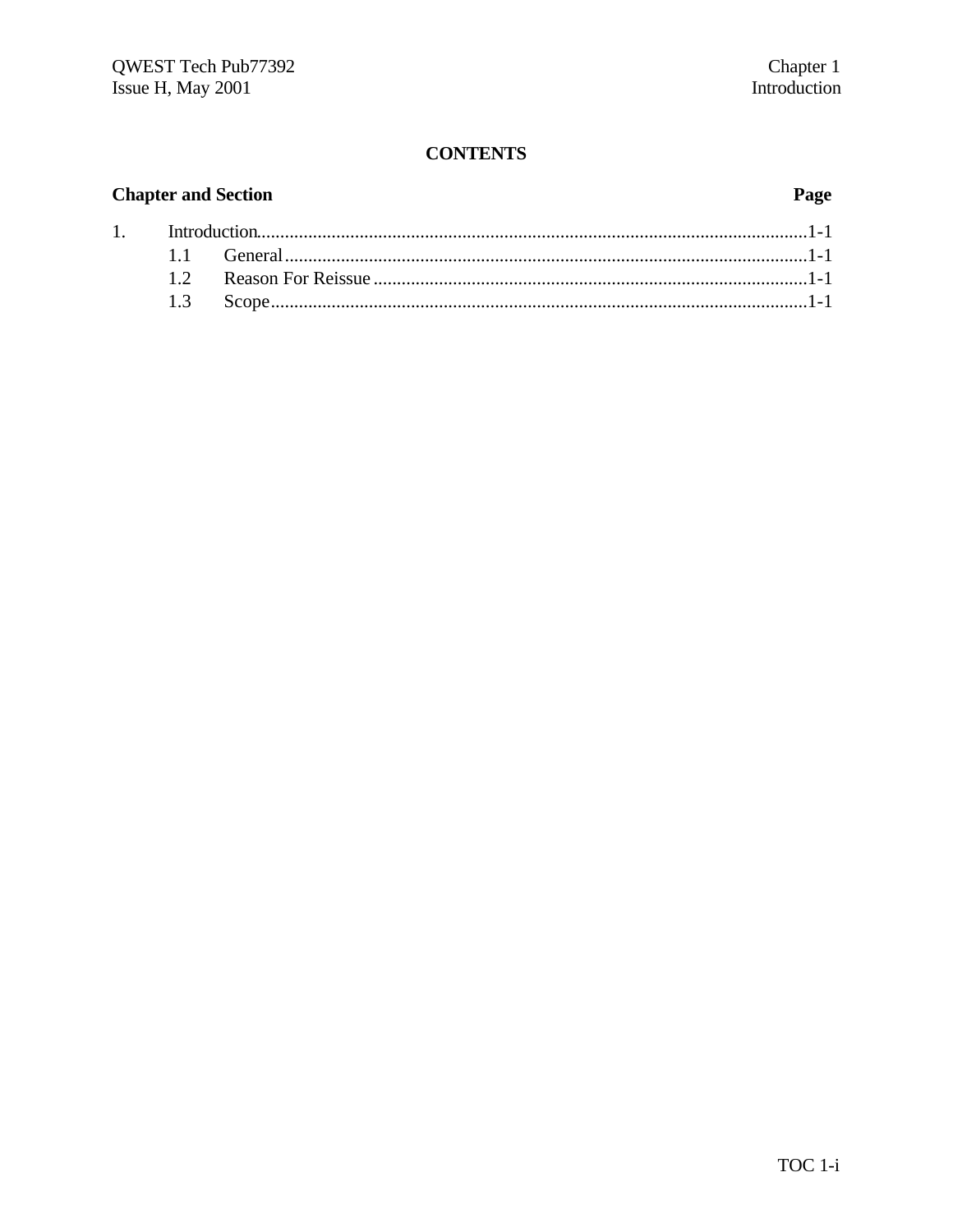#### **1. Introduction**

#### **1.1 General**

Technical Publication 77392, is a reference document providing technical disclosure information for all Qwest DSLSM Services Network Channel Interface (NCI) codes Qwest Corporation supports.

#### **1.2 Reason For Reissue**

Technical Publication 77392 is being reissued to provide information due to the addition of another Descrete Multi-Tone service. Grandfather all services using Carrierless Amplitude/ Phase Modulation (CAP) line coding.

#### **1.3 Scope**

DMT and CAP are used in this document to denote the line code utilized on the Digital Subscriber Lines used in the Qwest DSLSM Services offering. Rate Adaptive Digital Subscriber Line (RADSL) is used in this document to denote a type of Digital Subscriber Line that has the ability to change signaling parameters and adjust data rate based on impairments on the subscribers loop.

10Base-T and 100Base-T are used in this document to denote the 10 Megabit per second (Mbit/s) and 100 Mbit/s transmission data rates respectively. Where 10Base-T and 100Base-T are used in reference to Qwest DSLSM Services**,** the information no longer describes a specific product offering provided by Qwest Corporation. Instead, it describes a possible user connection to Customer Provided Equipment (CPE) which is used to connect to, either the DMT RADSL, CAP RADSL or ATM interfaces referred to in this document.

This document provides technical parameters for:

- Required characteristics of Qwest Corporation and Customer signals at DMT RADSL and CAP RADSL network interface to End-Users and Carriers;
- Network Channel Interface codes used to encode the signal characteristics of the DMT RADSL and CAP RADSL interface, and lists those that may be used when ordering Qwest DSLSM Services.
- Characteristics of the DMT RADSL and CAP RADSL Interface.
- Characteristics of the Qwest IDSL<sup>SM</sup> Interface
- Specific requirements for the implementation of L2TP on the access link between a Qwest DSL Host and the Qwest Corporation Network.
- Specific requirements for Qwest DSL Host that are unique to Qwest DSL<sup>SM</sup> service that are not part of Qwest Corporation requirements for Cell Relay Service, as described in Qwest Corporation Technical Publication77378, "Qwest Corporation ATM Cell Relay Service".

Technical Publication 77392 is intended to be used with other Qwest Corporation Technical Publications and with Qwest Corporation Service Publications, which provide both the Network Channel and Network Channel Interface codes needed to order Qwest DSLSM Services in conjunction with other Qwest Corporation services.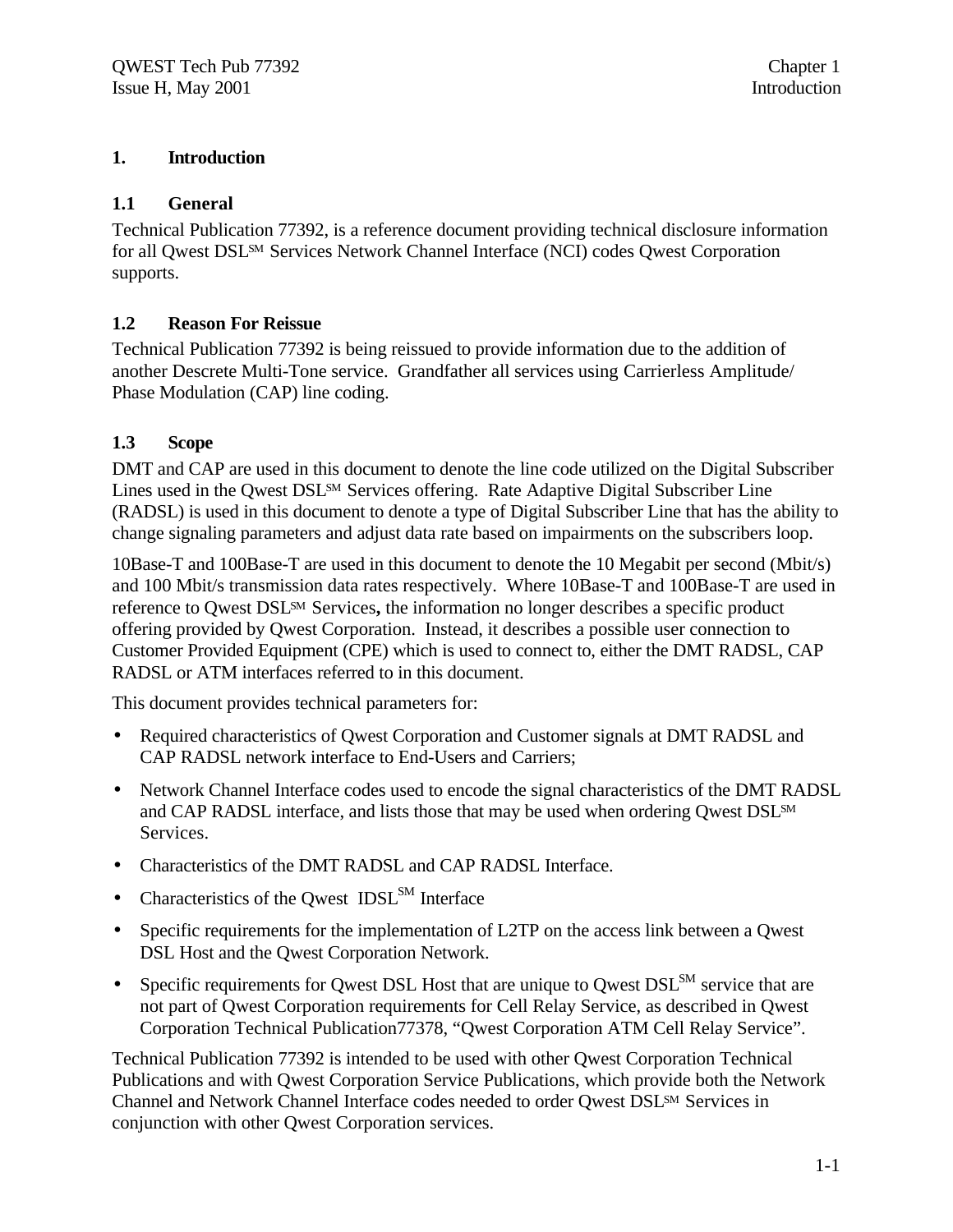#### **CONTENTS**

# **Chapter and Section Page**

| 2. |      |         |                                                                            |  |
|----|------|---------|----------------------------------------------------------------------------|--|
|    | 2.1. |         |                                                                            |  |
|    | 2.2. |         |                                                                            |  |
|    |      | 2.2.1.  |                                                                            |  |
|    |      | 2.2.2.  |                                                                            |  |
|    |      | 2.2.3.  |                                                                            |  |
|    |      | 2.2.4.  |                                                                            |  |
|    |      | 2.2.5.  |                                                                            |  |
|    |      | 2.2.6.  |                                                                            |  |
|    |      | 2.2.7.  |                                                                            |  |
|    |      | 2.2.8.  |                                                                            |  |
|    | 2.3. |         |                                                                            |  |
|    | 2.4. |         |                                                                            |  |
|    |      | 2.4.1.  |                                                                            |  |
|    |      | 2.4.2.  | CISCO <sup>TM</sup> Digital Off-Hook (DOH) Signaling-Grandfathered2-8      |  |
|    |      | 2.4.3.  |                                                                            |  |
|    |      | 2.4.4.  |                                                                            |  |
|    |      | 2.4.5.  | Modem Pooled Service (Qwest DSL Select <sup>SM</sup> ) -Grandfathered 2-10 |  |
|    |      | 2.4.6.  |                                                                            |  |
|    |      | 2.4.7.  |                                                                            |  |
|    |      | 2.4.8.  | Data Link Layer (Tunneling Method Non-Concentrated)2-15                    |  |
|    |      | 2.4.9.  | Data Link Layer (Tunnel Method Concentrated)2-18                           |  |
|    |      | 2.4.10. |                                                                            |  |
|    |      | 2.4.11. |                                                                            |  |
|    | 2.5. |         |                                                                            |  |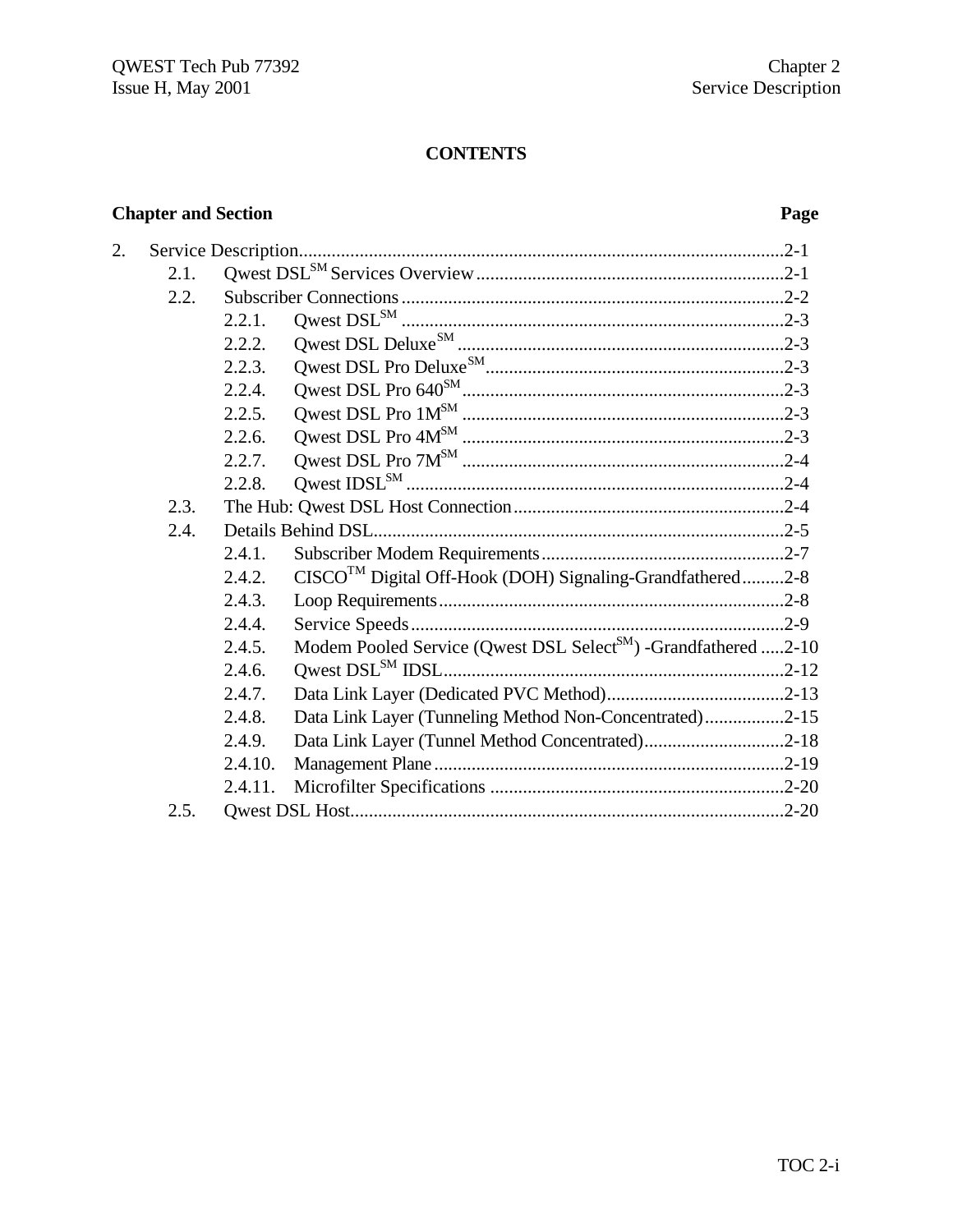#### **CONTENTS (Continued)**

#### **Figures.................................................................................................................................Page** 2-1 Hub and Spoke Network............................................................................................. 2-2 2-2 Spectral Relationship of POTS Channel and Data Channels...................................... 2-5 2-3 Serving Arrangement for Qwest DSL Subscriber....................................................... 2-6 2-4 DSL Basic Serving Arrangement.............................................................................. 2-13 2-5 End-to-End Layer 2 Connections.............................................................................. 2-14 2-6 Layer 2 Tunneling Connection.................................................................................. 2-16 2-7 Tunnel Naming.......................................................................................................... 2-18 2-8 L2TP Tunnel Concentration...................................................................................... 2-20 **Tables**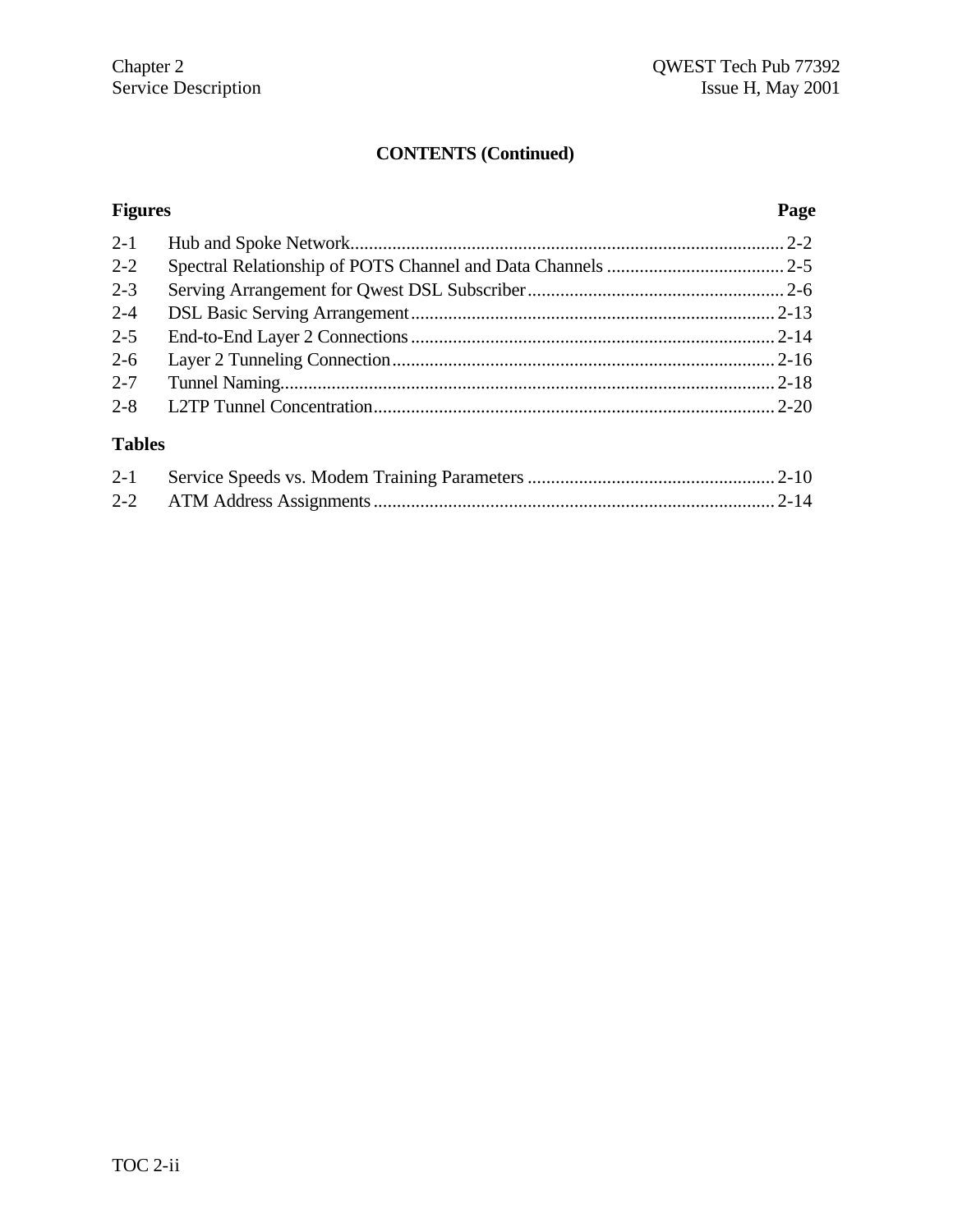#### **2. Service Description**

Owest DSL<sup>SM</sup> Services is the umbrella name for Qwest Corporation's family of services delivered to a subscriber location on Digital Subscriber Line (DSL) technology in combination with Asynchronous Transfer Mode (ATM) access. The stated combination allows customers (subscribers) continuous, dedicated access to their Corporate Local Area Network (LAN) (Qwest DSL Host) or Internet Service Provider (ISP) (Qwest DSL Host).

DSL provides simultaneous voice and high-speed data services over a single copper wire pair. Data traffic transmits at speeds much faster than voice band analog modems. ATM access allows the ISP or Corporate Local Area Network (LAN) to aggregate the data traffic from many customers who are using DSL.

There are several variations of DSL technology transmitted over copper cabling to move data between customer locations and the serving wire center. Wire center equipment separates the voice traffic from the data traffic. Data traffic is connected to a high-speed network and delivered to the host destination. Voice communications are sent to the local switching system. Qwest DSL<sup>SM</sup> Services subscribers are provided enough bandwidth for interactive data and video services. Some forms of DSL technologies include: Integrated Services Digital Network (ISDN) Digital Subscriber Line (IDSL), High Bit Rate DSL (HDSL), Single Line HDSL (SHDSL), Asymmetric DSL (ADSL), and Very High Bit Rate DSL (VDSL). The technologies in use by Owest DSL<sup>SM</sup> Services are:

- ADSL using Rate Adaptive Digital subscriber Line (RADSL).
- IDSL for customers subscribed to the Qwest Corporation's Qwest IDSL $^{SM}$ .

#### **Qwest DSLSM Services Overview**

Qwest DSL<sup>SM</sup> Services consists of two service categories: subscriber and Qwest DSL Host. These two categories correspond to the hub and spoke nature of the service architecture (see Figure 2-1 below). Subscriber services are the spoke network connections. Each of the spoke connections must be associated with a host or a network connection to the Qwest DSL Host.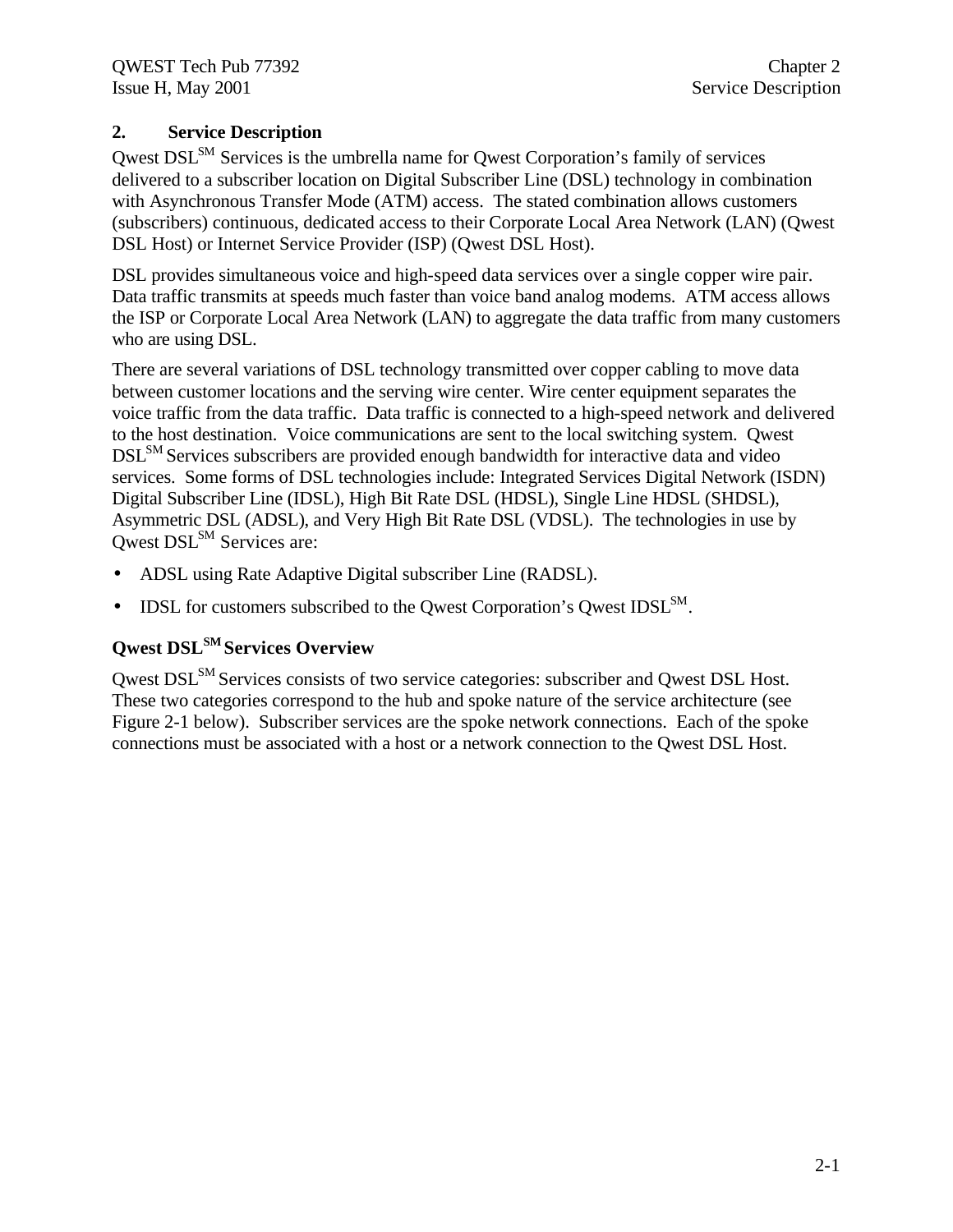

**Figure 2- 1 Hub and Spoke Network**

#### **Subscriber Connections**

Subscriber service uses xDSL technology to transport high capacity bi-directional data over a single pair of copper wires. In the case of RADSL, the data stream is carried along with Plain Old Telephone Service (POTS). Subscribers are provided with Discrete Multi-Tone (DMT) RADSL interface. Previous RADSL service required a Carrierless Amplitude/Phase Modulation (CAP) RADSL interface. All CAP RADSL services are grandfathered. The RADSL interface connects to either an internal or external RADSL modem at the customer's premises. If a Subscriber's service is provided by Qwest  $IDSL<sup>SM</sup>$ , the IDSL line requires its' own pair of wires and the data stream does not share the same pair of wires as the POTS. In both the RADSL and IDSL cases, all customer data travels directly into the backbone of the Qwest Corporation's data network.

Note: DMT RADSL will be the base line coding technology for Qwest  $DSL^{TM}$ . CAP RADSL is discontinued, but is supported for indeterminate amount time.

Subscriber service is segmented into eight (8) different available data rates:

- Data rate of 144 Kbit/s Bi-directional (Qwest  $IDSL<sup>SM</sup>$ )
- Data rate of 256 Kbit/s from the network to the user (downstream) and up to 256 Kbit/s from the user to the network (upstream) (Qwest  $DSL<sup>SM</sup>$ )
- Data rate of 640 Kbit/s from the network to the user (downstream) and up to 256 Kbit/s from the user to the network (upstream) (Qwest DSL Deluxe $^{\rm SM})$
- Data rate up to 640 Kbit/s from the network to the user (downstream) and up to 256 Kbit/s from the user to the network (upstream) (Qwest DSL Pro Deluxe<sup>SM</sup>)
- Data rate of 640 Kbit/s from the network to the user (downstream) and up to 640 Kbit/s from the user to the network (upstream) (Owest DSL Pro  $640^{SM}$ )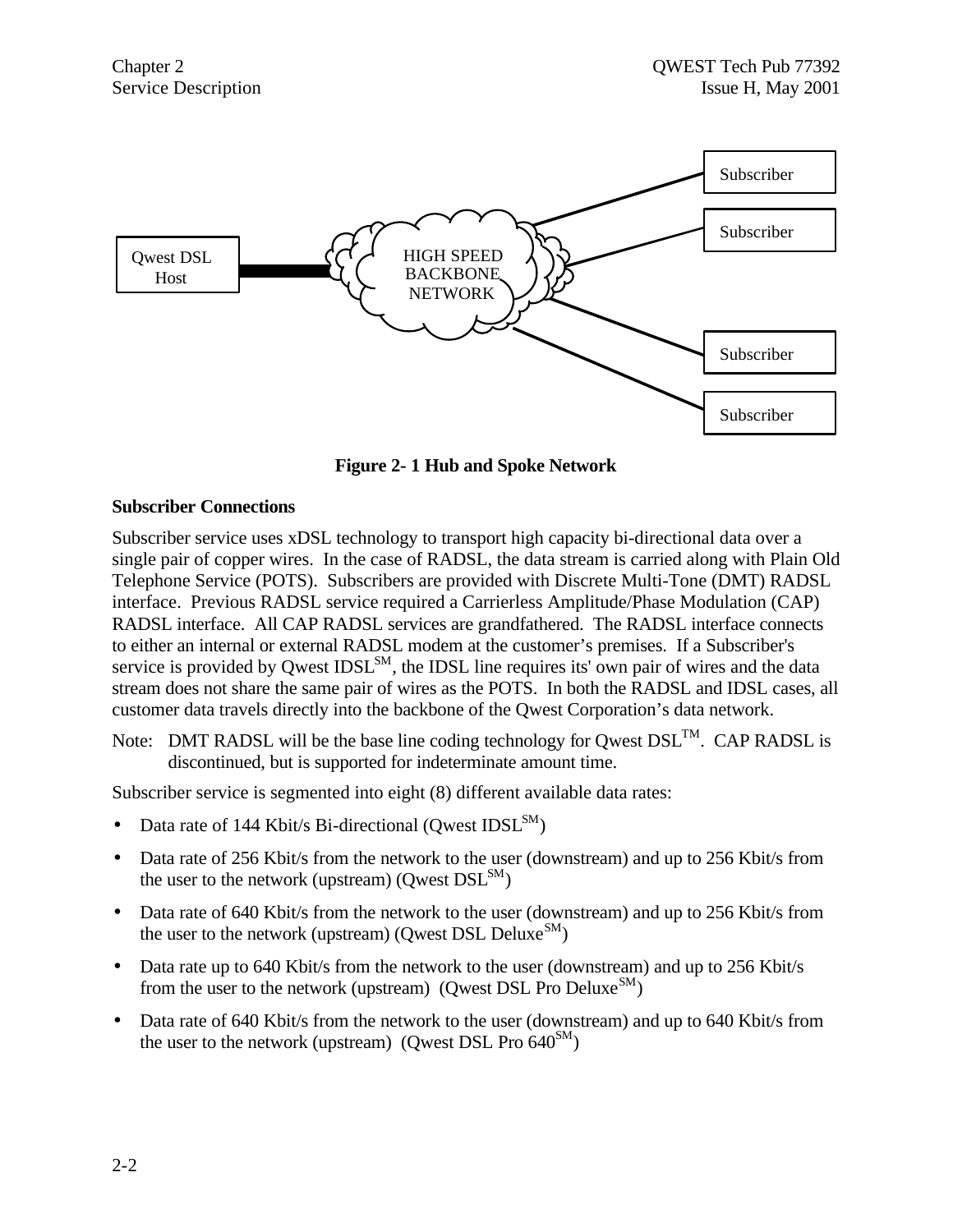- Data rate of 1.024 Mbit/s from the network to the user (downstream) and up to 1 Mbit/s from the user to the network (upstream) (Qwest DSL Pro  $1M^{SM}$ )
- Data rate of 4 Mbit/s from the network to the user (downstream) and up to 1 Mbit/s from the user to the network (upstream) (Qwest DSL Pro  $4M^{SM}$ )
- Data rate of 7 Mbit/s from the network to the user (downstream) and up to 1 Mbit/s from the user to the network (upstream) (Owest DSL Pro  $7M^{SM}$ )

All eight (8) data rates are provided over copper wires simultaneously carrying POTS and these data rates are provided in eight (8) service classes.

#### **Qwest DSLSM**

Qwest DSL<sup>SM</sup> Service allows the customer to have a permanent or always on down stream of 256 Kbit/s and upstream up to 256 Kbit/s to their ISP or Corporate LAN. Owest DSL<sup>SM</sup> is a DMT line coding service.

#### **Qwest DSL DeluxeSM**

Qwest DSL Deluxe<sup>SM</sup> Service allows the customer to have a permanent or always on downstream up to 640 Kbit/s and upstream up to 256 Kbit/s data connection to their ISP or Corporate LAN. Qwest DSL Deluxe<sup>SM</sup> is a DMT line coding service.

#### **Qwest DSL Pro DeluxeSM**

Qwest DSL Pro Deluxe<sup>SM</sup> Service allows the customer to have a permanent or always on downstream 640 Kbit/s and upstream up to 256 Kbit/s data connection to their ISP or Corporate LAN. Qwest DSL Pro Deluxe<sup>SM</sup> is a DMT line coding service.

#### **Qwest DSL Pro 640SM**

Qwest DSL Pro  $640<sup>SM</sup>$  Service allows the customer to have a permanent or always on downstream of 640 Kbit/s and upstream up to 640 Kbit/s data connection to their ISP or Corporate LAN. Qwest DSL Pro  $640^{SM}$  is a DMT line coding service.

#### **Qwest DSL Pro 1MSM**

Qwest DSL Pro 1M<sup>SM</sup> Service allows the customer to have a permanent or always on 1.024 Mbit/s downstream, and up to 1Mbit/s upstream data connection to their ISP or Corporate LAN. Qwest DSL Pro  $1M<sup>SM</sup>$  is a DMT line coding service.

#### **Qwest DSL Pro 4MSM**

Qwest DSL Pro 4M<sup>SM</sup> Service allows the customer to have a permanent or always on downstream 4 Mbit/s downstream, and up to 1Mbit/s upstream data connection to their ISP or Corporate LAN. Qwest DSL Pro  $4M<sup>SM</sup>$  is a DMT line coding service.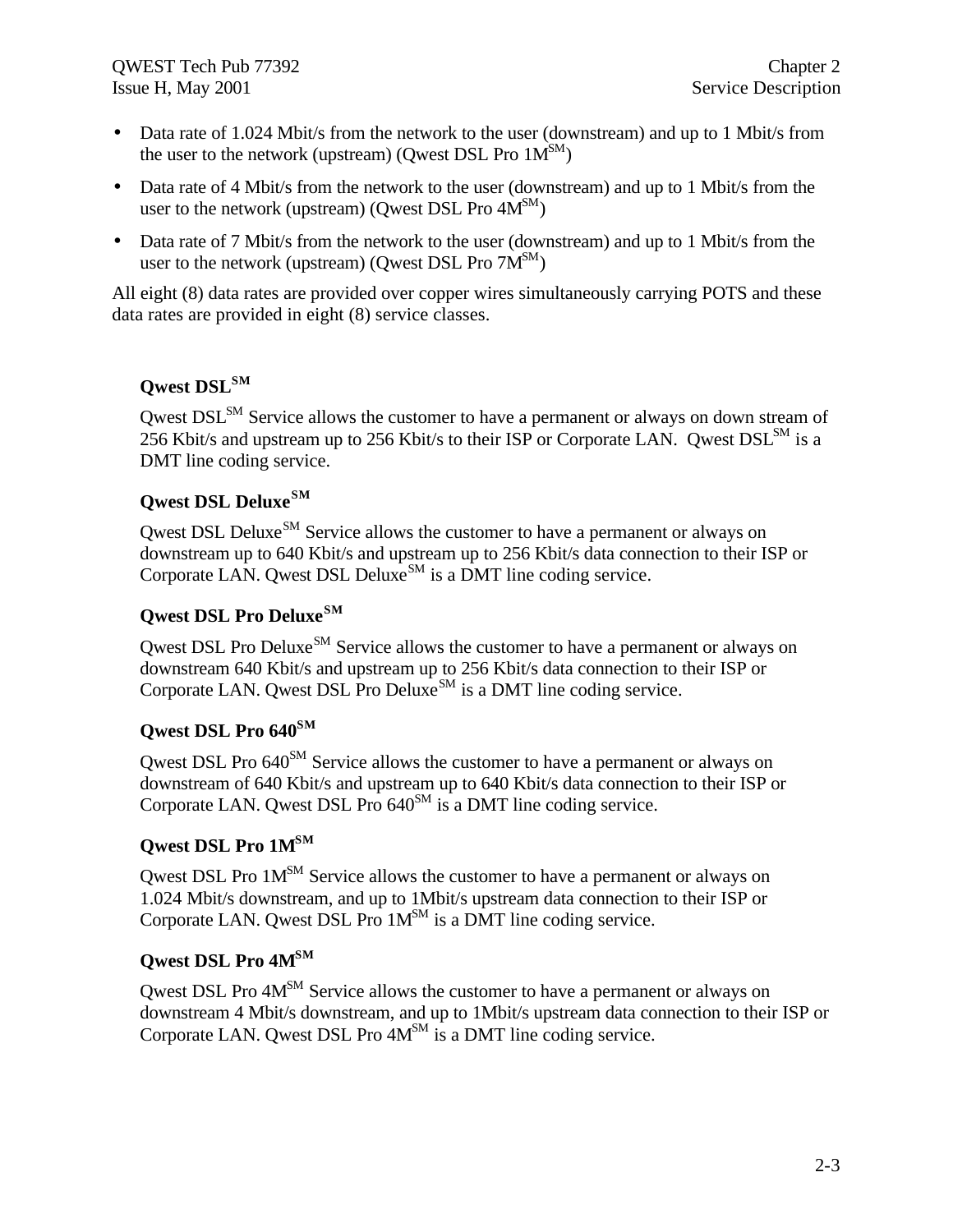#### **Qwest DSL Pro 7MSM**

Qwest DSL Pro  $7 \text{ M}^{\text{SM}}$  Service allows the customer to have a permanent or always on downstream 7 Mbit/s downstream, and up to 1Mbit/s upstream data connection to their ISP or Corporate LAN. Qwest DSL Pro  $7M<sup>SM</sup>$  is a DMT line coding service.

#### **Qwest IDSLSM**

This service offering utilizes standard ISDN technology to deliver Qwest DSL<sup>SM</sup> service to those subscribers who are beyond the loop limits of RADSL or are served from a Digital Loop Carrier (DLC). The service provides a dedicated connection to a Qwest DSL Host at a nominal speed of 144 Kbit/s. Unlike the other Qwest DSL<sup>SM</sup> services, this service requires a separate pair of wires to the subscriber's location and does not include a POTS connection with the service.

#### **The Hub: Qwest DSL Host Connection**

Qwest DSL Host functions as the hub of the hub and spoke network. The subscriber is the spoke. Each subscriber connection must be matched with a Qwest DSL Host connection.

The Qwest DSL Host service is provided to small businesses, corporations or ISPs, allowing them to aggregate data streams from many subscribers onto a single high-speed data connection. An example of such an arrangement is a group of telecommuters to a particular corporation. Each user would have a spoke network connection that is associated with the corporation's hub connection. An ISP would be another example of the Qwest DSL Host service. ISPs can use Qwest DSL Host as an aggregation point for many subscribers in a given metro area. The Qwest DSL Host connection provides the central site with a high speed Asynchronous Transfer Mode (ATM) connection. The transport pipe provisioned to the Qwest DSL Host is available at a range of speeds:

- 1.5 Mbit/s (using DS-1 transport and delivering an ATM interface)
- 3-45 Mbit/s peak bandwidth in 3 Mbit/s increments; beginning with 3, 6, 9..., up to a nominal 45 Mbit/s, on a 45 Mbit/s ATM interface.
- 3-155 Mbit/s peak bandwidth in 3 Mbit/s increments; beginning with 3, 6, 9.... up to a nominal 155 Mbit/s, on a 155 Mbit/s ATM interface.
	- Note: The 45 Mbit/s ATM interface, if direct mapped, has a maximum cell rate of 104,268 cells/sec or 44.210 Mbit/s.
	- Note: A Qwest DSL Host using either the 45 Mbit/s or 155 Mbit/s ATM interface will only be allowed to have a maximum of 400 users (Point to Point Protocol (PPP) sessions or Virtual Circuits (VCs)) for each 3 Mbit/s of bandwidth purchased.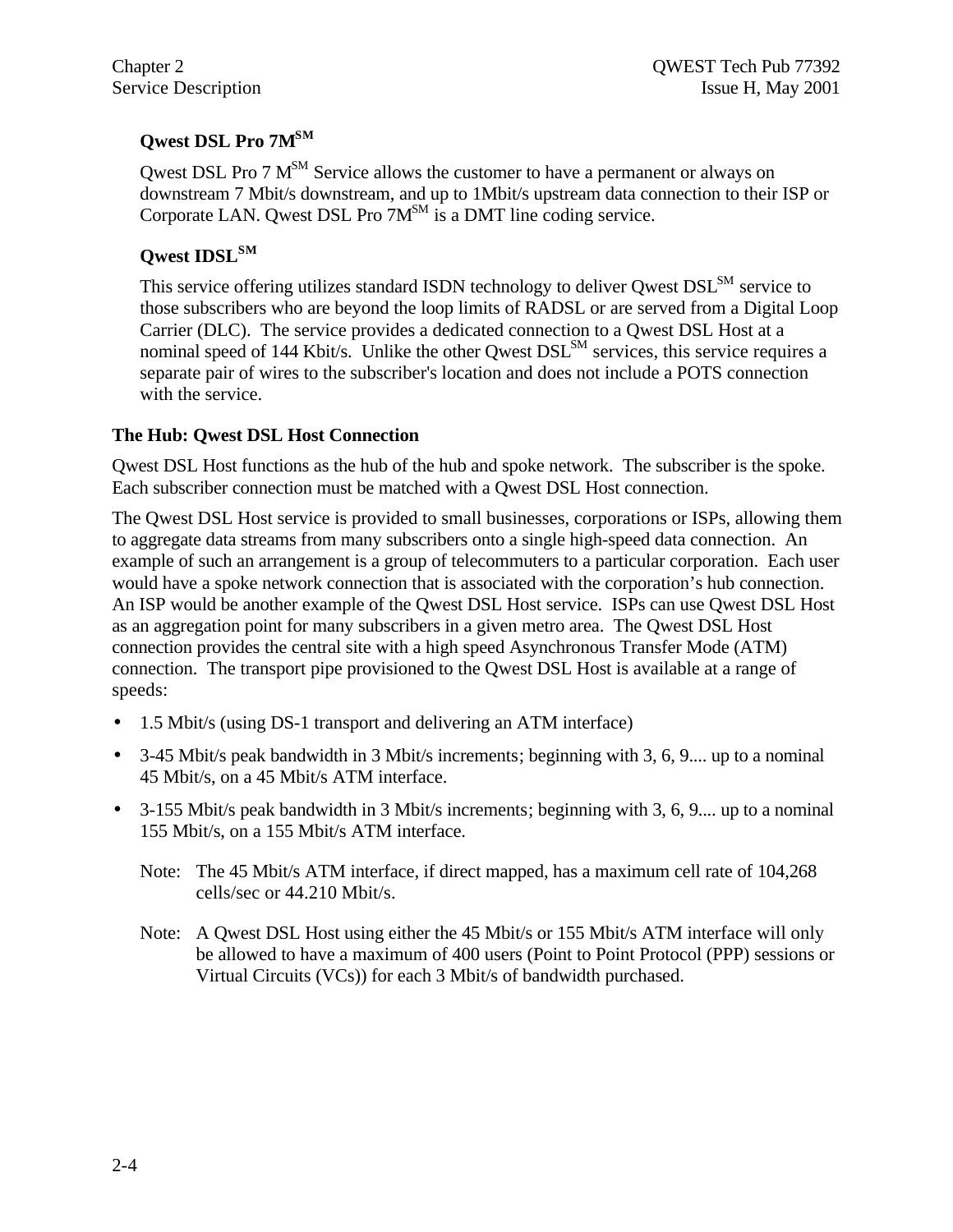QWEST Tech Pub 77392 Chapter 2 Issue H, May 2001 Service Description

The choice of bandwidth at Qwest DSL Host allows the Qwest DSL Host subscriber (e.g., a telecom manager for a corporation, or the ISP network designer) to specify the appropriate performance level for the telecommuters or Internet users to which they are connected.

#### **Details Behind DSL**

The RADSL Modem, which is Customer Provided Equipment (CPE) and placed at the customer location, removes or places data traffic onto the same pair of wires that carries the customer's telephone service. The customer's telephone service is unaffected by the data traffic because the upstream (user to network direction) and downstream (network to user direction) data channels reside in frequency bands above the voice band. Figure 2-2 shows the representative spectral placements of the upstream and downstream channels, which are placed at frequencies above the POTS channel. The upstream channel occupies the lower frequencies and the downstream channel occupies the higher frequencies for the DSL line signals.





Figure 2-3 shows the typical serving arrangement for a subscriber. The RADSL modem shown here can be either a stand-alone device or one that is inserted directly into the customer's computer. If the modem is a stand-alone device, it would be connected to the customer's computer by way of a high-speed data connection such as an Ethernet 10/100Base-T or Universal Serial Bus (USB). As previously mentioned, the modem is connected to the telephone wiring. This is accomplished by way of a RJ-11 jack. The customer's telephones are connected to the same telephone wiring. A device called a Microfilter must be placed in line with the cord from the telephone set. Micofilters prevent ringing transients from interfering with the RADSL signal.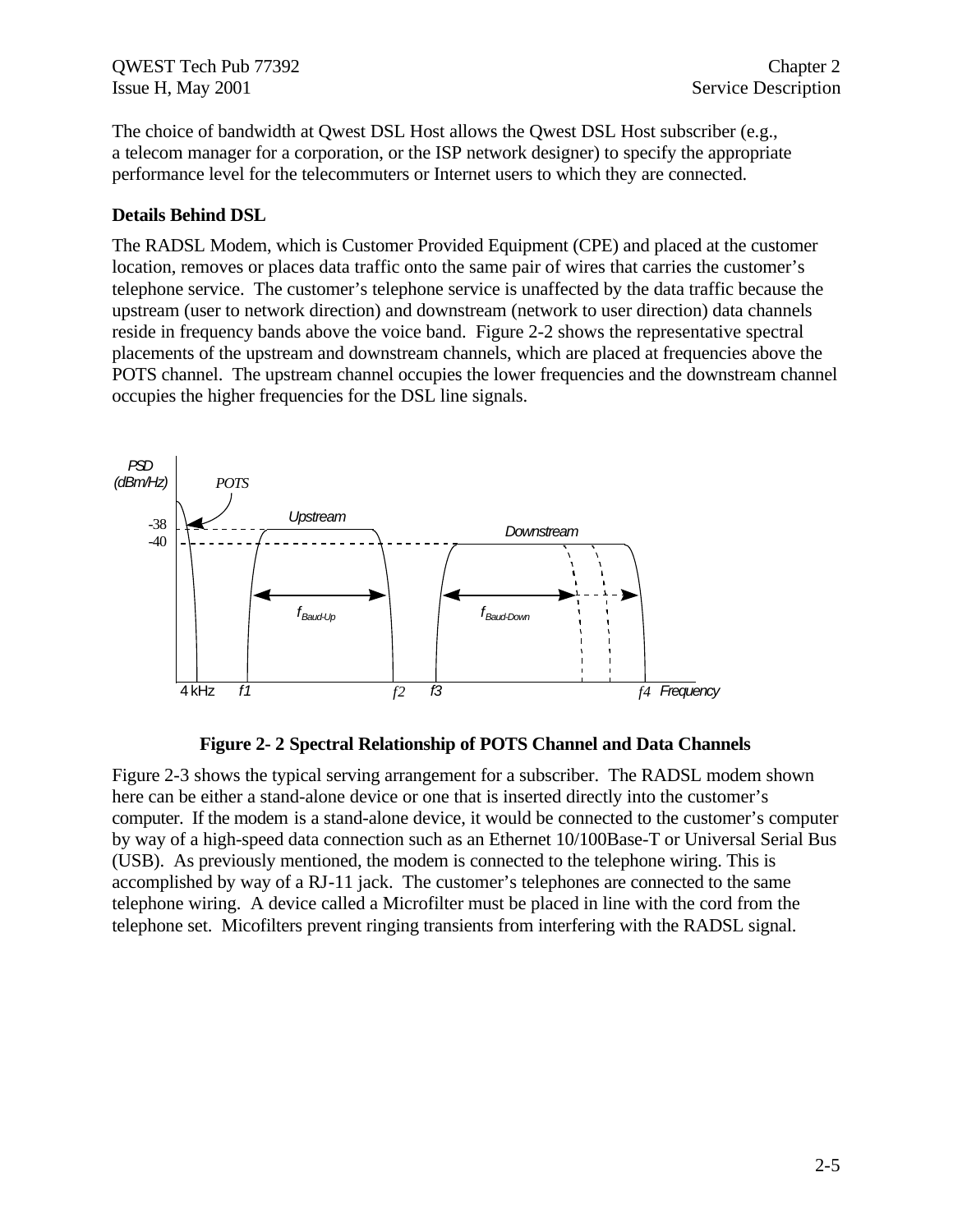

**Figure 2- 3 Serving Arrangement for Qwest DSL Subscriber**

In the Qwest Corporations's Central Office (CO) a splitter separates the subscriber's data traffic and voice traffic. The subscriber voice traffic is sent on to the Qwest Corporation's Public Switched Telephone Network (PSTN). Data traffic is sent to a matching RADSL modem in a Digital Subscriber Line Access Multiplexer (DSLAM).

The RADSL modem in the Qwest Corporation's CO along with the RADSL modem inside the subscriber's home or business form what is referred to as the Digital Subscriber Line (DSL). The data from the subscriber is combined with data from other subscribers served by the same DSLAM and sent to a high-speed data network.

#### **Note 1: Grandfathered Qwest DSLSM CAP Line Coding Service**

The paragraphs below describe Qwest DSL Service using CAP Line Coding. All Qwest DSL Services using CAP line coding have been grandfathered at release of revision H of Technical Publication 77392, *"Qwest DSL Service"*, April 2001.

In the DSLAM there may be a device called a Line Concentrator Chassis (LCC). It is physically between the splitter and the modem in the DSLAM and all subscriber lines are connected to this chassis, if it is present. The primary purpose of this chassis is to allow for the connection of any subscriber's line to any one of the designated groups of modems in the DSLAM. The equipment in the LCC has the ability to detect when a subscriber's modem is attempting to train and will connect the subscriber's line to one of the available modems in the DSLAM. In a 1 to 1 configuration the number of subscriber lines is equal to the number of modems in the DSLAM and the use of the LCC is optional.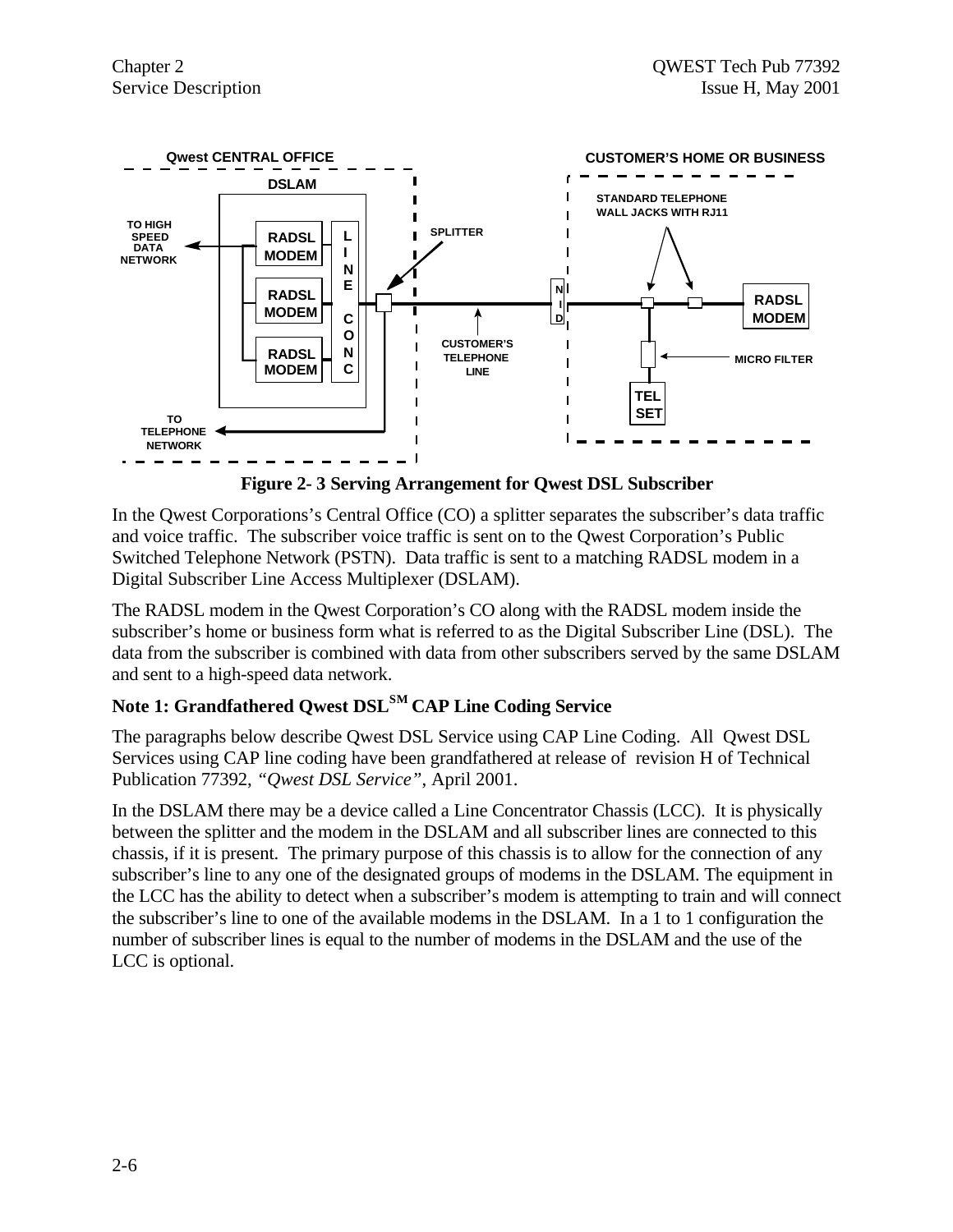QWEST Tech Pub 77392 Chapter 2 Issue H, May 2001 Service Description

The LCC also provides the ability to allow for subscriber line concentration. In this configuration the number of subscriber lines is greater than the number of modems in the DSLAM and is required in this situation. It is this feature that allows Qwest Corporation to make available a modempooled service. As with the 1 to 1 configuration, the equipment in the LCC detects that the subscriber modem is attempting to train. However, in the concentrated configuration the LCC will only be able to connect the subscriber's line to a modem if there is a modem available. If there is no available modem, the LCC will send a signal to the subscriber's modem that indicates there is no modem available. The signal that is sent to the subscriber's modem is described in section 2.4.2.

#### **End Note 1:**

#### **Subscriber Modem Requirements**

The subscriber must have a RADSL modem inside their home or business. The RADSL modem must conform to ANSI T1.413 Issue 2 1998, *"Telecommunications – Network and Customer Installation Interfaces – Asymmetric Digital Subscriber Line (ADSL) Metalic Interface"*.

#### **Note 2: Grandfathered Qwest DSLSM CAP Line Coding Service**

The paragraphs below describe Qwest DSL Sevice using CAP Line Coding. All Qwest DSL Services using CAP line coding have been grandfathered at release of revision H of Technical Publication 77392, *"Qwest DSL Service"*, April 2001.

For modem pooled configuration and discontinued 1 to 1 dedicated configuration, the RADSL modems must conform to Cisco Systems<sup>TM</sup> document number 78-6088-02, "Carrierless AM/PM Rate Adaptive Digital Subscriber Line Interface Specification", January 29, 1999.

RADSL modems that conform to versions of the interface specification which were published by NetSpeed<sup>TM</sup> and Cisco Systems<sup>TM</sup> document number 78-6088-02, "Carrierless AM/PM Rate Adaptive Digital Subscriber Line Interface Specification", January 29, 1999 will continue to work on CAP line coding. However for an upgrade to DMT line coding, it would be required for the user to upgrade their modem to one that complies with ANSI T1.413 Issue 2, 1998.

Users that subscribe to the Qwest DSL Select<sup>SM</sup> modem pooled version of the service must have a modem that conforms to Cisco Systems  $^{TM}$  document number 78-6088-02, "Carrierless AM/PM Rate Adaptive Digital Subscriber Line Interface Specification", January 29, 1999. In particular, the modem must have an idle timer implemented in the modem that can be set by the network. This timer will be set using the Vendor Specific four 16-bit words that are exchanged when the customer modem, RTU-R, trains with the modem in the network. In addition, these words are used for determining compatibility and configuring feature sets. Section 5.1.6 of the above interface specification defines the information contained in these words.

**End Note 2:**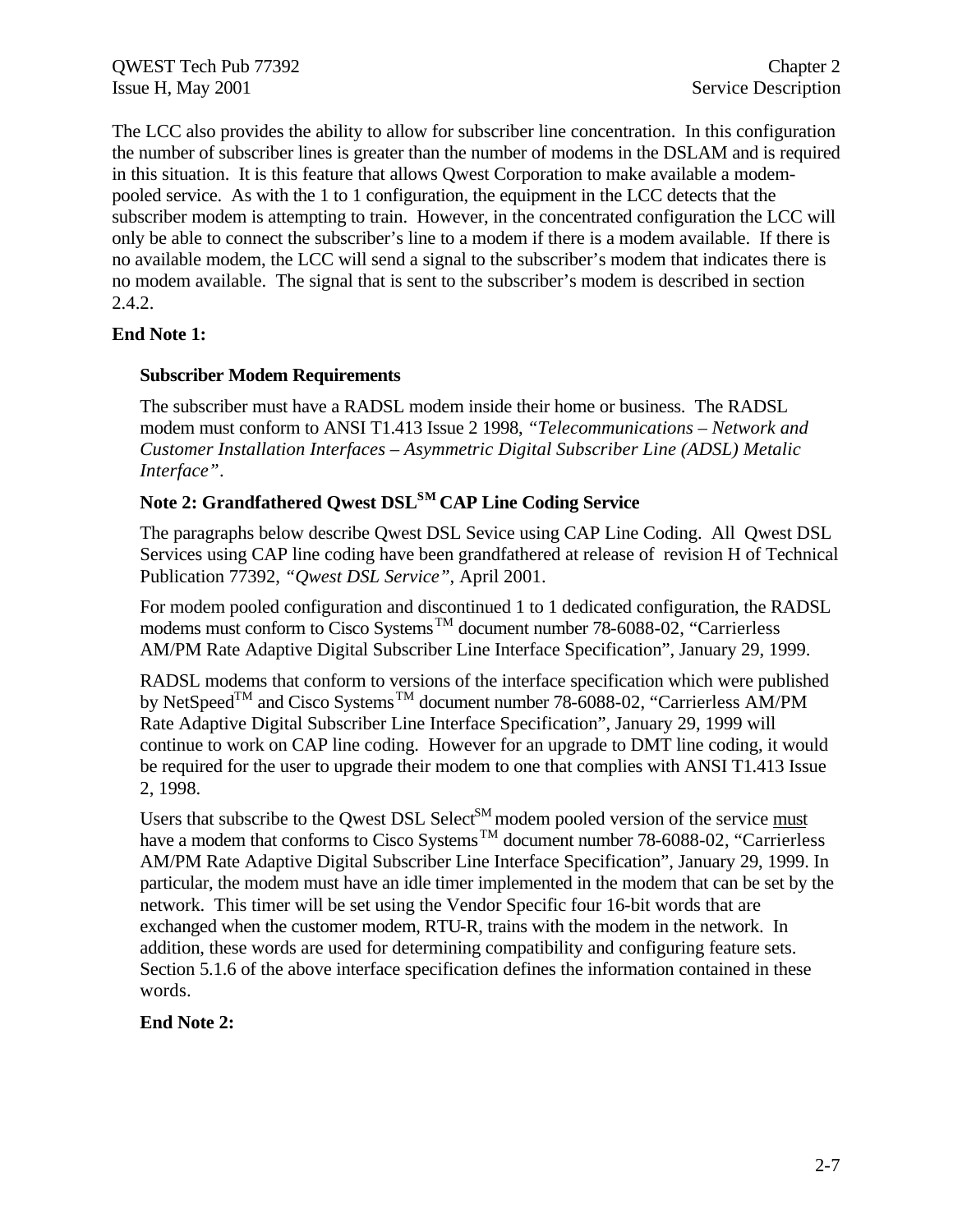#### **CISCOTM Digital Off-Hook (DOH) Signaling-Grandfathered**

#### **Note 3: Grandfathered Qwest DSLSM CAP Line Coding Service**

The paragraphs below describe Qwest DSL Sevice using CAP Line Coding. All Qwest DSL Services using CAP line coding have been grandfathered at release of revision H of Technical Publication 77392, *"Qwest DSL Service"*, April 2001.

Qwest DSL Select<sup>SM</sup> modem pooled service, the Subscriber Service utilizes the Digital Off-Hook (DOH) signaling capability described in Section 5.1.7 of the Cisco Systems<sup>TM</sup> interface document mentioned above. However, only the "DOH Busy Signal" function of DOH Signaling is implemented at this time. It will be sent to the user's modem in the unlikely event that no modem is available in the network.

The "DOH Alert Signal" function is not implemented at this time.

**Note:** The DOH Busy Signal will be turned on even in the 1:1 configuration of the DSLAM. If the number of in service DSLAM modems becomes less than the number of subscribers connected to the DSLAM, those subscribers attempting to connect once all of the in service modems are busy will receive the "DOH Busy Signal".

#### **End Note 3:**

#### **Loop Requirements**

RADSL modems are designed to operate on copper loops that meet certain criteria. Customer's loops must meet those criteria in order for Qwest Corporation to even consider provisioning the service for the customer. Those criteria are:

- A loop no longer than 15,000 feet of 26-gauge copper or 18,000 feet of 24 gauge copper.
- The customer must be fed by a copper loop directly from the central office (future enhancements will allow customer served from Digital Loop Carrier (DLC) to qualify for this service).
- No load coils on loop.
- All bridge taps must be included in the total loop length.
- The sum of all bridged taps must not exceed 2,500 feet.

In addition, loop length (reach), wire gauge, and line noise are factors in determining the maximum downstream and upstream data rates that may be supported. The RADSL modem used by Qwest Corporation is capable of supporting downstream data rates from 256 Kbit/s up to 7168 Kbit/s; and upstream data rates from 272 Kbit/s up to 1088 Kbit/s as long as the Bit Error Rate (BER) is not in excess of  $1x10<sup>-7</sup>$ . Since line noise is not constant, Qwest Corporation will provision the modem in the central office with noise margin of 6dB of margin for unknown impairments.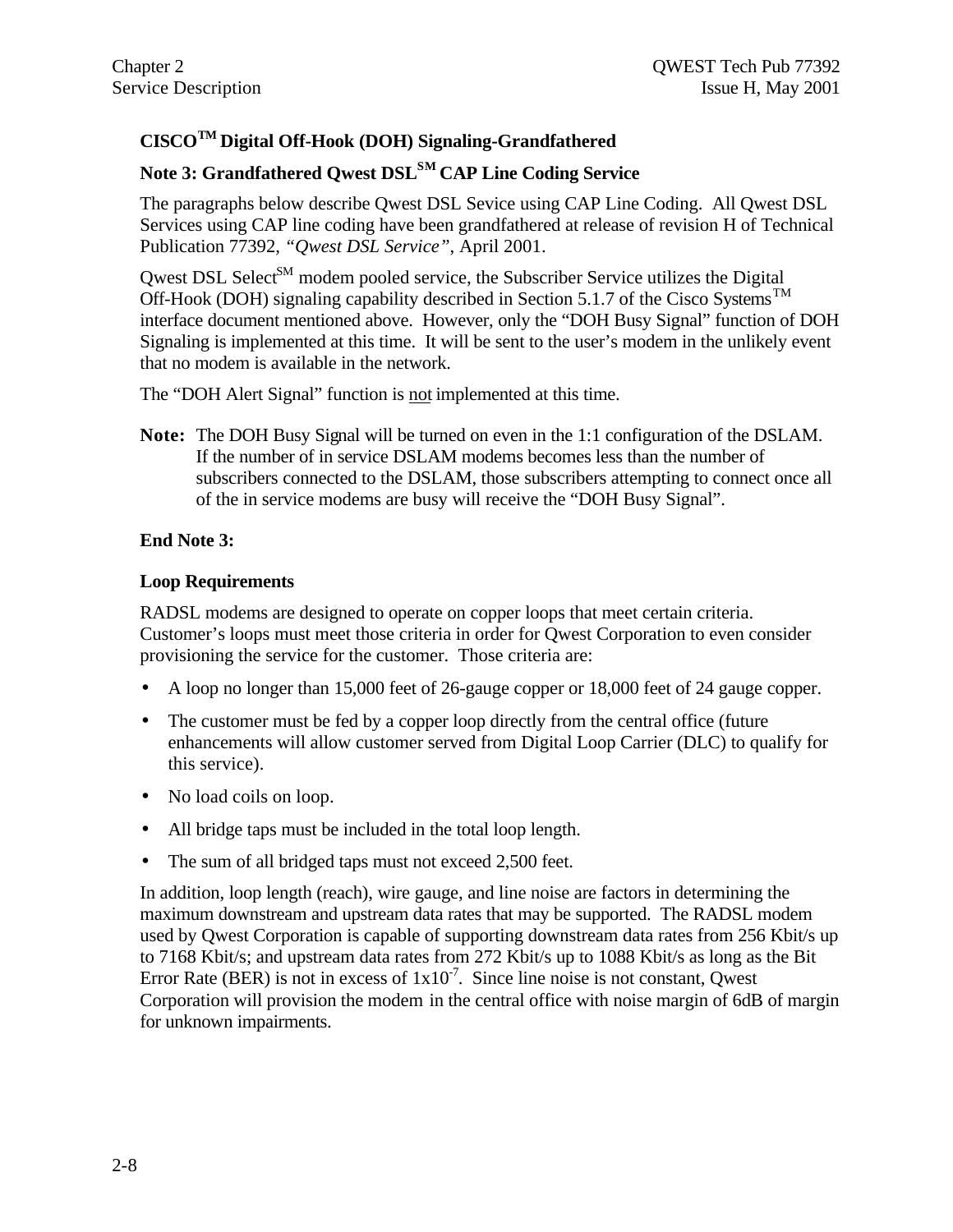#### **Service Speeds**

Qwest Corporation will set a maximum downstream and upstream data rate based on the service selected by the customer.

In Section 2.2, Chapter 2, The Owest DSL Service Technical Publication documents the customer has a selection of eight (8) data rates from which to choose. The data rates are service designations and represent a nominal data rate that the customer can connect. The actual payload supported in either the downstream or upstream direction may be different the documented service speeds.

At the time the customer requests a Qwest DSL service, the customer will be advised if their loop will support the service and what service speeds their loop will support. The customer may then select the service speed they desire.

The selected service speed will be used to software provision the central office modem for the maximum downstream and upstream data rates (maximum downstream and upstream payload) to be supported on the customer's line. These software settings will determine how the two (2) modems train or synchronize. In particular, it will control the constellation size and baud rate for both the downstream and upstream directions.

**Note:** Although the customer's line may have been provisioned for a particular maximum payload, the modems may train up at a rate lower than the maximum due to either impairments on or characteristics of the customer's loop.

#### **Note 4: Grandfathered Qwest DSLSM CAP Line Coding Service**

The paragraphs below describe Qwest DSL Sevice using CAP Line Coding. All Qwest DSL Services using CAP line coding have been grandfathered per release of revision H of Technical Publication 77392, *"Qwest DSL Service"*, April 2001.

Table 2-1 (For CAP Technology) below shows the relationship between the service speed, the maximum payload, constellation size, and baud rate.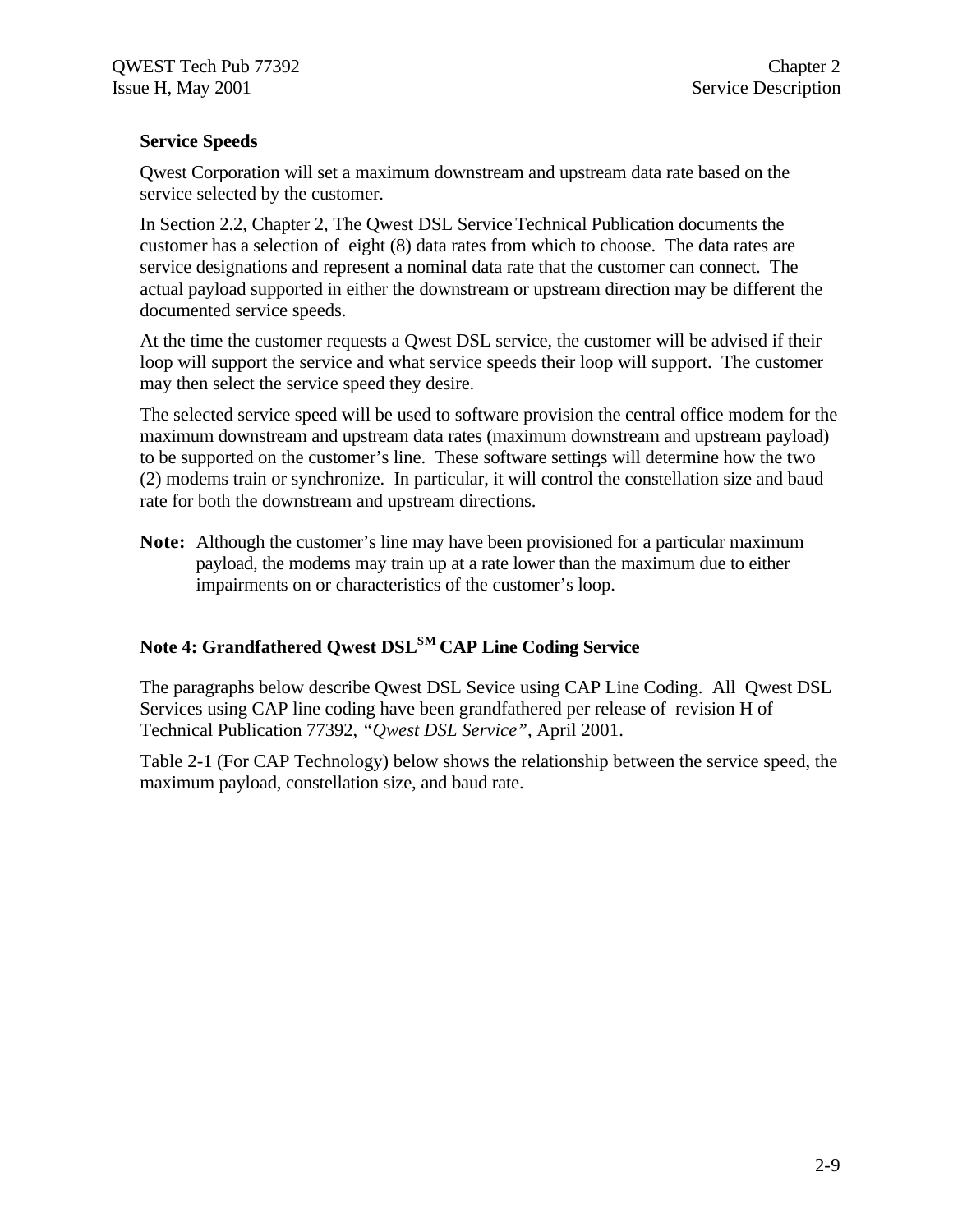| <b>Service Speed</b>                   |                    | <b>Maximum Payload</b>      |             |                 | <b>Constellation Size</b> | <b>Baud Rate In Kbaud</b> |          |  |
|----------------------------------------|--------------------|-----------------------------|-------------|-----------------|---------------------------|---------------------------|----------|--|
| Down-<br>stream                        | Upstream           | Down-<br>Upstream<br>stream |             | Down-<br>stream | Upstream                  | Down-<br>stream           | Upstream |  |
| 640 Kbit/s<br>256 Kbit/s<br>256 Kbit/s |                    | 272 Kbit/s                  | 8           | 8               | 340                       | 136                       |          |  |
|                                        |                    |                             | <b>OR</b>   |                 |                           |                           |          |  |
| 256 Kbit/s                             | 256 Kbit/s         | 640 Kbit/s                  | 272 Kbit/s  | 64              | 8                         | 136                       | 136      |  |
|                                        |                    |                             | <b>OR</b>   |                 |                           |                           |          |  |
| 256 Kbit/s                             | 256 Kbit/s $\vert$ | 512 Kbit/s                  | 272 Kbit/s  | 32              | 8                         | 136                       | 136      |  |
|                                        |                    |                             | <b>OR</b>   |                 |                           |                           |          |  |
| 256 Kbit/s                             | 256 Kbit/s $\vert$ | 384 Kbit/s                  | 272 Kbit/s  | 16              | 8                         | 136                       | 136      |  |
|                                        |                    |                             | <b>OR</b>   |                 |                           |                           |          |  |
| 256 Kbit/s                             | 256 Kbit/s         | 256 Kbit/s                  | 272 Kbit/s  | 8               | 8                         | 136                       | 136      |  |
| 512 Kbit/s                             | 512 Kbit/s         | 640 Kbit/s                  | 544 Kbit/s  | 8               | 32                        | 340                       | 136      |  |
|                                        |                    |                             | <b>OR</b>   |                 |                           |                           |          |  |
| 512 Kbit/s                             | 512 Kbit/s         | 640 Kbit/s                  | 544 Kbit/s  | 64              | 32                        | 136                       | 136      |  |
|                                        |                    |                             | <b>OR</b>   |                 |                           |                           |          |  |
| 512 Kbit/s                             | 512 Kbit/s         | 512 Kbit/s                  | 544 Kbit/s  | 32              | 32                        | 136                       | 136      |  |
| 768 Kbit/s                             | 768 Kbit/s         | 960 Kbit/s                  | 816 Kbit/s  | 16              | 128                       | 340                       | 136      |  |
|                                        |                    |                             | <b>OR</b>   |                 |                           |                           |          |  |
| 768 Kbit/s                             | 768 Kbit/s         | 896 Kbit/s                  | 816 Kbit/s  | 256             | 128                       | 136                       | 136      |  |
|                                        |                    |                             | <b>OR</b>   |                 |                           |                           |          |  |
| 768 Kbit/s                             | 768 Kbit/s         | 768 Kbit/s                  | 816 Kbit/s  | 128             | 128                       | 136                       | 136      |  |
| 1 Mbit/s                               | 1 Mbit/s           | 1280 Kbit/s                 | 1088 Kbit/s | 32              | 256UC                     | 340                       | 136      |  |
|                                        |                    |                             | <b>OR</b>   |                 |                           |                           |          |  |
| 1 Mbit/s                               | 1 Mbit/s           | 1024 Kbit/s                 | 1088 Kbit/s | <b>256UC</b>    | <b>256UC</b>              | 136                       | 136      |  |
| 4 Mbit/s                               | 1 Mbit/s           | 4480 Kbit/s                 | 1088 Kbit/s | 256             | <b>256UC</b>              | 680                       | 136      |  |
|                                        |                    |                             | <b>OR</b>   |                 |                           |                           |          |  |
| 4 Mbit/s                               | 1 Mbit/s           | 4480 Kbit/s                 | 1088 Kbit/s | 64              | 256UC                     | 952                       | 136      |  |
| 7 Mbit/s                               | 1 Mbit/s           | 7168 Kbit/s                 | 1088 Kbit/s | <b>256UC</b>    | <b>256UC</b>              | 952                       | 136      |  |

**Table 2- 1 Service Speeds vs. Modem Training Parameters**

**Note:** 256UC represents an un-coded constellation size of 256. All other constellations depicted in the table are Trellis Encoded.

The constellation sizes and baud rates in the table above are described in Sections 5.1.3 and 5.1.5 of the Cisco Systems<sup>TM</sup> CAP RADSL interface document previously mentioned. This table does not represent all of the possible combinations of constellation size and baud rate that are currently supported by the Cisco Systems<sup>TM</sup> equipment being used by Qwest Corporation.

#### **End Note 4:**

#### **Modem Pooled Service (Qwest DSL SelectSM) -Grandfathered**

#### **Note 5: Grandfathered Qwest DSLSM CAP Line Coding Service**

The paragraphs below describe Qwest DSL Sevice using CAP Line Coding. All Qwest DSL Services using CAP line coding have been grandfathered per release of revision H of Technical Publication 77392, *"Qwest DSL Service"*, April 2001.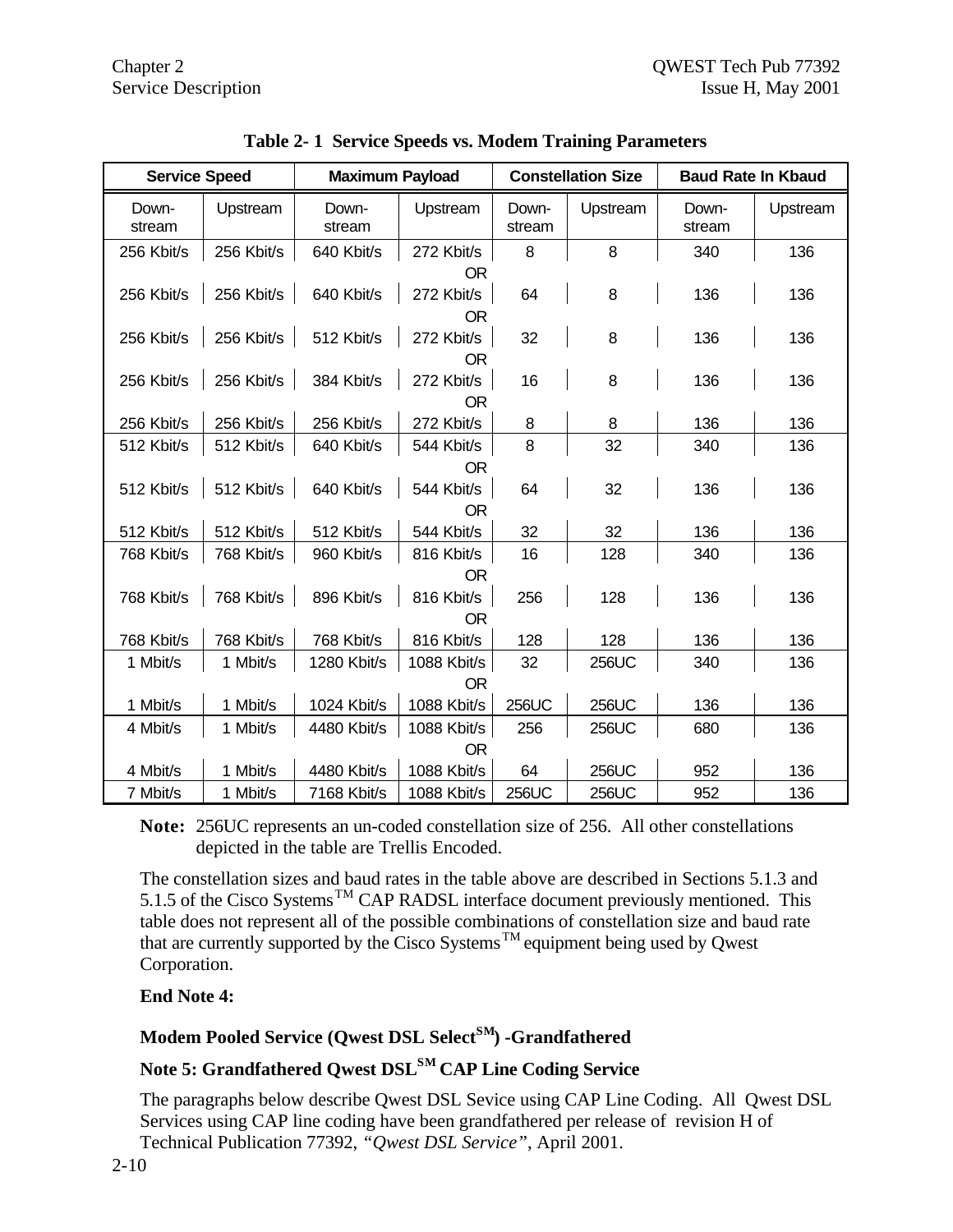Modem pooling (Qwest DSL Select<sup>SM</sup>) is an offering where a subscriber shares a pool of DSLAM modems with other users and has up to a 640 Kbit/s connection to either an ISP or Corporate LAN. Since the user is sharing a network modem (RTU-C) with other users, the service assumes that the user will disconnect from the network when they have ended their session with their ISP or Corporate LAN.

So that all subscribers in a given DSLAM have a fair opportunity to access a network modem (RTU-C), three timers are implemented that govern the length of time a subscriber is connected to a network modem (RTU-C). Those timers are:

- Idle Timer
- Session Timer
- Lockout Timer

Each of these timers will be discussed in further detail in the paragraphs below. These timers are under network control and can only be set by the network. The value to which each of these timers is set will be determined by Qwest Corporation and based on the ability of each subscriber to gain access to a network modem (RTU-C).

**Idle Timer:** The idle timer is used to drop the RADSL physical layer due to the lack of cell activity on the user interface. This timer is implemented in the network. The time set by the network is the number of minutes the timer should be allowed to run, without being reset, before the network modem (RTU-C) will drop or disconnect the RADSL Layer. Qwest Corporation is not using the Idle Timer described in the interface specification from Cisco Systems<sup>TM</sup>, which is implemented in the customer's modem.

At the time of modem initialization the Vendor Specific four 16-bit words are exchanged between the network and the user. At this time the contents of the 4 Vendor Specific words sent from the user's modem are examined to determine the software version loaded in the modem.

**Note:** If the value of the software version in the 4 Vendor Specific Words is not equal to or greater than 1 and the user is subscribed to the modem pooled service, the user's modem will not be allowed to continue connecting to a network modem (RTU-C).

Once modem initialization is complete, the timer starts counting, and will continue to count, as long as the combined total of ingress and egress cells on any of the data PVCs is below a predetermined threshold (cells per minute). If the combined total of ingress and egress cells rises above the threshold, the Idle Timer will be reset or reinitialized based on the value originally set by the network. If the timer is allowed to expire, the network modem (RTU-C) will drop the RADSL layer to the customer (RTU-C). The current implementation of the timer will allow the network to set the idle time anywhere in the range from 1 minute to 511 minutes in 1 minute increments.

**Session Timer:** The session timer keeps track of the total amount of time a link is active once both the network and user modem have trained to each other, regardless of the amount data traffic. This timer is implemented in the network. Qwest Corporation is not using the Session Timer described in the interface specification from Cisco Systems<sup>TM</sup>, which is implemented in the customers modem.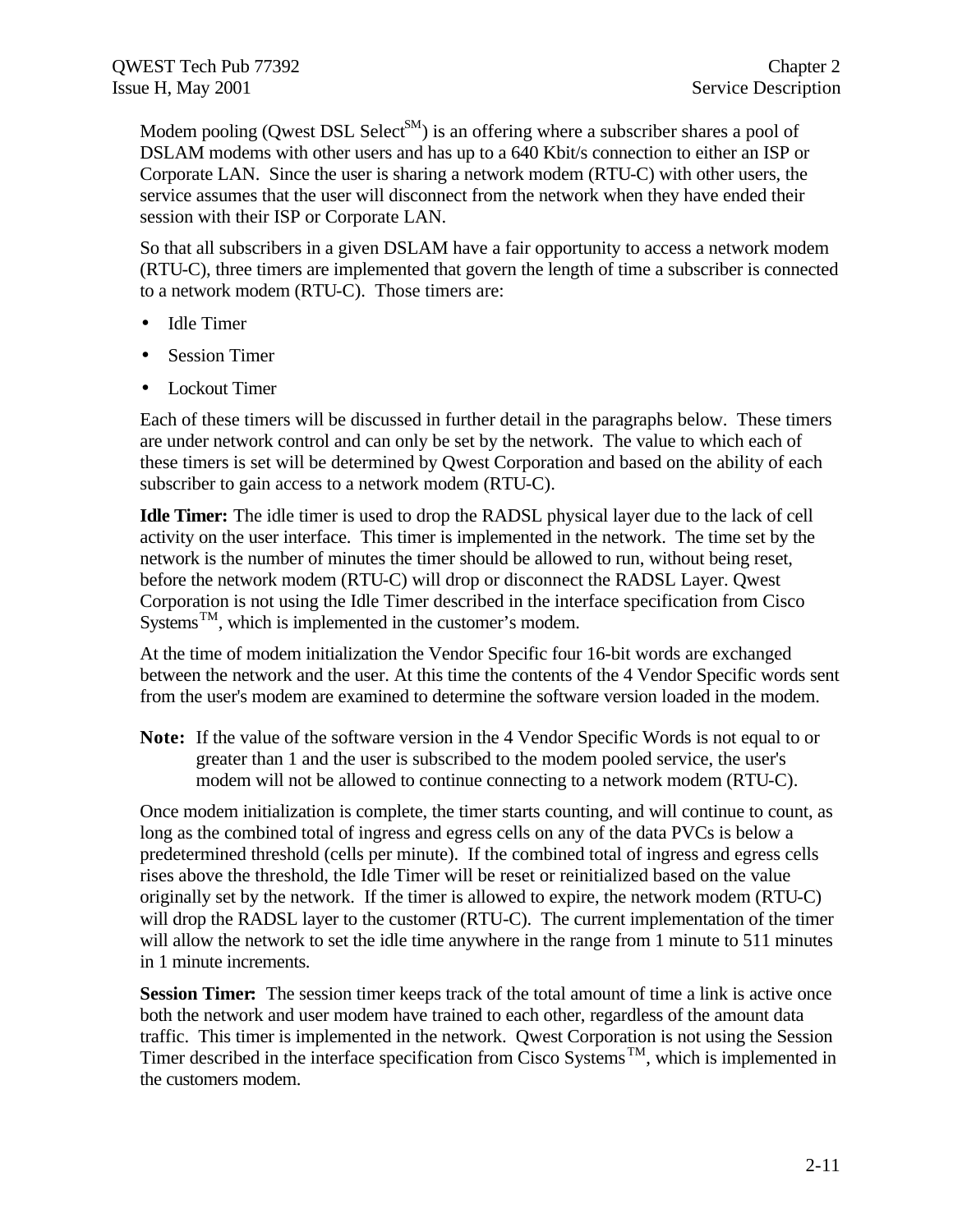The timer starts counting after modem initialization and continues until the user drops the link or until it expires. The timer can not be reset during a session. When the timer expires the network will disconnect the connection between the network modem (RTU-C) and the customer's modem (RTU-R). The current implementation of the timer will allow the network to set the session time anywhere in the range from 30 minutes to 600 minutes (10 hours) in 30 minute increments.

**Lockout Timer:** This timer is implemented in the network. It is only set upon the expiration of the session timer and will not allow a user to reconnect to a network modem (RTU-C) for some predetermined amount of time. The current implementation of this timer allows the network to prohibit a user from reconnection anywhere in a range from 1 to 30 minutes in 1 minute increments. The timer may also be disabled at the discretion of the network.

#### **End Note 5:**

#### **Qwest DSLSM IDSL**

Qwest DSL<sup>SM</sup> IDSL is a service based on the physical layer transport technology of ISDN. The technical specifications of the physical layer will be the same as those for Qwest Corporation Digital Data Service 2-Wire in Qwest Corporation Technical Publication 77399, Issue A or later. The basic serving arrangement for IDSL is found in Figure 2-4 below.





In this serving arrangement, the DSL transceiver in the DSLAM will be the Line Termination (LT) in the circuit and end user's IDSN NT1/Terminal Adapter will be the Network Termination (NT). The functions of the LT and NT are described in ANSI T1.601-1992, *Telecommunications - Integrated Services Digital Network (ISDN) - Basic Access Interface for use on Metallic Loops for Application on the Network Side of the NT (Layer 1 Specification)*.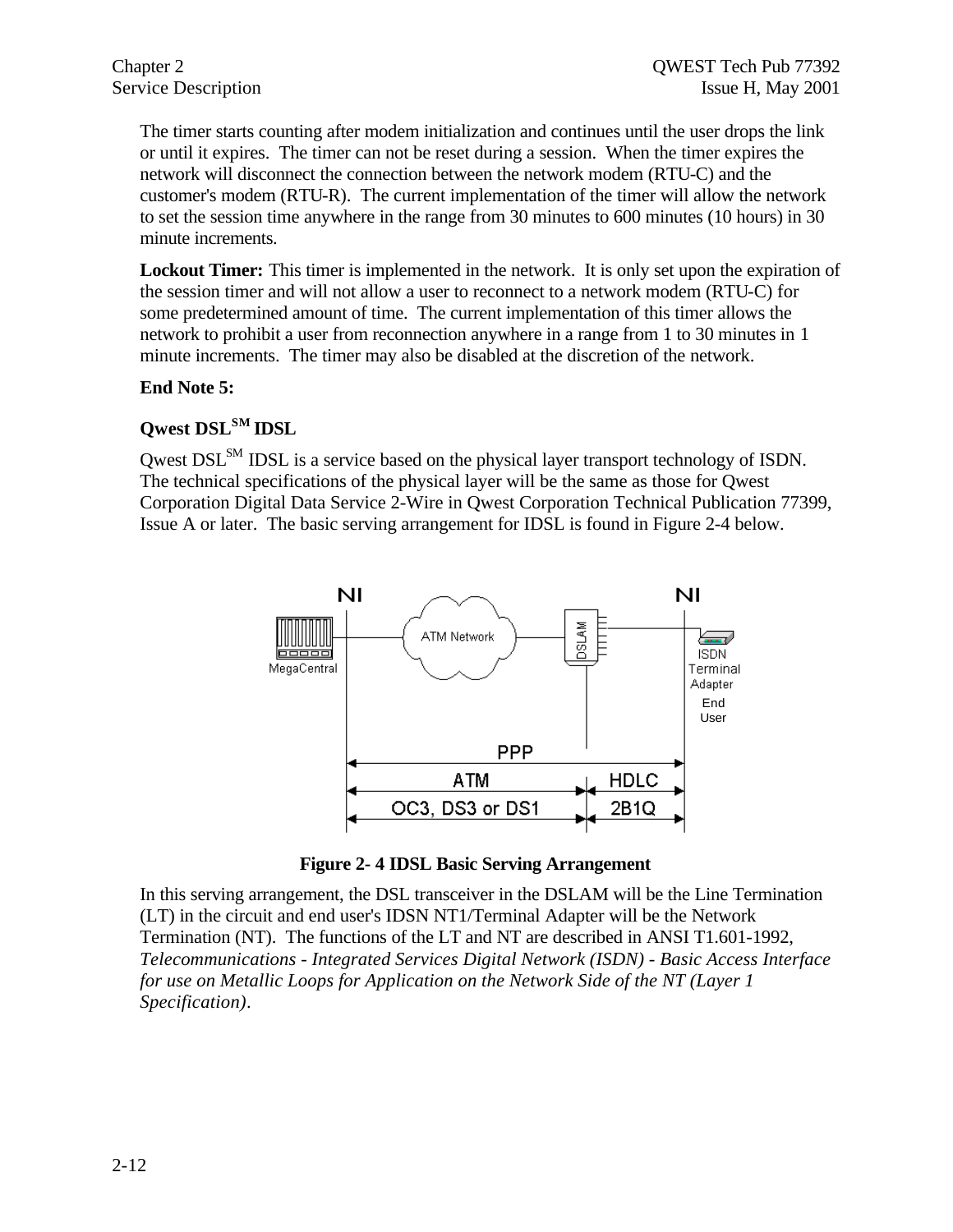This service involves the transport of Point to Point Protocol (PPP) from the end user on the right to the Qwest DSL Host on the left. It is, therefore, a requirement of the end user's equipment to support PPP in HDLC Framing as described in Request for Comment (RFC) 1662. In addition, the network will expect that the end user's equipment is capable of bonding both B channels and the D channel for data transmission. This provides for a 144 Kbit/s connection to the Qwest Corporation DSLAM

#### **Data Link Layer (Dedicated PVC Method)**

The DSLAMs used by Qwest Corporation support the transport of ATM cells at the data link layer for RADSL modems. The address assignments for the Virtual Channel Connection (VCC) is listed in Table 2-2.

| $14000 = 211111111444160011001611111001601$ |                        |              |  |  |  |  |  |  |
|---------------------------------------------|------------------------|--------------|--|--|--|--|--|--|
| <b>CONNECTION TYPE</b>                      | <b>VPI/VCI ADDRESS</b> | <b>USAGE</b> |  |  |  |  |  |  |
| VCC                                         | 0/32                   | Data         |  |  |  |  |  |  |

**Table 2- 2 ATM Address Assignments**

Figure 2-5 depicts an end-to-end connection of 3 Subscribers to 2 Qwest DSL Hosts. Customers 1 and 2 have subscribed to Internet Service Provider (ISP) #2 and Customer 3 has subscribed to ISP #1. Each customer has a physical connection to the DSLAM in a serving central office. The customer's RADSL line is provisioned to threir desired service speed. At layer 2, the ATM layer, each of the customers will have their own Permanent Virtual Circuit (PVC) between themselves and their subscribed Qwest DSL Host. This arrangement ensures security and separation of customer data traffic through the Qwest Corporation network.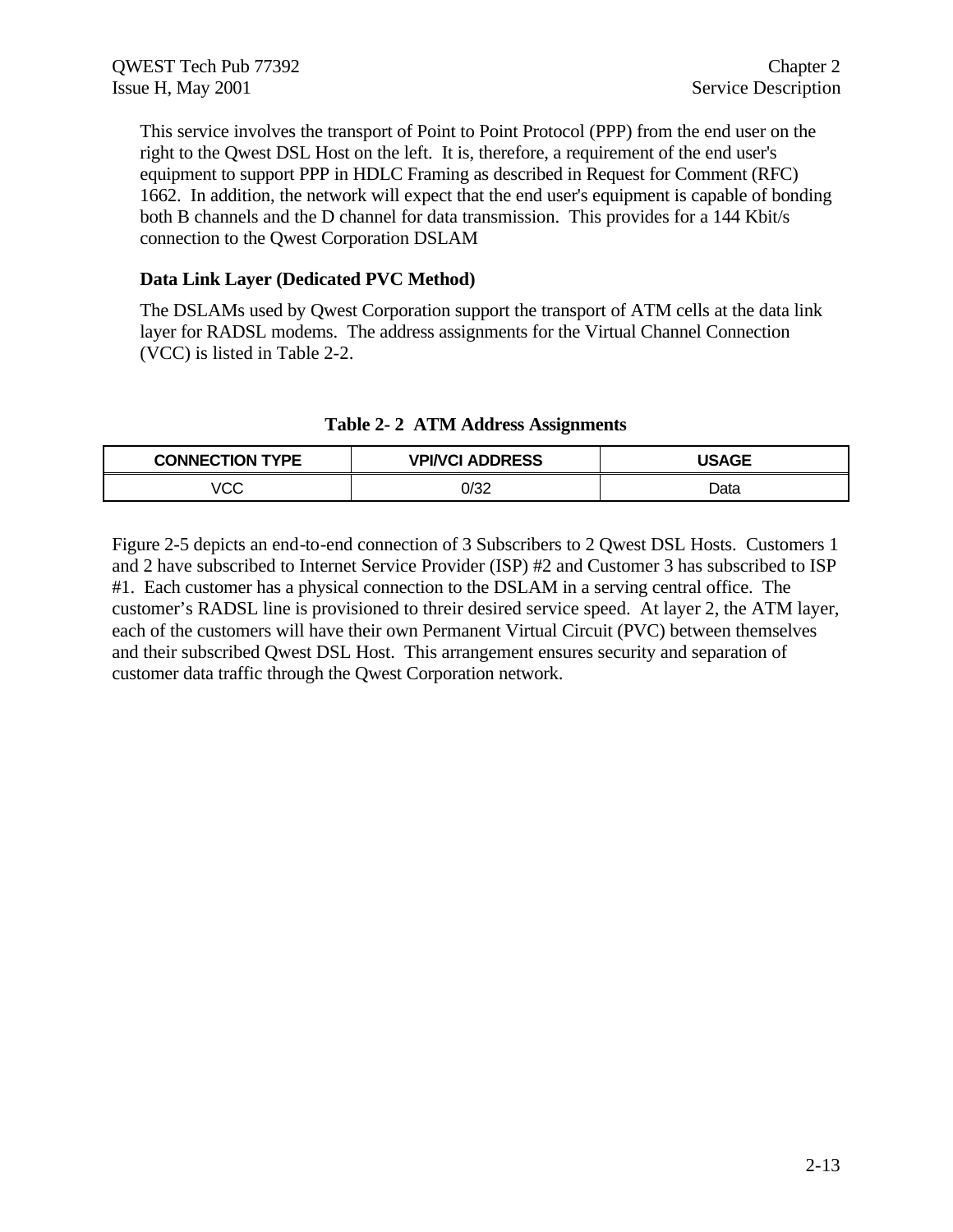

**Figure 2- 5 End-to-End Layer 2 Connections**

As stated above, each of the customer's ATM address on the VCC between themselves and the DSLAM will be VPI/VCI address 0/32. At the DSLAM each of those VCCs will be mapped into separate and unique VCCs, each with their own VPI/VCI address, on the ATM link connecting the DSLAM to the Qwest Corporation ATM Network. For example, Customer #1's address on the ATM link may be 2/34 while Customers 2 and 3' addresses maybe 2/66 and 1/45 respectively. The traffic parameters, in the ATM switch, associated with each of these customers VCCs will be based on the implementation of Unspecified Bit Rate (UBR) service class in the ATM switch.

**Note:** Information on how the Unspecified Bit Rate (UBR) service class is implemented in the Qwest Corporation ATM Network can be found in Qwest Corporation Technical Publication 77378, "Qwest Corporation ATM Cell Relay Service", Issue D, or later.

The Qwest DSL Host is connected to the Qwest Corporation ATM network by way of an ATM Interface and each of the customers PVCs are mapped into individual VCCs. Each of these VCCs has its' own unique VPI/VCI address. All VCCs on the Qwest DSL Host ATM link will be provisioned with the UBR service class. The traffic parameters for each VCC on the Qwest DSL Host ATM link will be based on the subscribed service speed of each customer.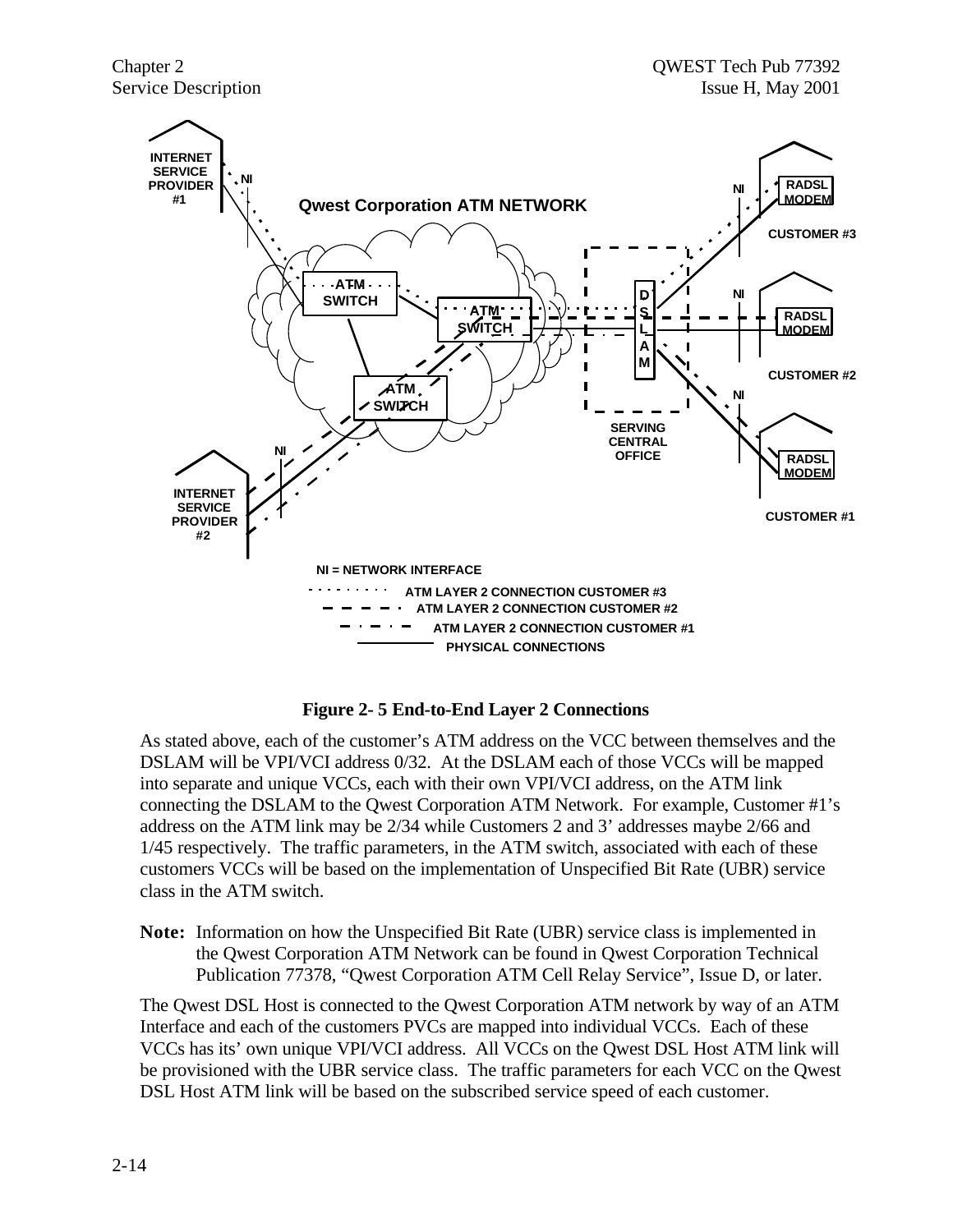#### **Data Link Layer (Tunneling Method Non-Concentrated)**

In order to conserve virtual channels both in the network and on the access link to the Qwest DSL Host, Qwest Corporation offers the option for Subscriber traffic to be placed into a layer 2 tunnel prior to being delivered to the Qwest DSL Host. As with the dedicated PVC method described above, the connection to the network by the Subscriber is unchanged.





Figure 2-6 shows, at a high level, both the generic architecture and protocol stacks used to accomplish the tunneling of Subscriber traffic. From circuit point of view, the DSLAMs will connect to an aggregator instead of directly to an ATM switch. With the aggregator now in the network, the traffic received from customers may optionally be placed into a Layer 2 Tunneling Protocol (L2TP) tunnel prior to entering the ATM network. Any other customer traffic that is not to be placed in a tunnel will pass through the aggregator and into the ATM network just as before.

As can be seen by the above figure, the tunneling option involves the transport of PPP packets from the end user on the left to the Qwest DSL Host on the right. Therefore, in order for a Qwest DSL Host to have their customer's traffic placed into a tunnel, that customer must be communicating with the Qwest DSL Host by way of PPP. The encapsulation method used by the Subscriber using RADSL must be in accordance with RFC 2364 "PPP Over ATM Adaptation Layer 5" (PPP Over AAL5). Specifically, the customer's equipment must support virtual circuit multiplexed PPP payloads, as described in section 5 of that RFC.

Next, the Qwest DSL Host must support the protocol stack on the left side of Figure 2-6. The associated RFCs and protocol names are:

RFC 768, User Datagram Protocol (UDP) RFC 2684, Multiprotocol Encapsulation over ATM Adaptation Layer 5 RFC 1661, Point-to-Point Protocol (PPP) RFC 1662, PPP in HDLC-like Framing RFC 2661, Layer 2 Tunneling Protocol (L2TP) RFC 791, STD 5, Internet Protocol (IP)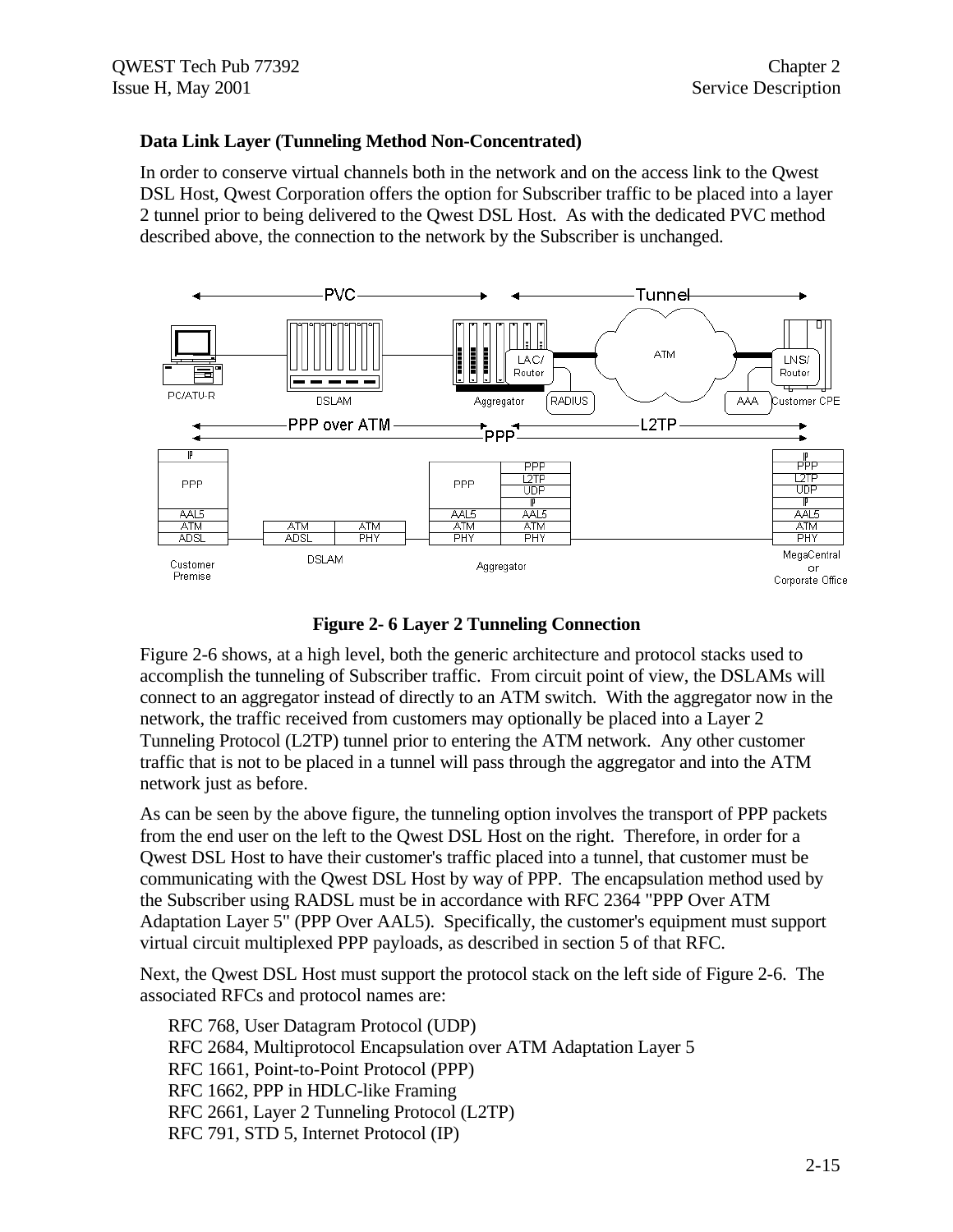In the paragraphs that follow are any restrictions or conditions that may apply to the above RFCs. If an RFC does not appear below, it may be assumed that no restrictions or conditions apply to the implementation of that RFC in this application.

#### **RFC 2684:**

Qwest Corporation will support both Logical Link Control (LLC) encapsulation and Virtual Circuit (VC) multiplexing. However, LLC encapsulation will be the default. In addition, in either LLC encapsulation or in VC multiplexing, Qwest Corporation will only support routed Internet Protocol (IP). Other routed protocols or any protocol, including IP, operating in bridged mode will not be supported.

#### **RFC 2661:**

The Qwest Corporation aggregation device will function as the L2TP Access Concentrator (LAC). The Qwest DSL Host will have the device that will function as the L2TP Network Server (LNS). As the LAC, Qwest Corporation will not perform the functions of Authentication, Authorization and Accounting (AAA) for the Qwest DSL Host. However, the Qwest Corporation LAC will bind a specific Subscriber to a specific L2TP tunnel that is assigned to a specific Qwest DSL Host. Future enhancements will provide the capability to allow a user to select a tunnel based on a L2T domain name provided during the PPP establishment/login process.

**Section 4.3. Hiding of AVP Attribute Values:** This section describes a method of indicating to a peer that the present value of an Attribute Value Pair (AVP) is hidden. Qwest Corporation will not support this capability at this time.

**Section 4.4.5. Proxy LCP and Authentication AVPs:** This section describes Attribute Value Pairs (AVP) and methods for negotiating LCP and user authentication. This does not apply to the implementation of L2TP Tunnels for Qwest  $DSL<sup>SM</sup>$  services.

**Section 5.1 Control Connection Establishment:** The tunnels will be predefined in both the Qwest Corporation aggregation network and the Qwest DSL Host's router. The Qwest Corporation LAC will establish the L2TP tunnel when the first Subscriber who is bound to the tunnel attempts to establish a PPP session with the Qwest DSL Host. The tunnel will remain established as long as there is at least one active PPP session across the tunnel.

**Section 5.1.1 Tunnel Authentication:** Qwest Corporation will assign the tunnel name and domain name based on the registered domain name of the Qwest DSL Host. Also, Qwest Corporation will assign the tunnel password and provide the tunnel name, tunnel password and tunnel domain name to the Qwest DSL Host. For the case were the Qwest DSL Host has Virtual Circuits from 2 or more aggregation devices in the U S WEST network; the tunnel name, password and tunnel domain name for the first tunnel on each of those VCs will be the same. It will be the end point IP addresses assigned to each tunnel that will uniquely identify the tunnel. This is depicted in figure 2-7 below.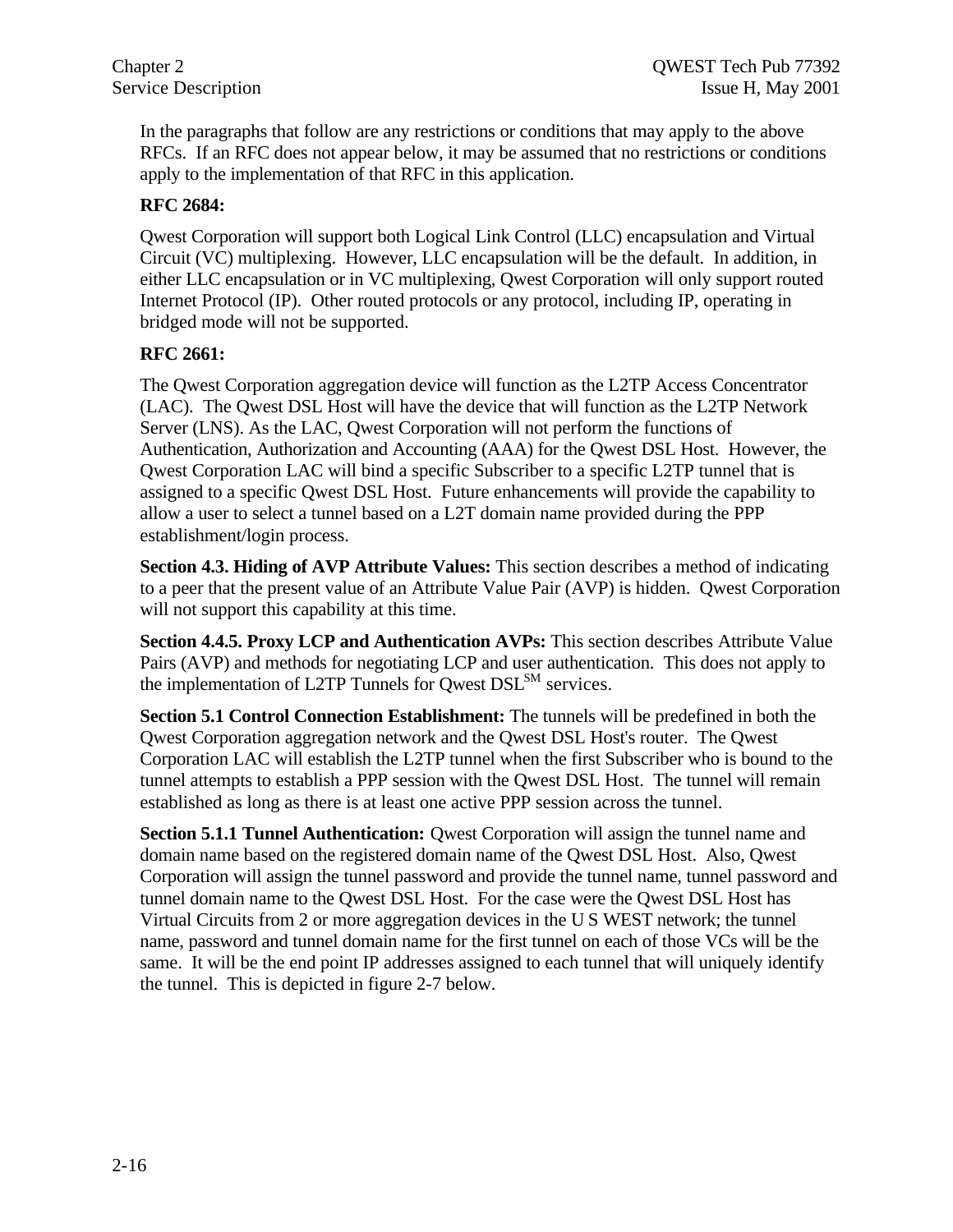

**Figure 2- 7 Tunnel Naming**

Qwest Corporation will assign the end point IP addresses for each PVC between the Qwest Corporation LAC and the Qwest DSL Host LNS. Those IP addresses will be private IP addresses and in the format of 10.x.x.x.

The default tunnel termination point will be the IP address associated with the first PVC we deliver to the Qwest DSL Host. The network 10.x.x.x address that we assign to the PVC that carries the tunnel is only required to terminate the tunnel at the edge of the ISP's network. This IP subnet does not need to be known throughout the ISP's network. If our pre-assigned network 10.x.x.x address overlaps with the ISP's addressing scheme we will try to resolve that issue by changing our addressing to a different network 10.x.x.x address. The Qwest DSL Host will also have the option to provide Qwest Corporation with an alternate IP address to terminate the tunnel. This IP address will come out of the Qwest DSL Host's registered address space.

**Section 5.2.1 Incoming Call Establishment:** Normal PPP session establishment will be initiated by the LAC when it detects a Subscribers attempt to establish a PPP session to their Qwest DSL Host.

**Section 5.2.2 Outgoing Call Establishment:** Although the LAC has the capability to respond to PPP session establishment from the LNS, this capability will not be enabled. This is because Qwest Corporation does not currently support the capability of a Qwest DSL Host to establish communication with a Subscriber.

**Section 5.6 Session Teardown:** Either the LAC or the LNS may initiate the disconnection of a PPP session across the tunnel.

**Section 5.7 Control Connection Teardown:** Either the LAC or the LNS may initiate the disconnection the tunnel.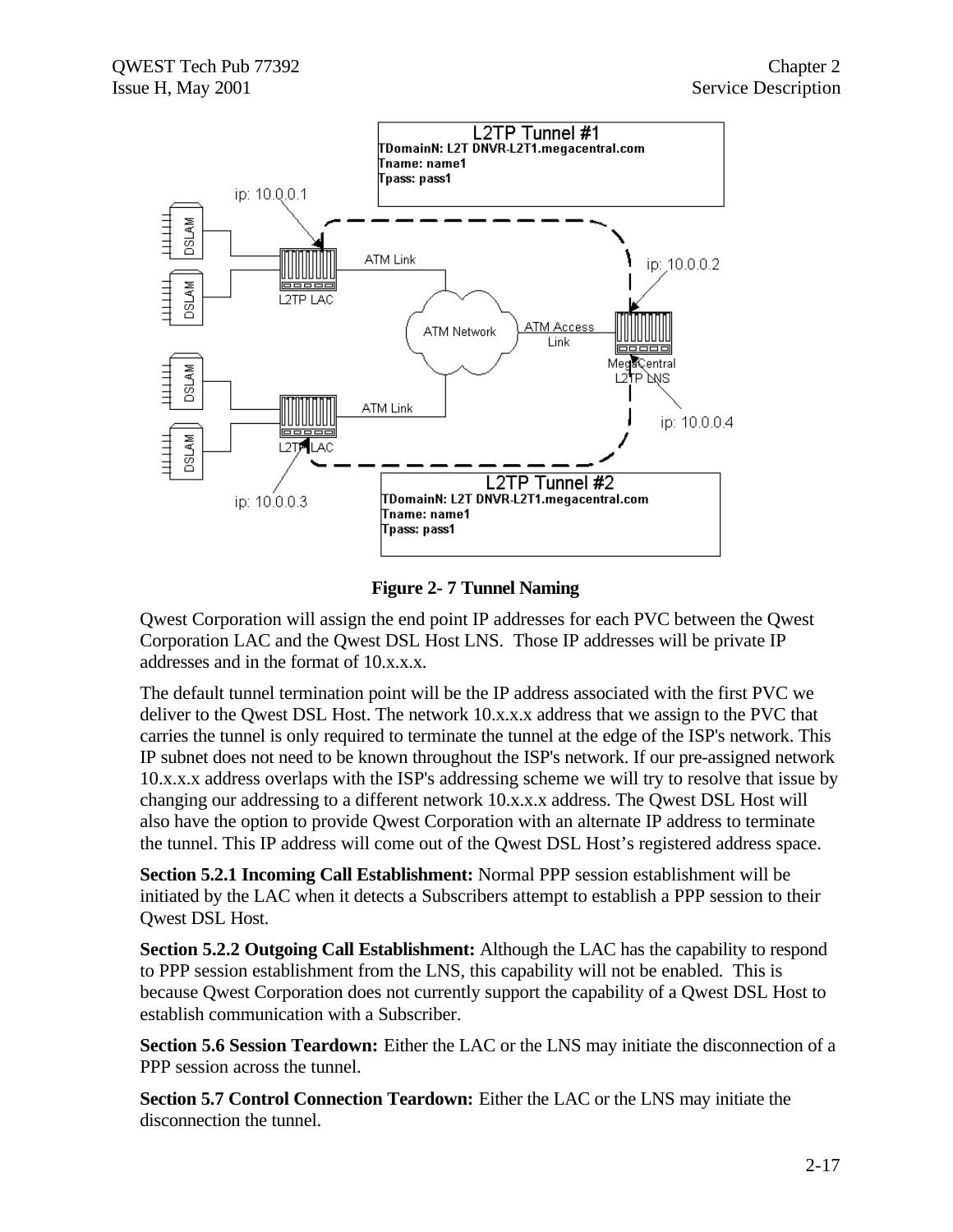As stated before, the Qwest Corporation aggregation device will function as the LAC. Point of fact, each of the aggregation devices will have the ability to have multiple LACs. Each of these LACs have limits that will limit both the number of PPP session and the number of tunnels that may be delivered to a Qwest DSL Host on a single PVC for any given LAC. Currently those limits are:

- 1800 PPP sessions per LAC
- 190 tunnels per LAC

These limits may be raised in the future as the equipment used by Qwest Corporation is improved.

In addition, Qwest Corporation will limit the number of tunnels on a single access link to a Qwest DSL Host. Those limits are:

- 3000 tunnels over a single OC3
- 1000 tunnels over a single DS3
- 100 tunnels over a single DS1

Qwest Corporation will also place a maximum limit on the number of PPP sessions on a single access link. Those limits are:

- 18000 PPP sessions over a single OC3
- 6000 PPP sessions over a single DS3
- 223 PPP sessions over a single DS1

In addition, it will be the responsibility of the Qwest DSL Host to inform Qwest Corporation of the limitations of their LNS. This so that during the provisioning process, Qwest Corporation does not create tunnels or assign subscribers to established tunnels that will exceed the limits or capacity of the Qwest DSL Host's LNS.

#### **Data Link Layer (Tunnel Method Concentrated)**

Qwest Corporation will offer an option were we will concentrate the tunneled traffic from multiple LACs in the Qwest Corporation network prior to handing that traffic off to the Qwest DSL Host. All of what was discussed in the previous section applies with following changes or exceptions.

The high level architecture for concentrated delivery of tunneled traffic appears in the figure below.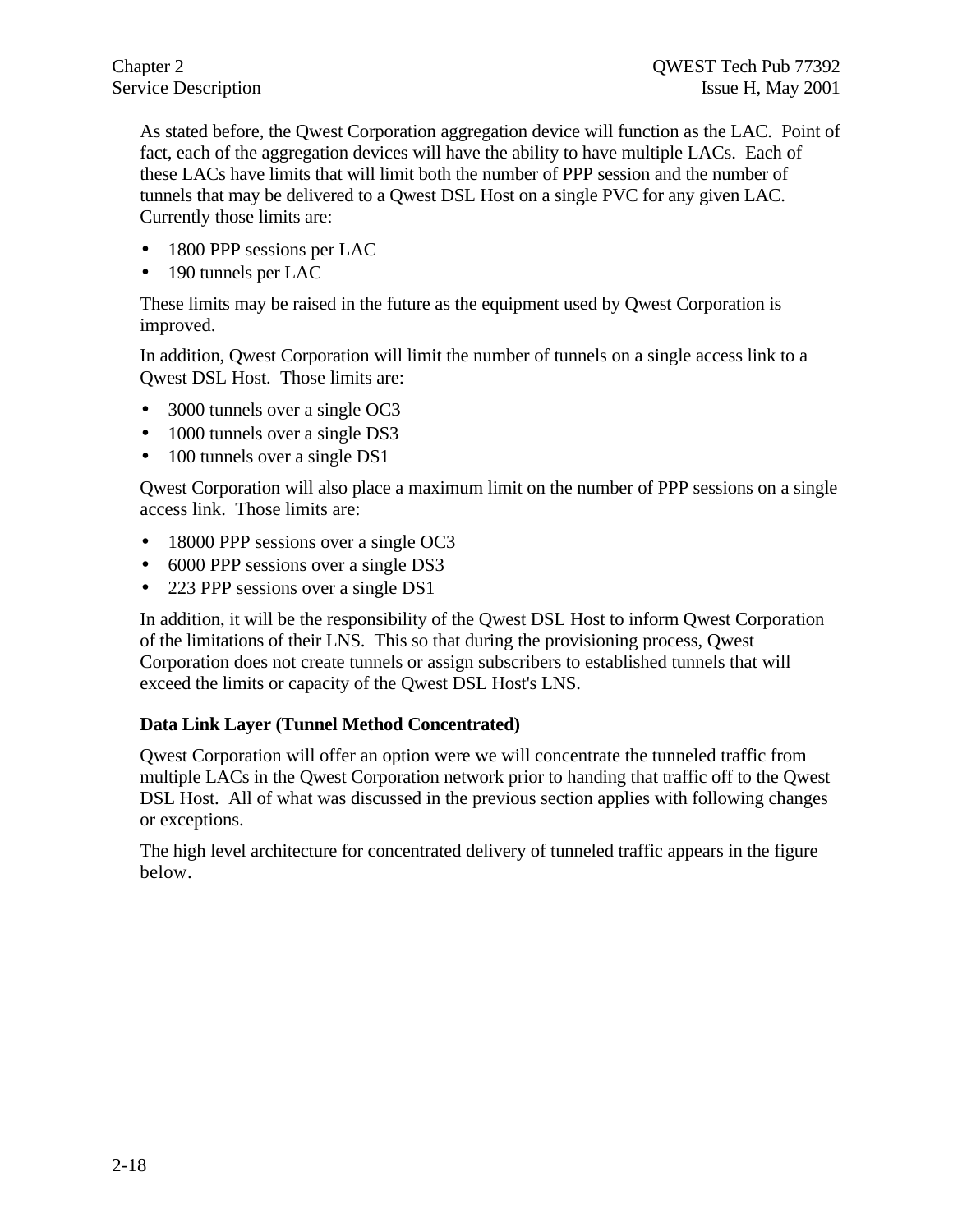

**Figure 2- 8 L2TP Tunnel Concentration**

As can be seen in the figure above, an additional aggregation device with LAC functionality has been inserted at the point in the network prior to the delivery of traffic to the Qwest DSL Host. In this configuration, each LAC is currently only capable of delivering 1000 PPP sessions to a Qwest DSL Host. This limit may be raised in the future with improvements to the equipment used by Qwest Corporation.

#### **Management Plane**

With the advent of modem pooled service, a management channel will exist between the DSLAM and the user's RADSL modem. Information about that channel is contained in section 5.2.3 of the interface specification from Cisco Systems<sup>TM</sup> previously referenced.

**Note:** Although the management channel is currently only used for the modem pooled service, future enhancements to the Qwest DSL service may require the use of the management channel for dedicated service.

The management channel can support a number of messages, but for the current implementation only two (2) messages will be supported. Those messages are DISPLAY and TERMINATE. In each of these message there will be a string of bytes that contain a message, in 7 bit ASCII format, that is destine to be displayed on the user's terminal.

The DISPLAY message will be sent to the user's modem when the session timer is about to expire. The text contained in the DISPLAY message is as follows:

#### *Your allowed session time is nearly expired. Your modem will disconnect in 10 minutes.*

The TERMINATE message will be sent to the user's modem when either the Idle timer or the Session timer has expired. The text contained in the TERMINATE message if the Session timer expires is as follows: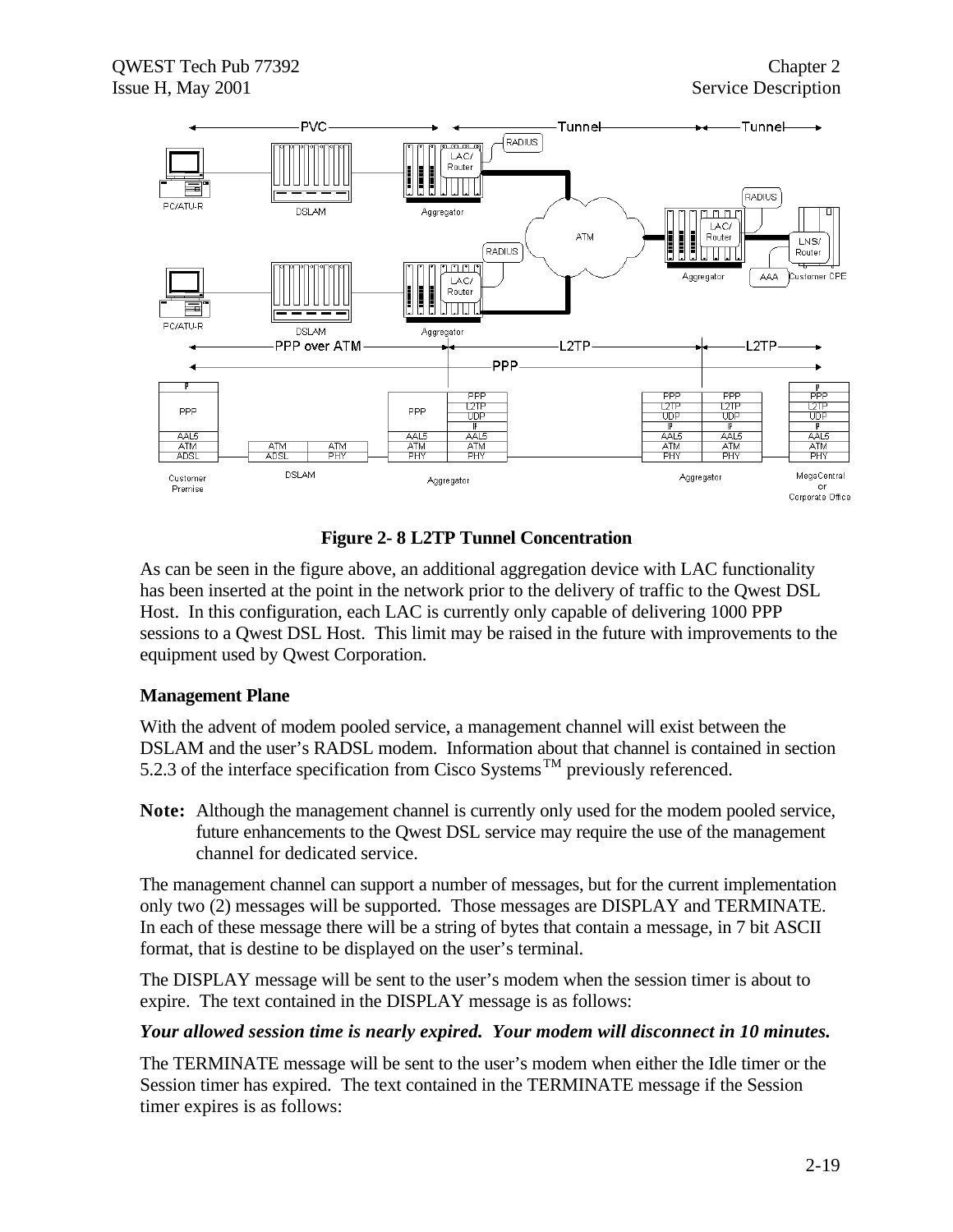#### *Your session has been disconnected due to session length. You will be able to reconnect in five minutes.*

The text contained in the TERMINATE message if the Idle timer expires is as follows:

#### *Your session has been disconnected due to inactivity.*

The above messages are subject to change as the modem pooled service becomes more mature.

#### **Microfilter Specifications**

In Figure 2-3 a microfilter is shown to be in line with the telephone set. The specifications for this microfilter can be obtained from Cisco Systems<sup>TM</sup> by purchasing document number 78-6089-01, "EZ-DSL Microfilter Specification", January 29, 1999. Qwest Corporation will supply the customer with two (2) of these micro filters at no charge when they purchase their RADSL modem. Additional microfilters may be purchased for a nominal additional charge.

The customer does not need to place this microfilter in series with their telephone sets. However, it is recommended that the microfilter be placed in series with all telephone sets so ringing transients do not interfere with the RADSL signal. Ringing transients may cause sufficient noise in the RADSL signal to cause the modems to retrain. If the customer is in the middle of a data session, that data session will be interrupted and may resume once the modems retrain.

#### **Qwest DSL Host**

Qwest Corporation provides an ATM cell transport service to the Subscriber, the interface to the Qwest DSL Host customer will be one of the ATM interfaces provided by Qwest Corporation in its' Cell Relay service. Technical information about these interfaces can be found in Qwest Corporation Technical Publication 77378, "Qwest Corporation ATM Cell Relay Service", Issue D or later.

Information particular to the ATM interface supporting Qwest DSL Host is found below.

- The ATM class of service for all Permanent Virtual Circuits (PVCs) provisioned on the interface will be Unspecified Bit Rate (UBR).
- In the case of the dedicated PVC method of delivery of Subscriber data to the Qwest DSL Host, there will be one VCC provisioned on the interface for each Subscriber connected to a Qwest DSL Host.
- The maximum throughput per VCC will be determined by the service rate to which the Subscriber subscribes.
- 1.5 Mbit/s., 45 Mbit/s and 155 Mbit/s ATM interface are available at this time.
- The nominal peak bandwidth on a 45 Mbit/s ATM interface will be 3-45 Mbit/s. This peak bandwidth will be provisioned in 3 Mbit/s increments; beginning with 3, 6, 9....up to a nominal 45 Mbit/s.
- The nominal peak bandwidth on a 155 Mbit/s ATM interface will be 3-155 Mbit/s. This peak bandwidth will be provisioned in 3 Mbit/s increments; beginning with 3, 6, 9.... up to a nominal 155 Mbit/s.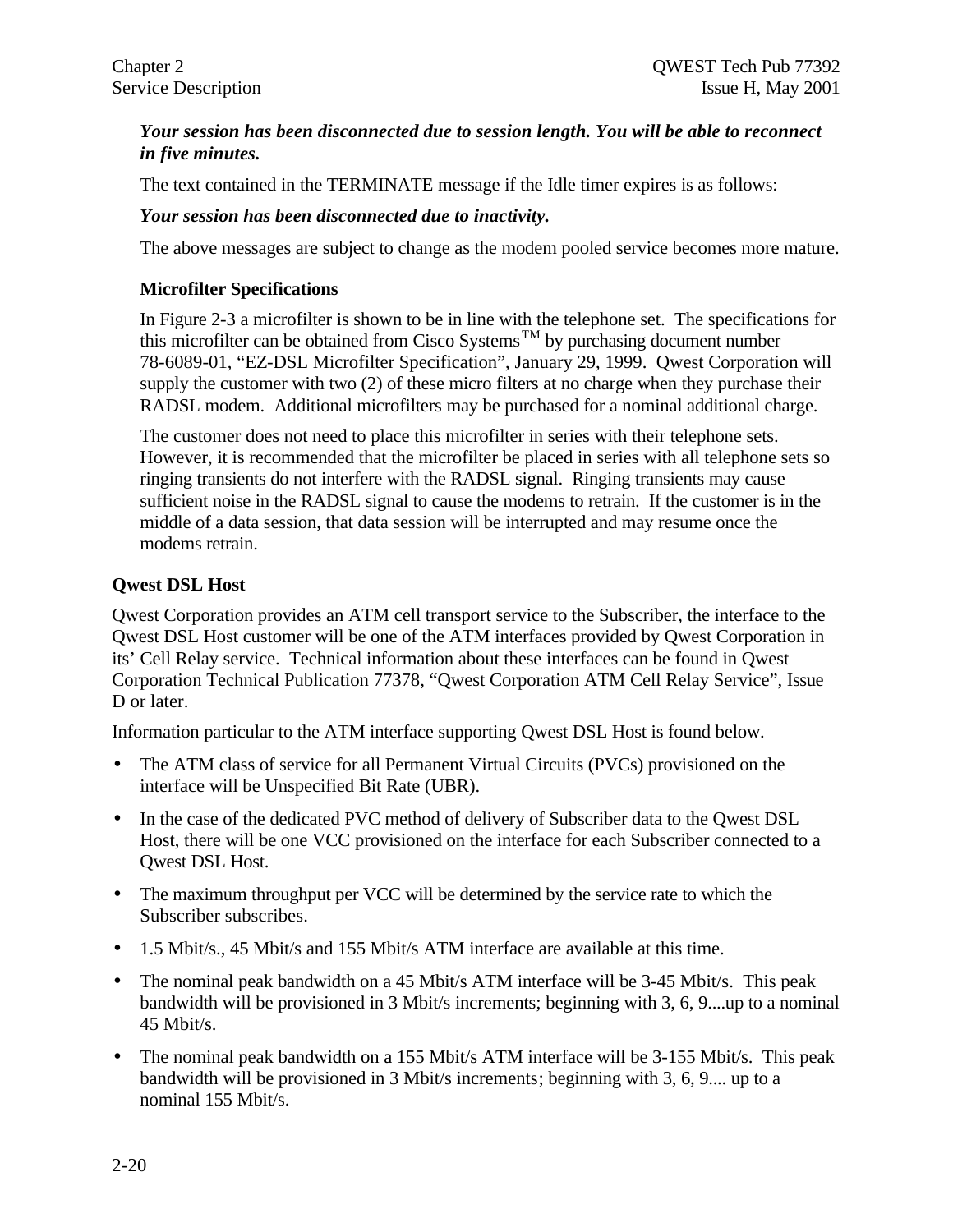- Note: A Qwest DSL Host using either the 45 Mbit/s or 155 Mbit/s ATM interface will only be allowed to have a maximum of 400 users (PPP sessions or VCs) for each 3 Mbit/s of bandwidth purchased.
- In the case of the dedicated PVC method, the locally significant VCC address for each subscriber will be provided to the Qwest DSL Host Customer at the time the subscriber service is provisioned in the Qwest Corporation network.
- Qwest DSL Host service will only be available in those LATAs where both the Qwest  $DSL<sup>SM</sup>$ Service and Cell Relay Service have been tariffed.
- Due to regulatory restriction on the transport of data between Local Access and Transport Areas (LATAs), the Qwest DSL Host must be in the same LATA as the Subscribers it servers.
- For those Qwest DSL Hosts who will receive customer traffic from customers using Qwest  $DSL$  IDSL<sup>SM</sup>, the Owest DSL Host must be able to support both virtual circuit multiplexed PPP and Logical Link Control (LLC) encapsulated PPP payloads as described in Request for Comments (RFC) 2364, "PPP over ATM Adaptation Layer 5 (AAL5)".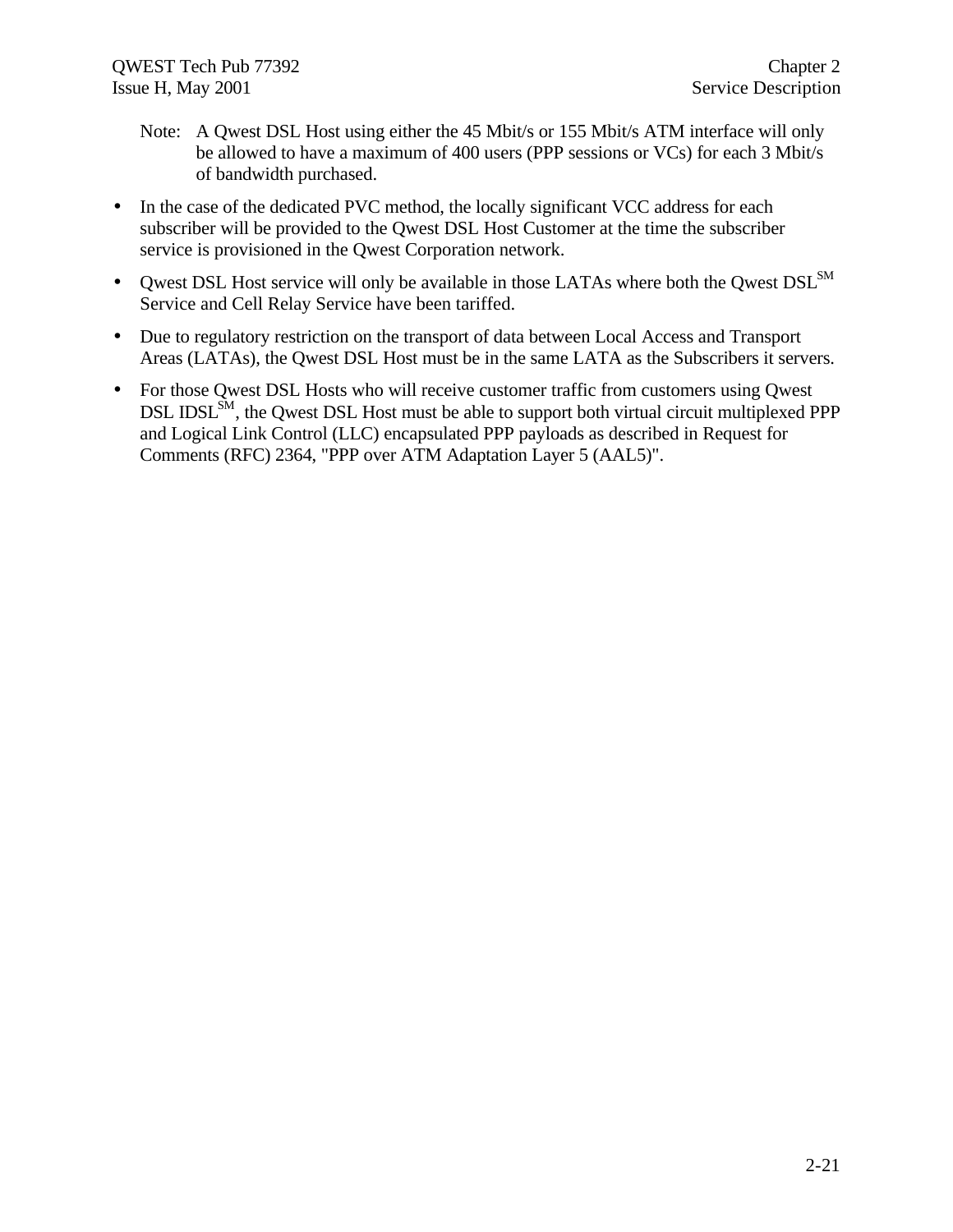#### **CONTENTS**

|                |     | <b>Chapter and Section</b> | Page |
|----------------|-----|----------------------------|------|
| 3              |     |                            |      |
|                | 3.1 |                            |      |
|                |     | 3.1.1                      |      |
|                |     | 3.1.2                      |      |
|                | 3.2 |                            |      |
|                |     | 3.2.1                      |      |
|                |     | 3.2.2                      |      |
|                | 3.3 |                            |      |
|                | 3.4 |                            |      |
|                | 3.5 |                            |      |
|                | 3.6 |                            |      |
| <b>Figures</b> |     |                            |      |
| $3-1$          |     |                            |      |
| $3 - 2$        |     |                            |      |
| <b>Tables</b>  |     |                            |      |
| $3 - 1$        |     |                            |      |
| $3 - 2$        |     |                            |      |
| $3 - 3$        |     |                            |      |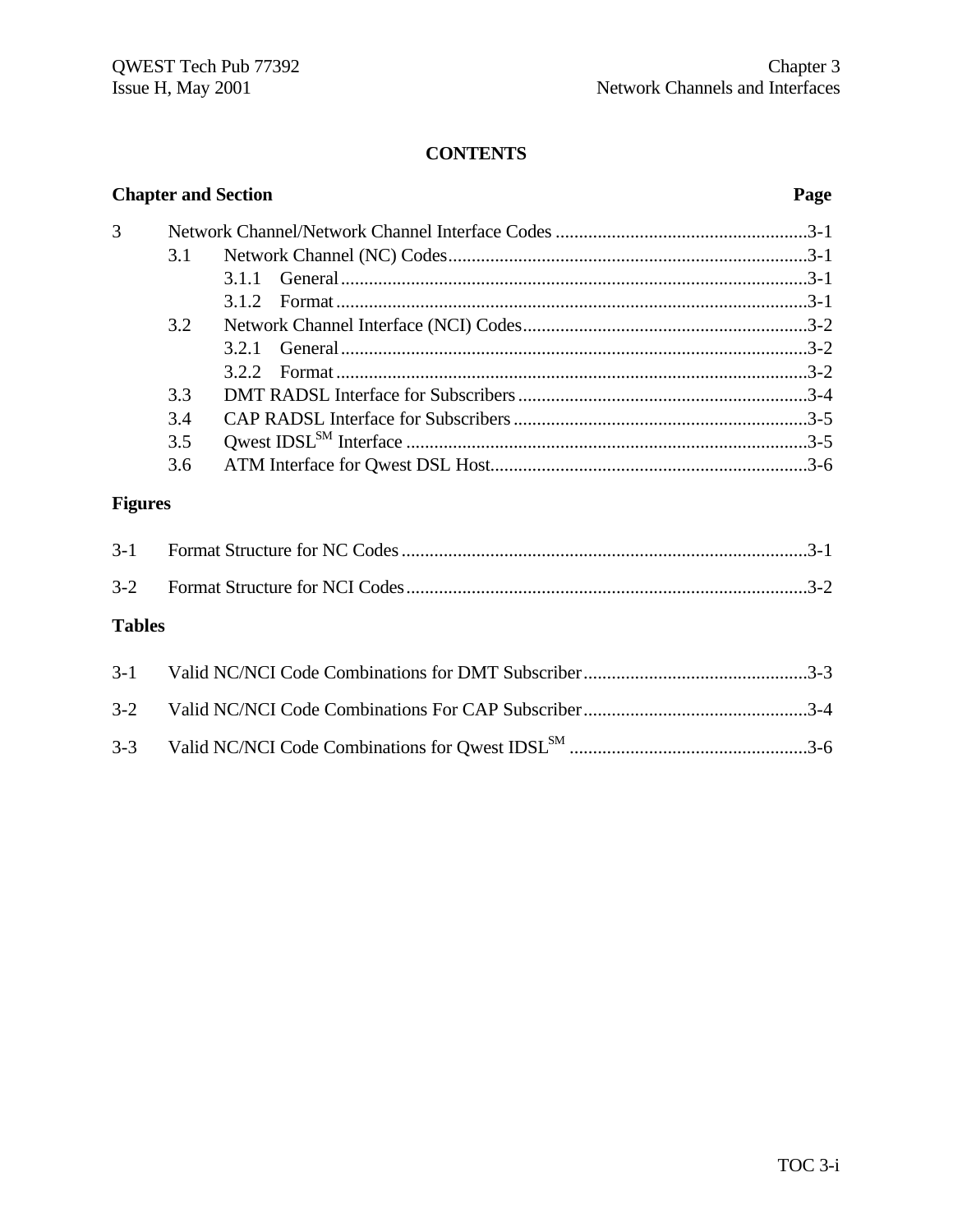#### **3 Network Channel/Network Channel Interface Codes**

#### **3.1 Network Channel (NC) Codes**

#### **3.1.1 General**

Network Channel (NC) codes are a part of the Telcordia COMMON LANGUAGE<sup>®</sup> code set. The NC code is used to identify a channel used with the service. This section identifies the available channels and their NC codes.

#### **3.1.2 Format**

An NC code is a four-character code with two data elements:

- Channel Code
- Optional Feature Code

The format is illustrated in Figure 3-1.

**Network Channel Code**

| Data Element              | <b>Channel Code</b> |            | <b>Optional Feature Code</b> |
|---------------------------|---------------------|------------|------------------------------|
| <b>Character Position</b> |                     |            |                              |
| <b>Character Key</b>      |                     | $X$ or $-$ | $X$ or -                     |

 $X =$  Alphanumeric

 $-$  = Hyphen

#### **Figure 3- 1 Format Structure for NC Codes**

The **Channel Code** (character positions 1 and 2) is a two character alpha or alphanumeric code that describes the channel service in an abbreviated form. The channel code will frequently, but not always, be specified as the service code of the special service circuits or the transmission grade of the message trunk circuit. The NC channel code field is always filled.

The **Optional Feature Code** (character positions 3 and 4) is a two character alpha or alphanumeric or hyphen code that represents the option codes available for each channel code. Varying combinations of this code will allow the customer to enhance the technical performance of the requested channel, or to further identify the type of service. It is also used to specify options such as conditioning, effective 4-wire, multiplexing, etc. The NC optional code field is always filled.

Further information about NC Codes may be found in ANSI T1.223-1991, *Information Interchange — Structure and Representation of Network Channel (NC) and Network Channel Interface (NCI) Codes for the North American Telecommunications System.*.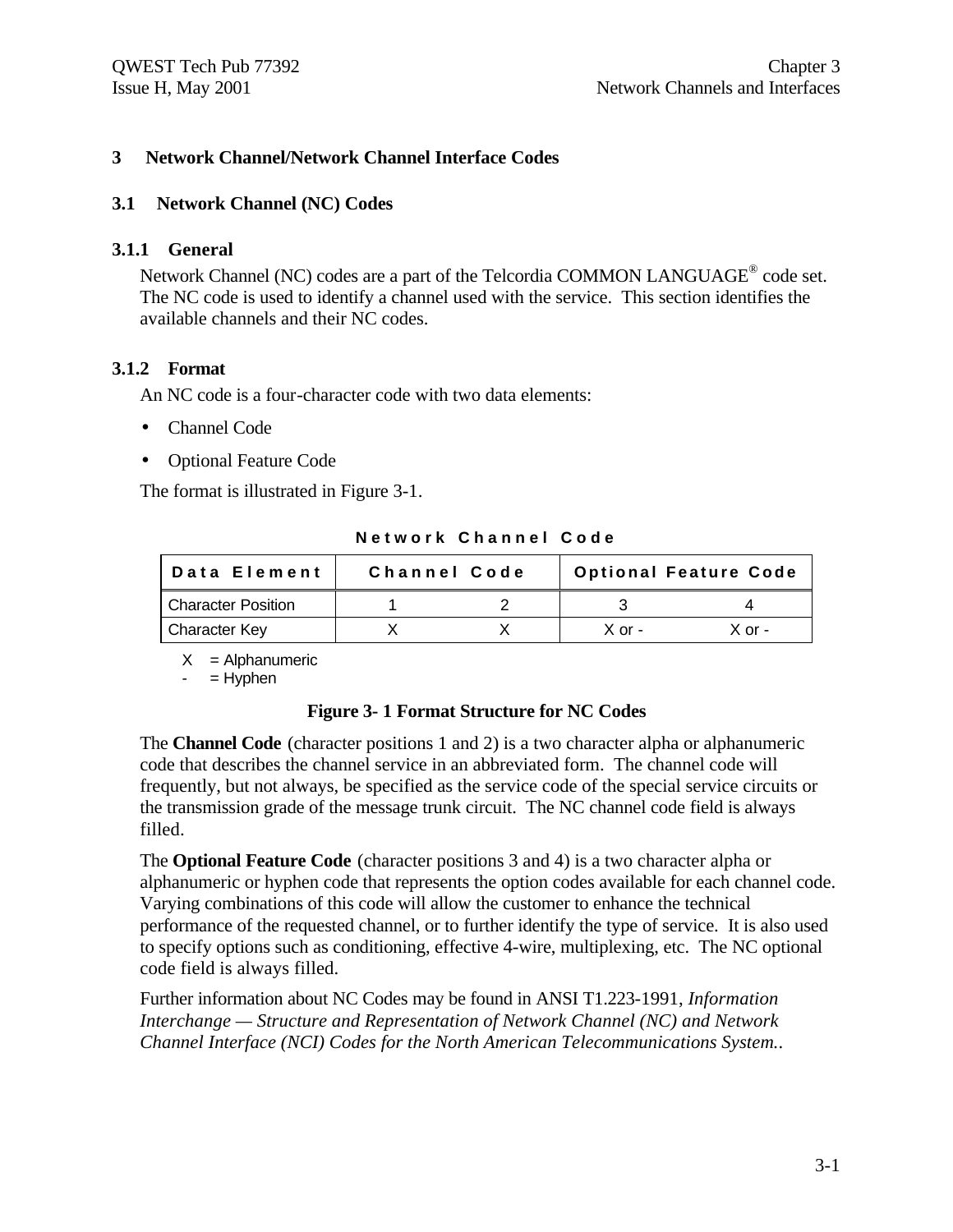#### **3.2 Network Channel Interface (NCI) Codes**

#### **3.2.1 General**

Network Channel Interface (NCI) codes are a part of the COMMON LANGUAGE<sup>®</sup> code set. The NCI code is used to identify a network interface of a service in our mechanized systems. This chapter defines the NCI codes used with voice grade services.

#### **3.2.2 Format**

An NCI code is a maximum twelve-character code that consists of five (5) data elements:

- Total Conductors
- Protocol
- Impedance
- Protocol Options
- Transmission Level Point(s) (TLP)

The first three fields are required, the last two are optional The format is illustrated in Figure 3-2.

| <b>Total Conductors</b> |   | Protocol |   |   | D |   | <b>Protocol Options</b> |   | D         |              | <b>TLP Level</b> |
|-------------------------|---|----------|---|---|---|---|-------------------------|---|-----------|--------------|------------------|
|                         |   |          |   | m | e |   |                         |   | e         |              | R                |
|                         |   |          |   | p |   |   |                         |   |           |              | е                |
|                         |   |          |   | е |   |   |                         |   |           | a            | C                |
|                         |   |          |   | d | m |   |                         |   | m         | n            | e                |
|                         |   |          |   | a | e |   |                         |   |           | $\mathbf{s}$ |                  |
|                         |   |          |   | n |   |   |                         |   |           | m            | v                |
|                         |   |          |   | C | е |   |                         |   | e         |              | e                |
|                         |   |          |   | e |   |   |                         |   |           |              |                  |
|                         | 2 | 3        | 4 | 5 | 6 | 7 | 8                       | 9 | 10        | 11           | 12 <sup>2</sup>  |
| Ν                       | N | A        | Α | Χ |   | X | X                       | X | $\bullet$ | X or -       | X or -           |

**Network Channel Interface Code**

 $A = Alpha$ 

 $N =$  Numeric

 $X =$  Alphanumeric

 $\bullet$  = Delimiter (normally a period)

 $-$  = Hyphen

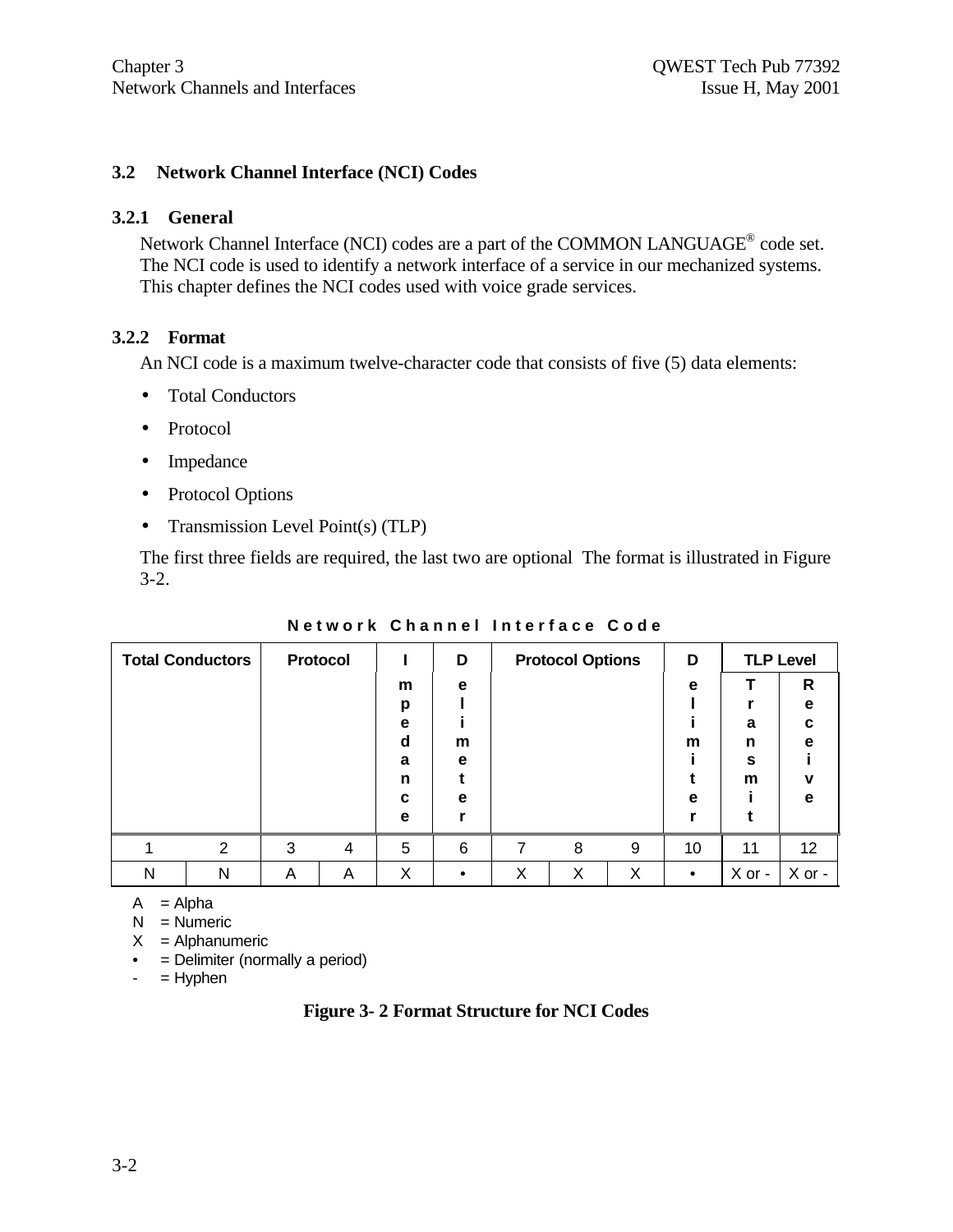**Total Conductors** (character positions 1 and 2) is a two-character numeric code that represents the total number of physical conductors (e.g., wires or fibers) required at the interface.

**Protocol** (character position 3 and 4) is a two-character alpha code that defines requirements for the interface regarding signaling/transmission.

**Impedance** (character position 5) is a one-character alpha or numeric code representing the nominal reference impedance that will terminate the channel for the purpose of evaluating transmission performance.

**Protocol Options** (character positions 7, 8, and 9) is a one to three character alpha, numeric, or alphanumeric code that describes additional features (e.g., bit rate or bandwidth) on the Protocol to be used. It is an optional field that is always left justified when less than three characters are specified.

**Transmission Level Point(s)** (character positions 8 through 12) is assigned one or two character alpha code corresponding to a value for Transmission Level Point(s) (TLPs) from either the Exchange Carrier/service provider or customer end.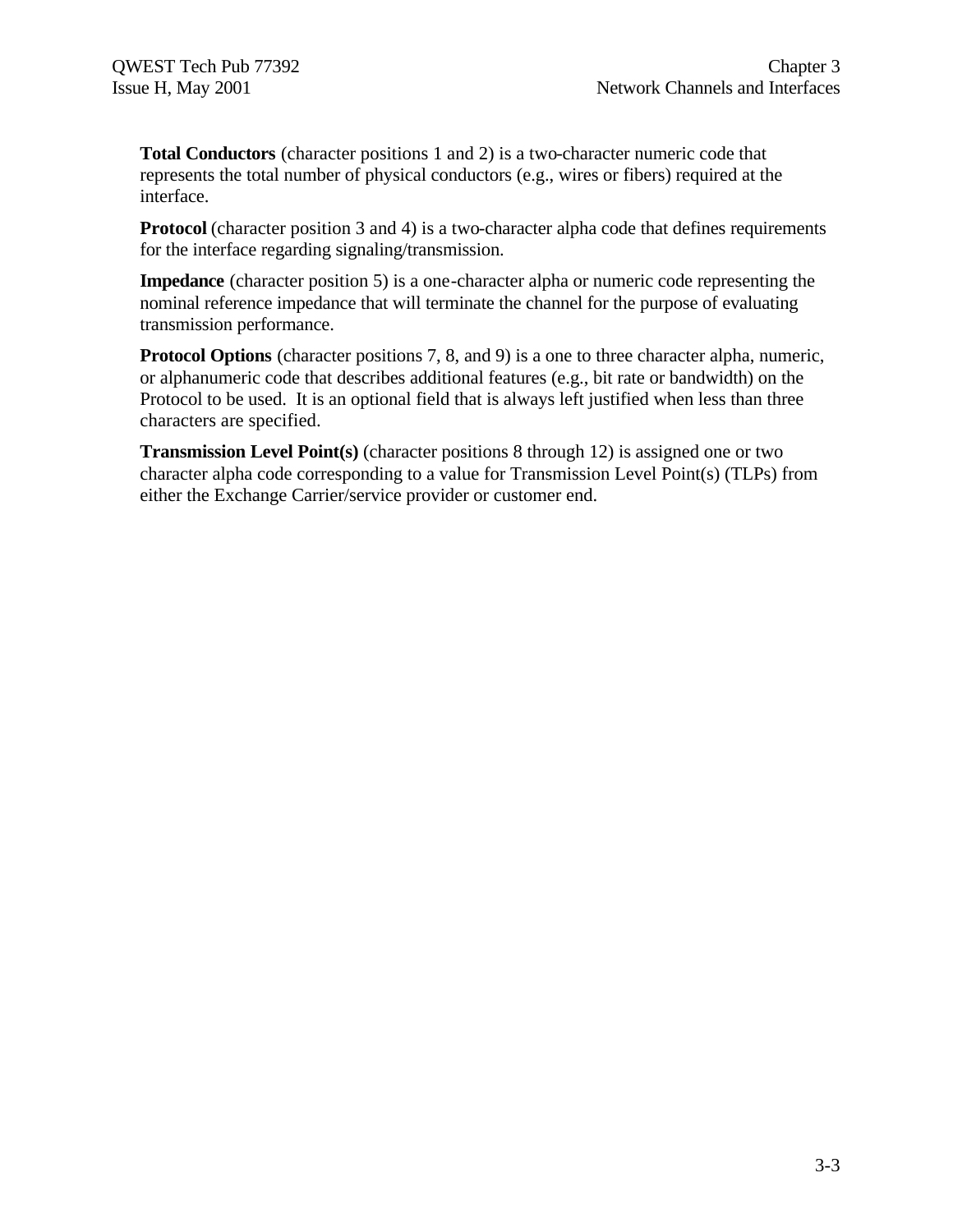#### **3.3 DMT RADSL Interface for Subscribers**

The DMT line coding version of Qwest DSL<sup>SM</sup> Services provides the subscriber with a Discrete Multi-Tone (DMT) Rate Adaptive Digital Subscriber Line (RADSL) interface. The valid NC/NCI codes for this interface are found below in Table 3-1.

| <b>NCI Code</b> | <b>NC Code</b> | <b>Description</b>                                                                                                    |  |
|-----------------|----------------|-----------------------------------------------------------------------------------------------------------------------|--|
| 02DU9.01A       | AC-H           | DMT RADSL line with one POTS Channel and with<br>up to 256 Kbit/s of data downstream and up to 256<br>Kbit/s upstream |  |
| 02DU9.01A       | AC-I           | DMT RADSL line with one POTS Channel and with<br>up to 640 Kbit/s of data downstream and up to 256<br>Kbit/s upstream |  |
| 02DU9.01A       | $AC-C$         | DMT RADSL line with one POTS Channel and with<br>up to 640 Kbit/s of data downstream and upstream                     |  |
| 02DU9.01A       | $AC-J$         | DMT RADSL line with one POTS Channel and with<br>up to 1.024 Mbit/s of data downstream and up to 1<br>Mbit/s upstream |  |
| 02DU9.01A       | AC-K           | DMT RADSL line with one POTS Channel and with<br>up to 4 Mbit/s of data downstream and up to 1<br>Mbit/s upstream     |  |
| 02DU9.01A       | AC-L           | DMT RADSL line with one POTS Channel and with<br>up to 7 Mbit/s of data downstream and up to 1<br>Mbit/s upstream     |  |

**Table 3- 1 Valid NC/NCI Code Combinations for DMT Subscriber**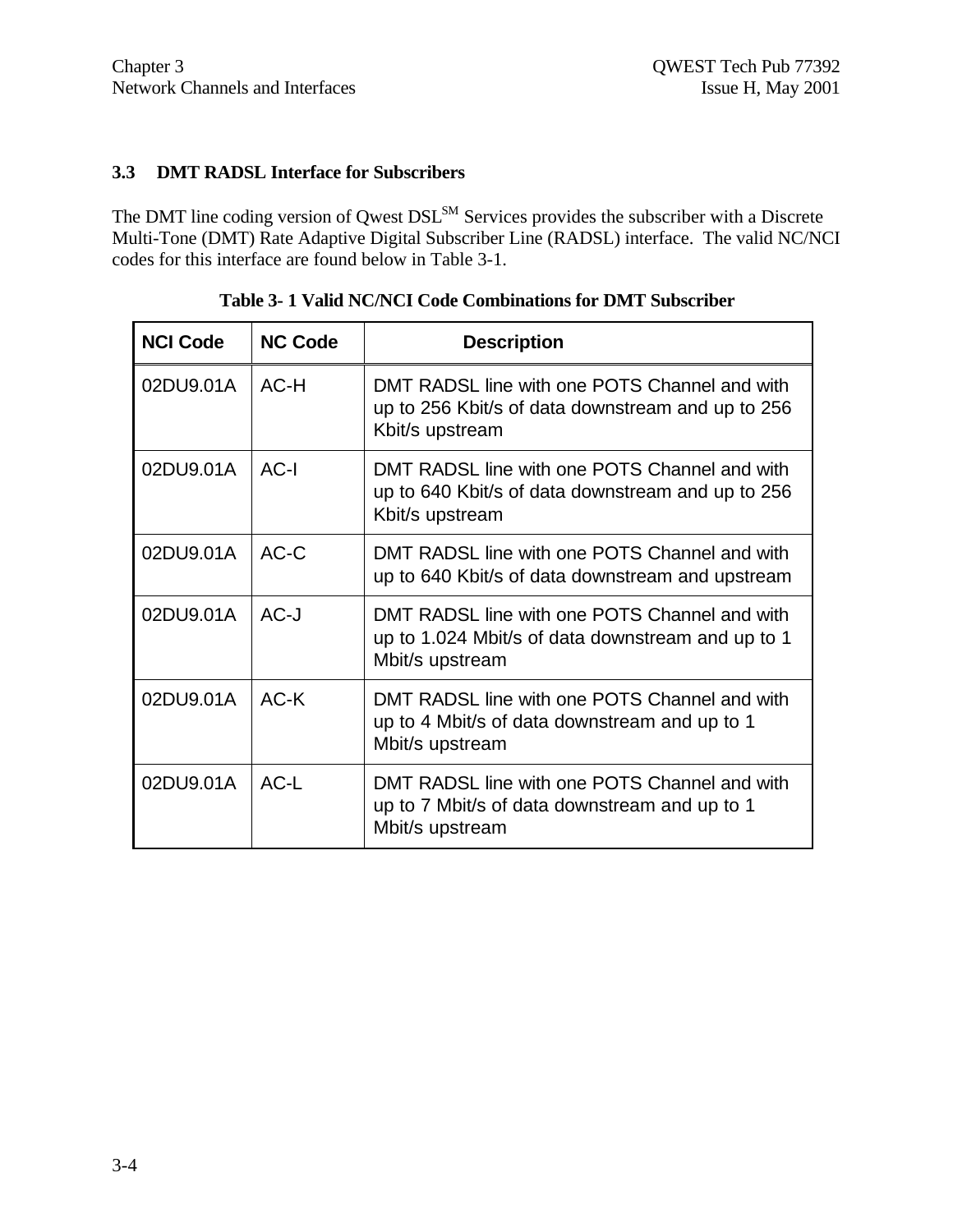#### **3.4 CAP RADSL Interface for Subscribers**

The CAP line coding version of Qwest DSL<sup>SM</sup> Services provides the subscriber with a Carrierless Amplitude/Phase Modulation (CAP) Rate Adaptive Digital Subscriber Line (RADSL) interface. The valid NC/NCI codes for this interface are found below in Table 3-2. CAP RADSL is grandfathered, but is supported for indeterminate amount time.

| <b>NCI Code</b> | <b>NC Code</b> | <b>Description</b>                                                                                                    |
|-----------------|----------------|-----------------------------------------------------------------------------------------------------------------------|
| 02DU9.01C       | <b>ACCA</b>    | CAP RADSL line with one POTS Channel and with<br>up to 256 Kbps of data Upstream and Downstream                       |
| 02DU9.01C       | <b>ACCB</b>    | CAP RADSL line with one POTS Channel and with<br>up to 512 Kbps of data Upstream and Downstream                       |
| 02DU9.01C       | <b>ACCC</b>    | CAP RADSL line with one POTS Channel and with<br>up to 768 Kbps of data Upstream and Downstream                       |
| 02DU9.01C       | <b>ACCD</b>    | CAP RADSL line with one POTS Channel and with<br>up to 1 Mbps of data Upstream and Downstream                         |
| 02DU9.01C       | <b>ACCE</b>    | CAP RADSL line with one POTS Channel and with<br>up to 1 Mbps of data Upstream and up to 4 Mbps of<br>data Downstream |
| 02DU9.01C       | <b>ACCF</b>    | CAP RADSL line with one POTS Channel and with<br>up to 1 Mbps of data Upstream and up to 7 Mbps of<br>data Downstream |

| Table 3-2 Valid NC/NCI Code Combinations for CAP MegaSubscriber |  |  |
|-----------------------------------------------------------------|--|--|
|                                                                 |  |  |

#### **3.5 Qwest IDSLSM Interface**

The Qwest DSL IDSL<sup>SM</sup> service is based on well-known Integrated Services Digital Network (ISDN) technology. Unlike traditional ISDN, the customer's loop facility is connected to a DSLAM instead of an ISDN switch. Also, with this service we must specify how the subscriber bonds the B and D channels of the physical transport and the protocol the network expects to see above the physical layer. Therefore, the NC/NCI codes to order this service are different than those used for traditional ISDN. Table 3-2 below has those codes and there explanation.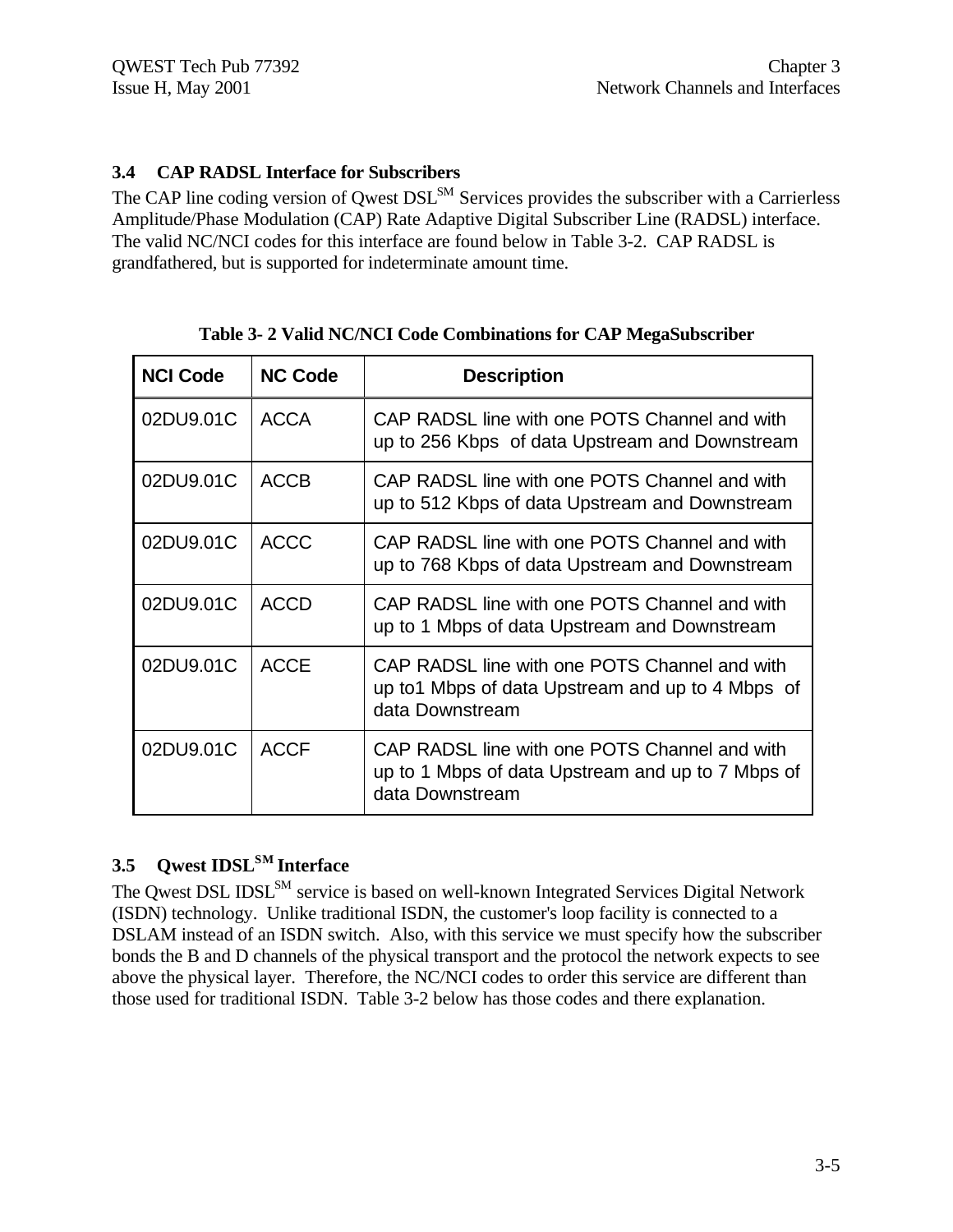| <b>NCI Code</b> | <b>NC Code</b> | <b>Description</b>                                                                                                                                                                                                                                   |
|-----------------|----------------|------------------------------------------------------------------------------------------------------------------------------------------------------------------------------------------------------------------------------------------------------|
| 02IS5.N         | ADP-           | 2B1Q Signaling Format - U Interface per TR-NWT-<br>000393, e.g., Basic Rate ISDN, Digital Subscriber<br>Line (DSL). Customer provides NT function to the<br>Service Provider, using the Point to Point Protocol<br>(PPP) with 128 Kbps data payload. |
| 02IS5.N         | ADPA           | 2B1Q Signaling Format - U Interface per TR-NWT-<br>000393, e.g., Basic Rate ISDN, Digital Subscriber<br>Line (DSL). Customer provides NT function to the<br>Service Provider, using the Point to Point Protocol<br>(PPP) with 144 Kbps data payload. |

| Table 3- 3 Valid NC/NCI Code Combinations for Qwest DSL IDSL <sup>SM</sup> |  |  |  |  |
|----------------------------------------------------------------------------|--|--|--|--|
|----------------------------------------------------------------------------|--|--|--|--|

#### **3.6 ATM Interface for Qwest DSL Host**

With the new version of the Qwest DSL<sup>SM</sup> Service the Qwest DSL Host customer will be provided with an Asynchronous Transfer Mode (ATM) interface on either a DS1 (1.544 Mbit/s), DS3 (44.736 Mbit/s), or OC-3 (155.520 Mbit/s). Valid NC/NCI code combinations for these interfaces can be found in Qwest Corporation Technical Publication 77378, "Qwest Corporation ATM Cell Relay Service", Issue D or later.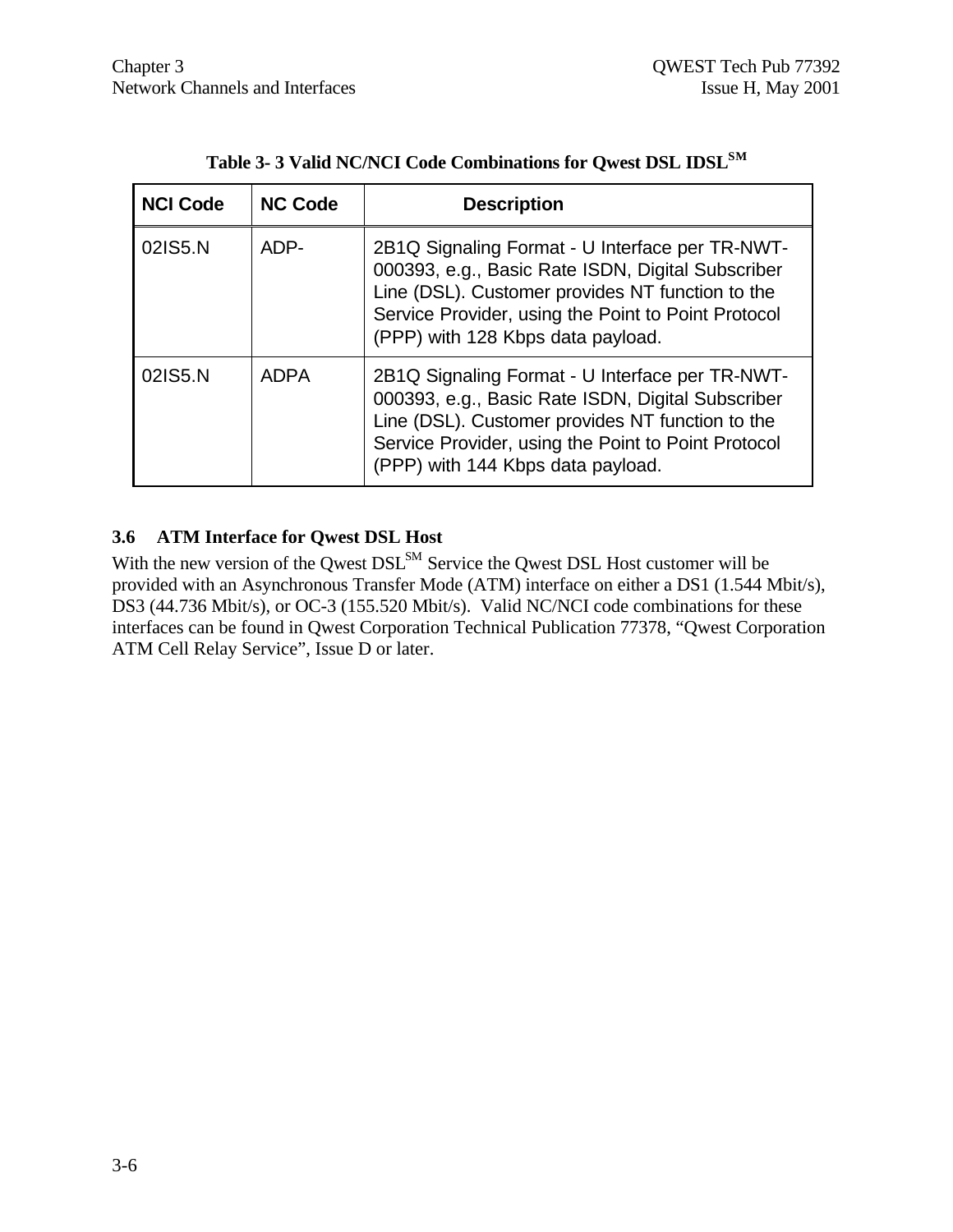#### **CONTENTS**

### **Chapter and Section**

#### Page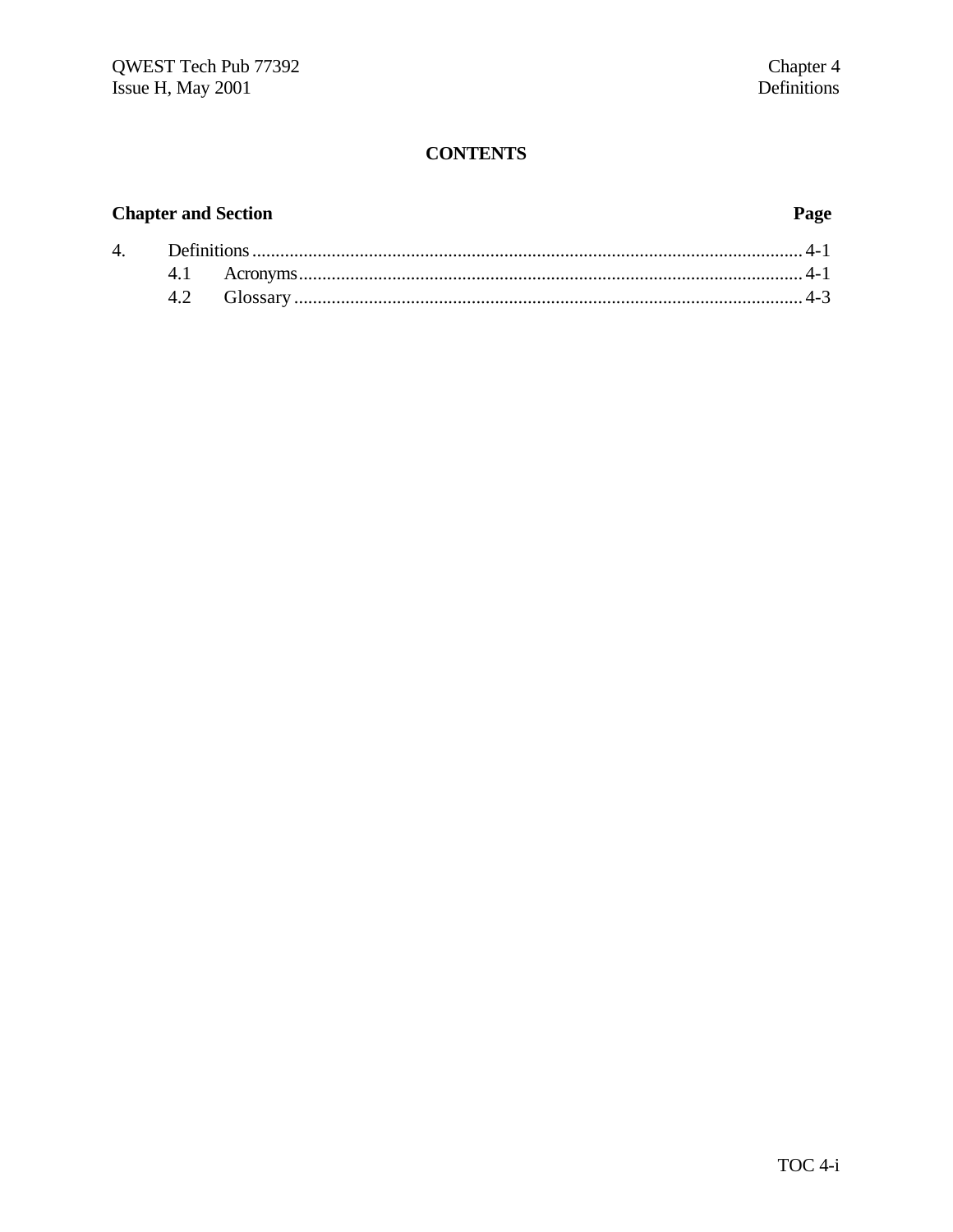#### **4. Definitions**

## **4.1 Acronyms**

| <b>AAA</b>   | Authentication, Authorization and Accounting                    |
|--------------|-----------------------------------------------------------------|
| <b>AAL</b>   | <b>ATM Adaptation Layer</b>                                     |
| <b>ADSL</b>  | <b>Asymmetrical Digital Subscriber Line</b>                     |
| <b>ANSI</b>  | <b>American National Standards Institute</b>                    |
| <b>ASCII</b> | American Standard Code for Information Interchange              |
| <b>ATM</b>   | <b>Asynchronous Transfer Mode</b>                               |
| <b>AVP</b>   | <b>Attribute Value Pair</b>                                     |
| <b>BER</b>   | <b>Bit Error Rate</b>                                           |
| <b>BIT</b>   | <b>Binary Digit</b>                                             |
| bps          | Bits Per Second (Now bit/s)                                     |
| CAP          | Carrierless Amplitude/Phase modulation                          |
| <b>CCITT</b> | Consultative Committee on International Telephone and Telegraph |
| <b>CFA</b>   | <b>Carrier Facility Assignment</b>                              |
| <b>CLEC</b>  | Competitive Local Exchange Carrier                              |
| CO           | <b>Central Office</b>                                           |
| <b>COE</b>   | <b>Central Office Equipment</b>                                 |
| <b>CPE</b>   | <b>Customer Premises Equipment</b>                              |
| <b>DCE</b>   | Data Circuit Terminating Equipment                              |
| <b>DMT</b>   | <b>Discrete Multitone</b>                                       |
| <b>DTE</b>   | Data Terminal Equipment                                         |
| <b>DSL</b>   | Digital Subscriber Line                                         |
| <b>ESP</b>   | <b>Enhanced Service Provider</b>                                |
| EU           | End-User                                                        |
| <b>FDX</b>   | <b>Full Duplex</b>                                              |
| <b>HDLC</b>  | <b>High Data Link Control</b>                                   |
| <b>HDSL</b>  | <b>High Bit Rate DSL</b>                                        |
| <b>IDSL</b>  | ISDN Digital Subscriber Line                                    |
| <b>IEEE</b>  | Institute for Electrical and Electronic Engineers               |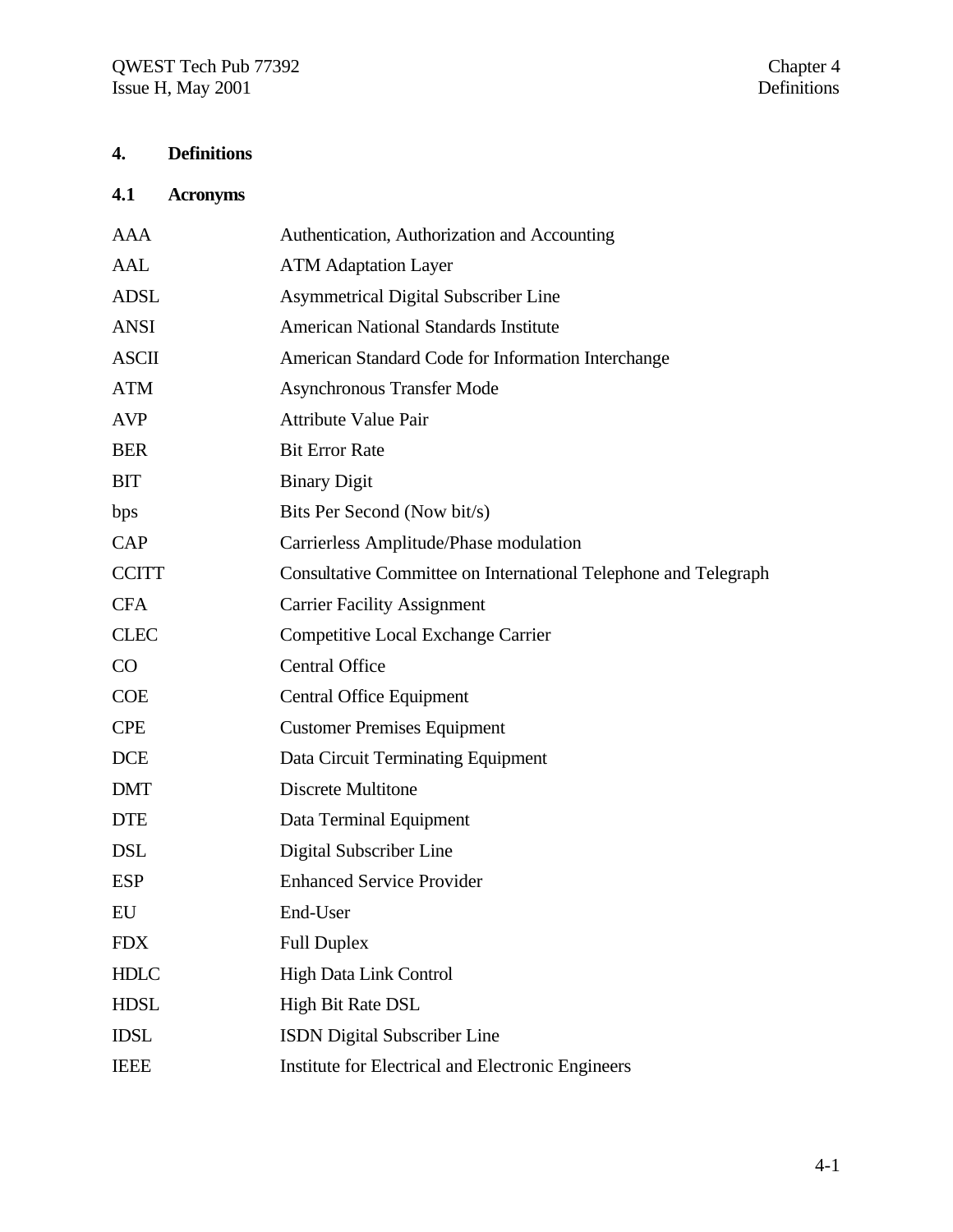| <b>IOC</b>         | <b>Inter-Office Channel</b>                            |
|--------------------|--------------------------------------------------------|
| $\mathbb{P}$       | <b>Internet Protocol</b>                               |
| <b>ISDN</b>        | <b>Integrated Services Digital Network</b>             |
| <b>ISO</b>         | <b>International Standards Organization</b>            |
| <b>ISP</b>         | <b>Internet Service Provider</b>                       |
| <b>ITU</b>         | International Telecommunication Union (formerly CCITT) |
| Kbit/s             | kilobits per second $(1,000 \text{ bit/s})$            |
| L <sub>2</sub> T   | Layer 2 Tunnel                                         |
| L <sub>2</sub> TP  | Layer 2 Tunneling Protocol                             |
| L <sub>2_PDU</sub> | Layer 2_Protocol Data Unit                             |
| L3_PDU             | Layer 3_Protocol Data Unit                             |
| <b>LAC</b>         | <b>L2TP Access Concentrator</b>                        |
| <b>LAN</b>         | <b>Local Area Network</b>                              |
| <b>LATA</b>        | Local Access and Transport Area                        |
| <b>LLC</b>         | <b>Logical Link Control</b>                            |
| <b>LNS</b>         | <b>L2TP Network Server</b>                             |
| <b>MAN</b>         | Metropolitan Area Network                              |
| <b>MAU</b>         | Medium Attachment Unit                                 |
| Mbit/s             | Megabit per Second                                     |
| NC                 | <b>Network Channel</b>                                 |
| <b>NCI</b>         | <b>Network Channel Interface</b>                       |
| <b>NCTE</b>        | <b>Network Channel Terminating Equipment</b>           |
| <b>NE</b>          | <b>Network Element</b>                                 |
| N <sub>I</sub>     | <b>Network Interface</b>                               |
| <b>POTS</b>        | Plain Old Telephone Service                            |
| <b>PPP</b>         | <b>Point to Point Protocol</b>                         |
| <b>PPSN</b>        | <b>Public Packet Switched Network</b>                  |
| <b>PSN</b>         | <b>Public Switched Network</b>                         |
| <b>PSTN</b>        | <b>Public Switched Telephone Network</b>               |
| <b>PVC</b>         | <b>Permanent Virtual Connection</b>                    |
|                    |                                                        |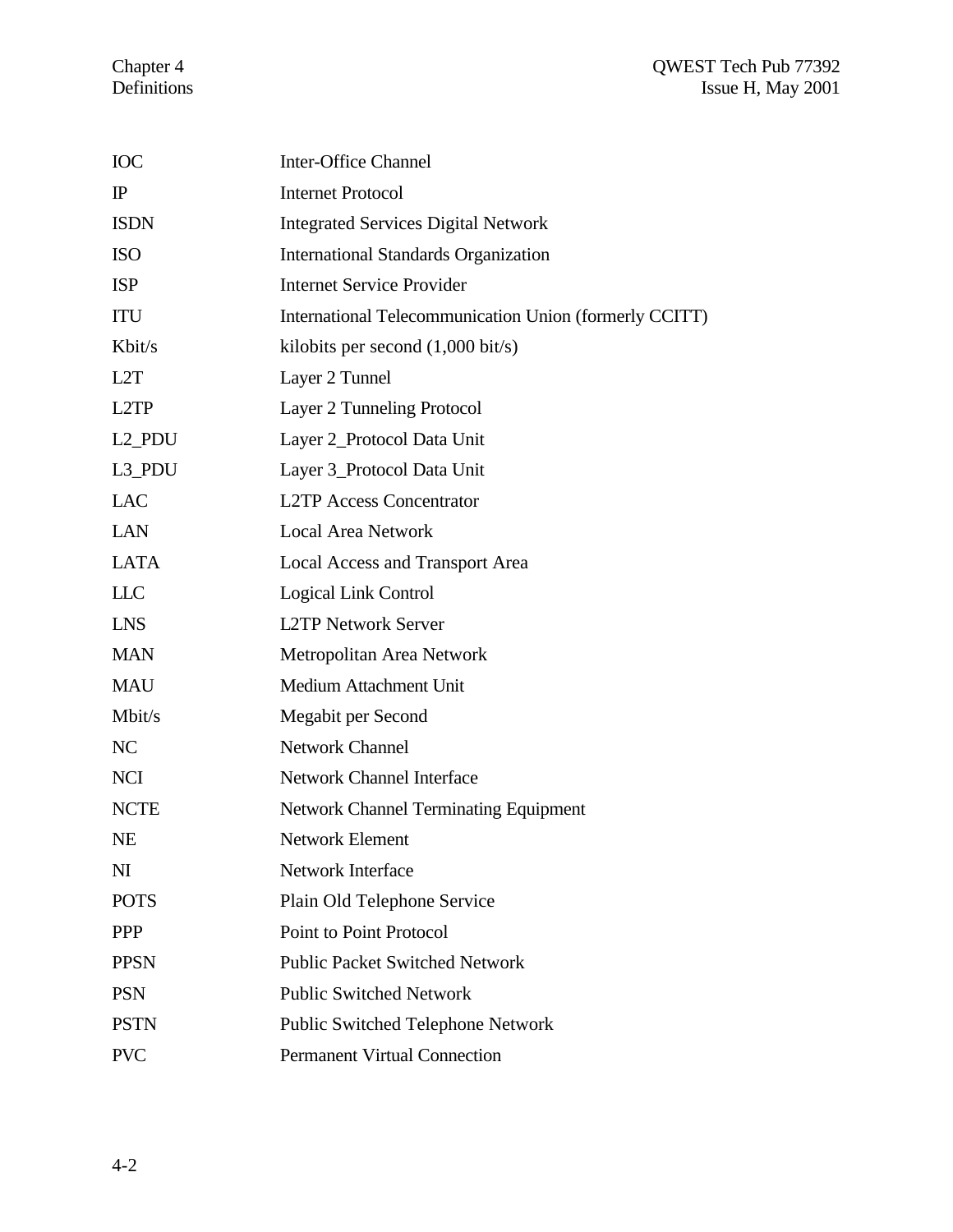| QAM          | Quadrature Amplitude/Phase Modulation          |
|--------------|------------------------------------------------|
| <b>RADSL</b> | Rate Adaptive Digital Subscriber Line          |
| <b>RFC</b>   | <b>Request For Comments</b>                    |
| RTU-C        | RADSL Terminating Unit Central office end      |
| RTU-R        | RADSL Terminating Unit Remote terminal end     |
| <b>SHDSL</b> | Single Line HDSL                               |
| <b>SVC</b>   | <b>Switched Virtual Circuit</b>                |
| <b>TIA</b>   | <b>Telecommunications Industry Association</b> |
| <b>TOC</b>   | <b>Table of Contents</b>                       |
| <b>UBR</b>   | <b>Unspecified Bit Rate</b>                    |
| <b>UDP</b>   | <b>User Datagram Protocol</b>                  |
| <b>VCC</b>   | <b>Virtual Channel Connection</b>              |
| <b>VCI</b>   | Virtual Channel Identifier                     |
| <b>VDSL</b>  | Very High Bit Rate DSL                         |
| VF           | Voice Frequency                                |
| <b>VPI</b>   | Virtual Path Identifier                        |
|              |                                                |

#### **4.2 Glossary**

#### **Acronym**

A word formed from the first (or first few) letters of a series of words.

#### **American National Standards Institute (ANSI)**

An organization supported by the telecommunications industry to establish performance and interface standards.

#### **ASCII**

American Standard Code for Information Interchange. A standard 8-bit information code used with most computers and data terminals.

#### **Asynchronous Transfer Mode (ATM)**

An information transfer method in which the information is organized into fixed length (53 octet) cells. It is asynchronous in the sense that the recurrence of cells containing user information is not necessarily periodic.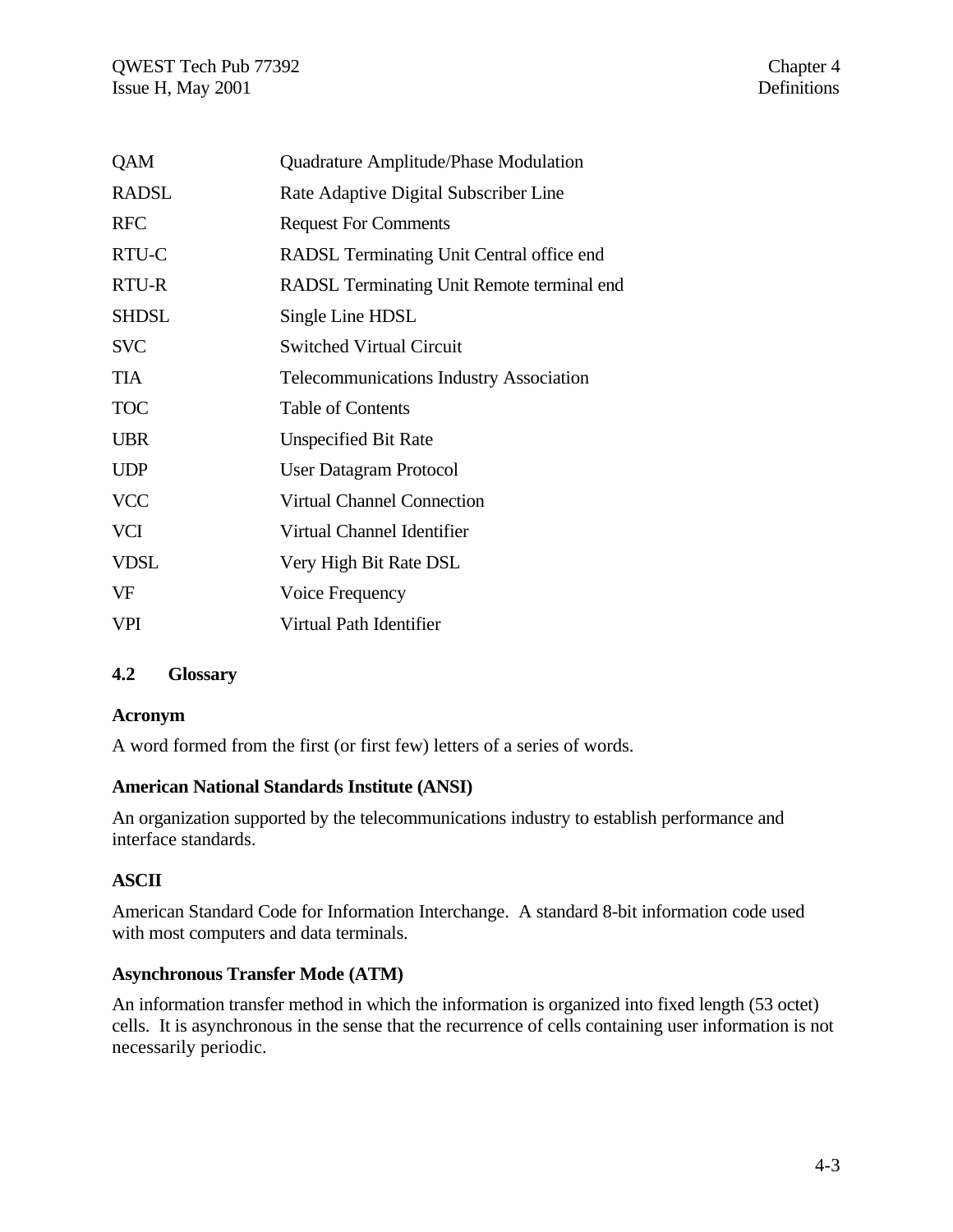#### **Asynchronous Transmission**

Not synchronous: Data transmission in which the time of occurrence of specified significant instant of a data bit (usually the leading edge) is arbitrary, and occurs without necessarily having a fixed time relationship to preceding comparable instants.

#### **Asymmetrical Digital Subscriber Line**

A technology that allows for the delivery of simultaneous Plain Old Telephone Service (POTS) and high bit rate transport on the same pair of copper wires. The word asymmetrical refers to the high bit rate transport because the downstream (wire center to subscriber) bit rate is greater than the upstream (subscriber to wire center) bit rate.

#### **Attachment Unit Interface Cable (AUI)**

The cable, connectors, and transmission circuitry used to interconnect the Physical Signaling (PLS) and Medium Attachment Unit (MAU).

#### **Availability**

The relative amount of time that a service is "usable" by a customer, represented as a percentage over a consecutive 12 month period.

#### **Attribute Value Pair (AVP)**

The variable length concatenation of a unique Attribute (represented by an integer) and a Value containing the actual value identified by the attribute. Multiple AVPs make up Control Messages, which are used in the establishment, maintenance, and teardown of tunnels.

#### **Bandwidth**

The range of frequencies that contain most of the energy or power of a signal; also, the range of frequencies over which a circuit of system is designed to operate.

#### **Basic Encoding Rules (BER)**

The OSI language for describing transfer syntax.

#### **Bit (Binary Digit)**

A binary unit of information. It is represented by one of two possible conditions, such as the value 0 or 1, on or off, high potential or low potential, conducting or not conducting, magnetized or demagnetized. A Bit is the smallest unit of information, by definition.

#### **Bit Error Rate (BER)**

The ratio of bits received in error compared to the total number of bits received. It is normally express as a number in scientific notation. For example, the BER of  $1x10^{-6}$  would represent the ratio of 1 bit received in error for every 1 million bits received.

#### **Bit Rate**

The number of bits of data transmitted over a line in a given unit of time, usually one second.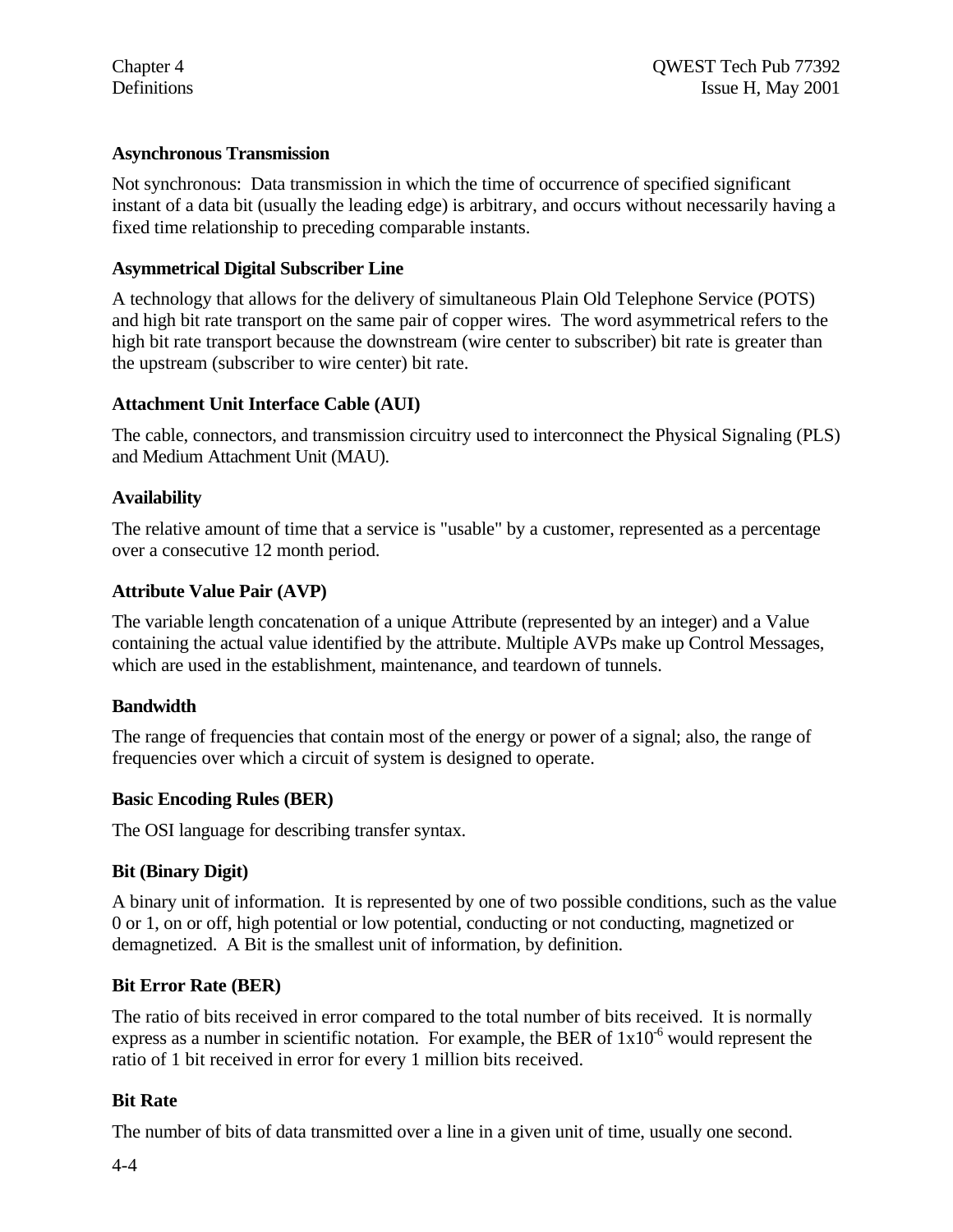#### **Bits/second (bit/s)**

Bits per second, e.g., 1200 bit/s. In data transmission, it is the number of binary zero and one bits transmitted in 1 second. Modern terminology uses "bit/s" e.g., 1200 bit/s.

#### **Byte**

A consecutive number of bits usually constituting a complete character or symbol. If the length of the byte is not specified, it is conventionally assumed to have a length of 8-bits. In the Digital Data System, a byte refers to an arbitrary group of 8 consecutive bits; it does not correspond to a byte of customer data.

#### **Call**

The sequence of events begun when an End-User makes a request for service and provides an address code, and concluded when communication between the End-Users has terminated.

#### **Carrier Sense Multiple Access with Collision Detection (CSMA/CD)**

Carrier Sense Multiple Access with Collision Detection is a method of controlling access to a shared transmission path, particularly in local area networks.

#### **Carrierless Amplitude/Phase Modulation (CAP)**

Carrierless Amplitude/Phase Modulation is form of line code used for Digital Subscriber Lines. It is a form of Quadrature Amplitude/Phase Modulation (QAM) that does not use a carrier frequency.

#### **Central Office (CO)**

A local switching system (or a portion thereof) and its associated equipment located at a wire center.

#### **Central Office Connecting Channel (COCC)**

A tariff rate category which provides for connections, within the same Hub wire center, between the Private Line Transport Channel and other services provided by QWEST. See FCC #5 for more information.

#### **Channel**

An electrical or photonic, in the case of fiber optic based transmission systems, communications path between two or more points of termination.

#### **Character**

Letter, numeral, punctuation, control figure or any other symbol contained in a message.

#### **Conditioning**

Denotes an enhancement to the transmission performance of a voiceband channel. Parameter(s) affected are attenuation distortion, envelope delay distortion and noise.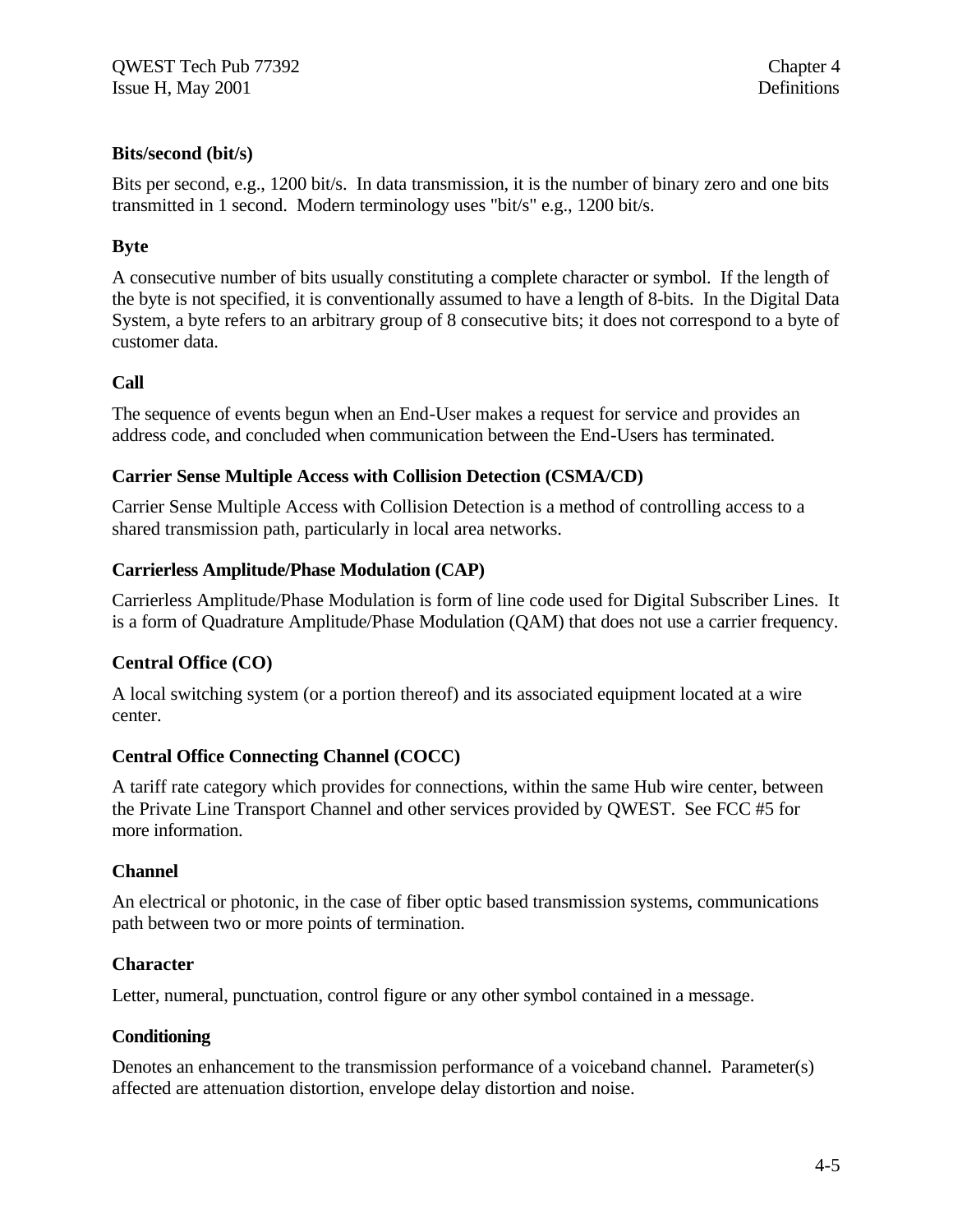#### **Customer Interface**

The interface with a customer at a point of termination.

#### **Customer Premises**

Denotes a building or portion(s) of a building occupied by a single customer or End-User either as a place of business or residence. Adjacent buildings and the buildings on the same continuous property occupied by the customer and not separated by a public thoroughfare, are also considered the same customer's premises.

#### **Customer Premises Equipment (CPE)**

All telecommunication equipment located at a customers location.

#### **Customer Premises Equipment (CPE)**

Customer telecommunications equipment, such as telephone sets, PBXs, modems and answering machines. The FCC regulations about CPE do not cover inside wire, coin-operated pay phones, some multiplexers, or voltage protection equipment.

#### **Customer Provided Equipment (CPE)**

Equipment owned and maintained by the customer and located on their side of the End-User Point of Termination (EU-POT) network interface.

#### **Customers**

Denotes any individual, partnership or corporation who subscribes to the services provided by QWEST. Customers are divided into two distinct and separate categories: (1) carriers, who provide services for hire for others, and (2) End-Users, who request services only for their own use.

#### **Data Communications Equipment (DCE)**

The equipment that provides the functions required to establish, maintain and terminate data transmission connections; e.g., a modem, as well as the signal conversion and coding required for communications between data terminal equipment and data circuit.

#### **Data Terminal Equipment (DTE)**

A generic term for customer terminal equipment that connects to the network through a modem or through digital Network Channel Terminating Equipment (NTCE), e.g., a computer or a PBX.

#### **Digital Connectivity**

Denotes central offices or customer premises that are connected with digital transport facilities.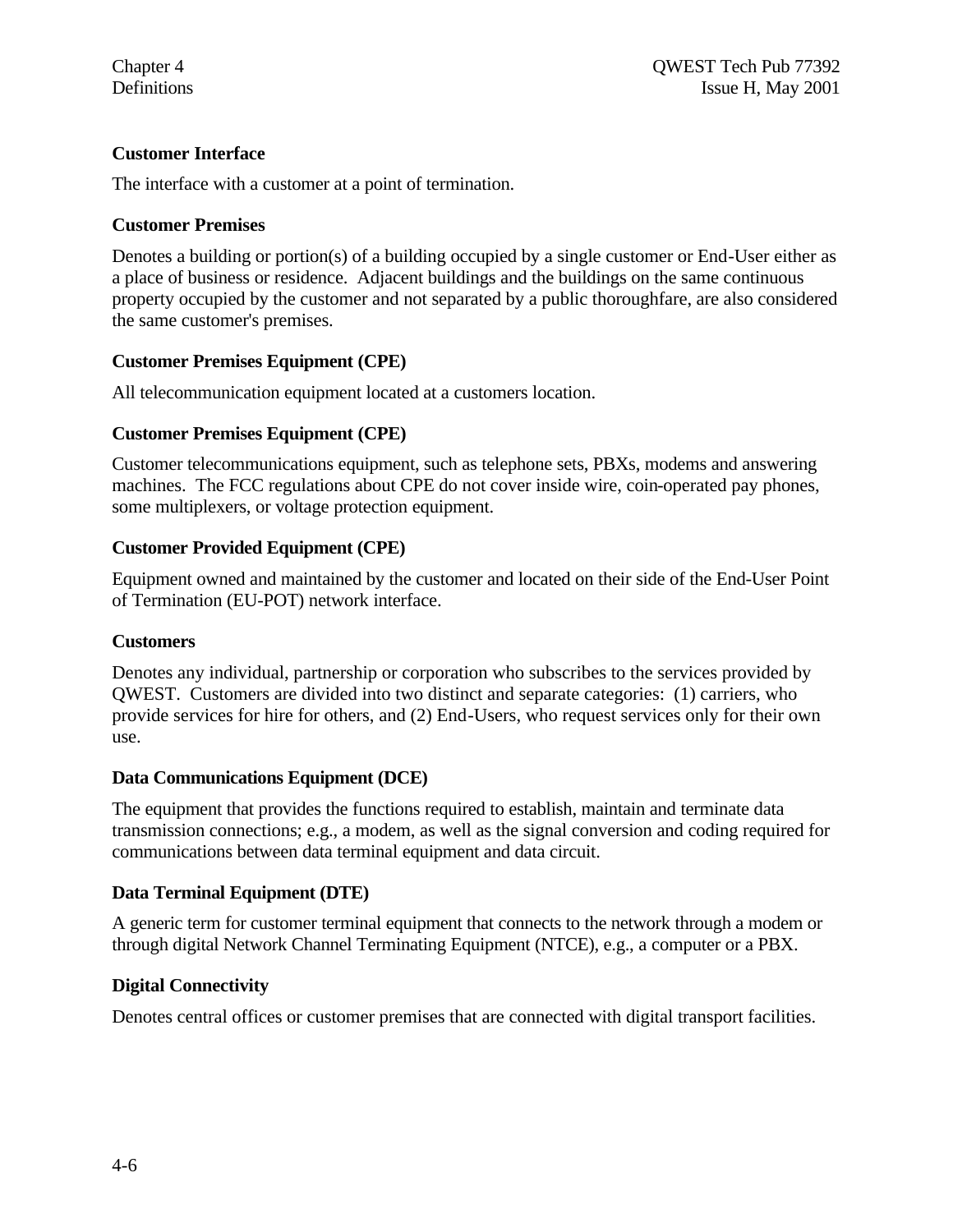#### **Digital Hierarchy Level**

The level in the digital hierarchy. The levels and the respective bit rates are:

| Level             | <b>Bit Rate</b>       | Level | <b>Bit Rate</b>  |
|-------------------|-----------------------|-------|------------------|
| D <sub>S0</sub>   | $64.0 \text{ kbit/s}$ | DS3   | 44.736 Mbit/s    |
| DS <sub>1</sub>   | $1.544$ Mbit/s        | DS4NA | $139.264$ Mbit/s |
| DS <sub>1</sub> C | $3.152$ Mbit/s        | DS4   | $274.176$ Mbit/s |
| DS <sub>2</sub>   | $6.312$ Mbit/s        |       |                  |

#### **Digital Loop Carrier (DLC)**

A digital transport facility used to carry circuits or channels on part of all of the loop between the serving wire center and the customer's location. Copper or fiber is normally used as the transport medium.

#### **Digital Subscriber Line (DSL)**

A generic term for a subscriber line that is conditioned to accommodate signals above the Voice Band. In earlier definitions this term was used strictly in conjunction with ISDN but has been expanded to define any subscriber line that can be used for any of the DSL Technologies available (e.g., ADSL, HDSL, etc.).

#### **Downstream**

Downstream refers to the direction that data is transmitted in relationship to the network and indicates that data is being sent from the network to the user.

#### **End Office**

A designation of a Qwest Communications Company switching system that occupies the lowest level of the public switched network hierarchy. It is the designation of a switching system that connects lines to lines, and lines to trunks (a local switching system).

#### **End Office Switch**

The term "End Office Switch" denotes a Qwest Communications Company switching system where local exchange services are terminated for purposes of interconnection to other exchange services or trunks. Included are Remote Switching modules and Remote Switching Systems served by a host office in a different wire center. See also "Local Switching System".

#### **End-User (EU)]**

The term "End-User" denotes any customer of telecommunications service that is not a carrier, except that a carrier shall be deemed to be an "End-User" to the extent that such carrier uses a telecommunications service for administrative purposes without making such service available to others, directly or indirectly. The term is frequently used to denote the difference between a Carrier interface and an interface subject to unique regulatory requirements at non-Carrier customer premises (FCC Part 68, etc.)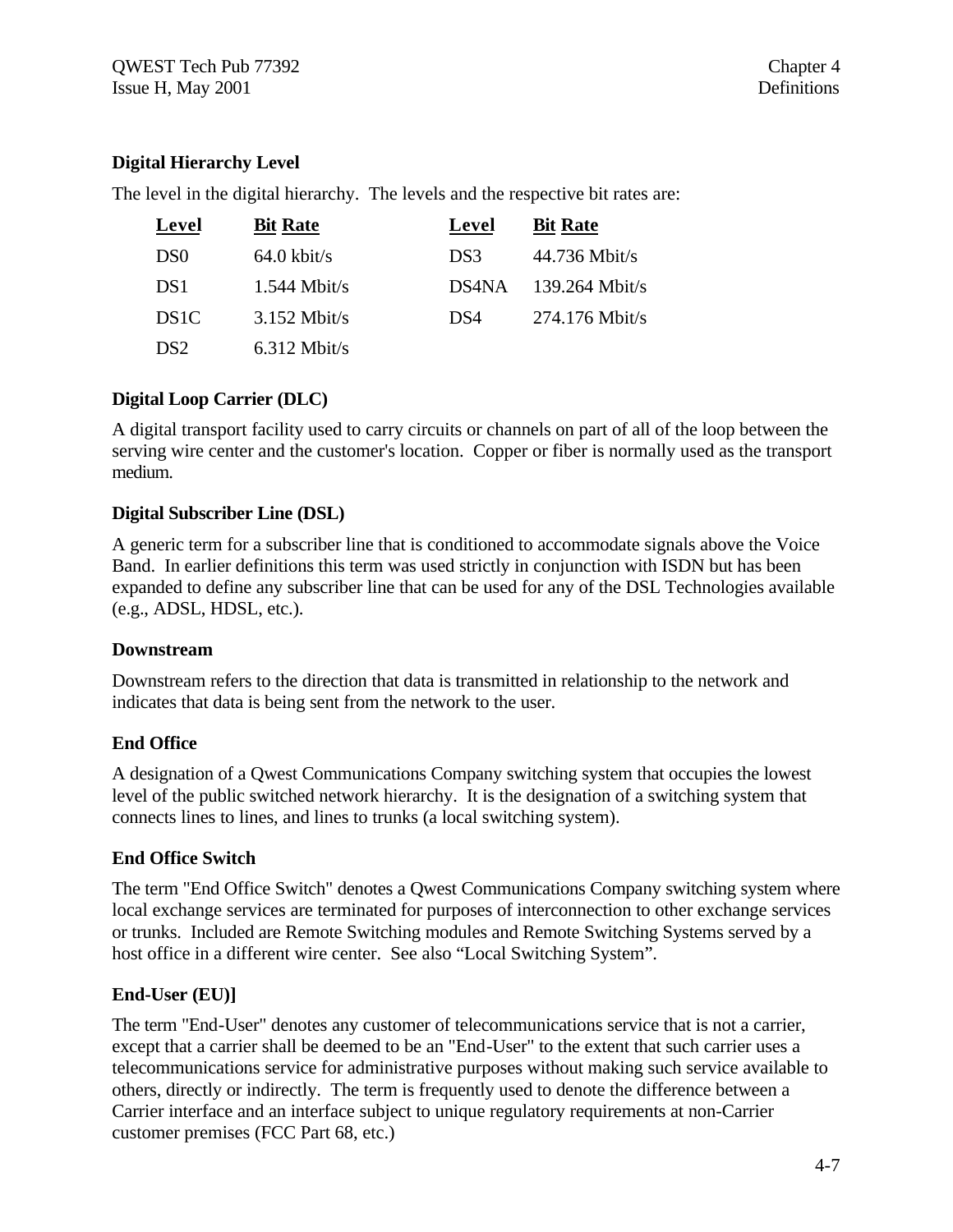#### **End-User POT (EU-POT)**

The Network Interface at the End-User's premises at which Qwest Communications Company's responsibility for the provision of service ends.

#### **Enhanced Services Provider (ESP)**

A business that provides enhanced services by using the ONA services made available by regulated telecommunications providers; also refers to interexchange carriers and resellers that act as ESPs.

#### **Enhanced Services**

As defined by the FCC, enhanced services are any services offered over common carrier transmission facilities that employ computer processing applications that act on the format, content, code, protocol or similar aspects of the subscriber's transmitted information; that provide the subscriber with additional, different or restructured information; or involve customer interaction with stored information. Examples of enhanced services include videotex, voice storage and retrieval, on-line business information, on-line travel information, electronic mail and protocol conversion in connection with packet switching service.

#### **Ethernet**

A widely used data communication standard employing a bus topology and Carrier Sense Multiple Access with Collision Detection (CSMA/CD) as access control mechanism.

#### **Exchange**

A unit established by Qwest Communications Company for the administration of communications service in a specified geographic area that usually embraces a city, town, or village and its environs.

#### **Facility Termination Point**

Generic term for the point of termination, in the Wire Center, for a cable pair, optic fiber, micro-wave signal, etc.

#### **Facilities**

Facilities are the transmission paths between the demarcation points serving customer locations, a demarcation point serving a customer location and a Qwest Communications Company Central Office, or two Qwest Communications Company offices.

#### **Flow Control**

The function of managing the rate at which data is received/transmitted by a receiver/transmitter.

#### **Foreign Exchange**

Telephone company line arrangement where calls placed into the switched network, from a customer location, enter the network through a Central Office located in a Wire Center which is different than the one which normally services the customer location.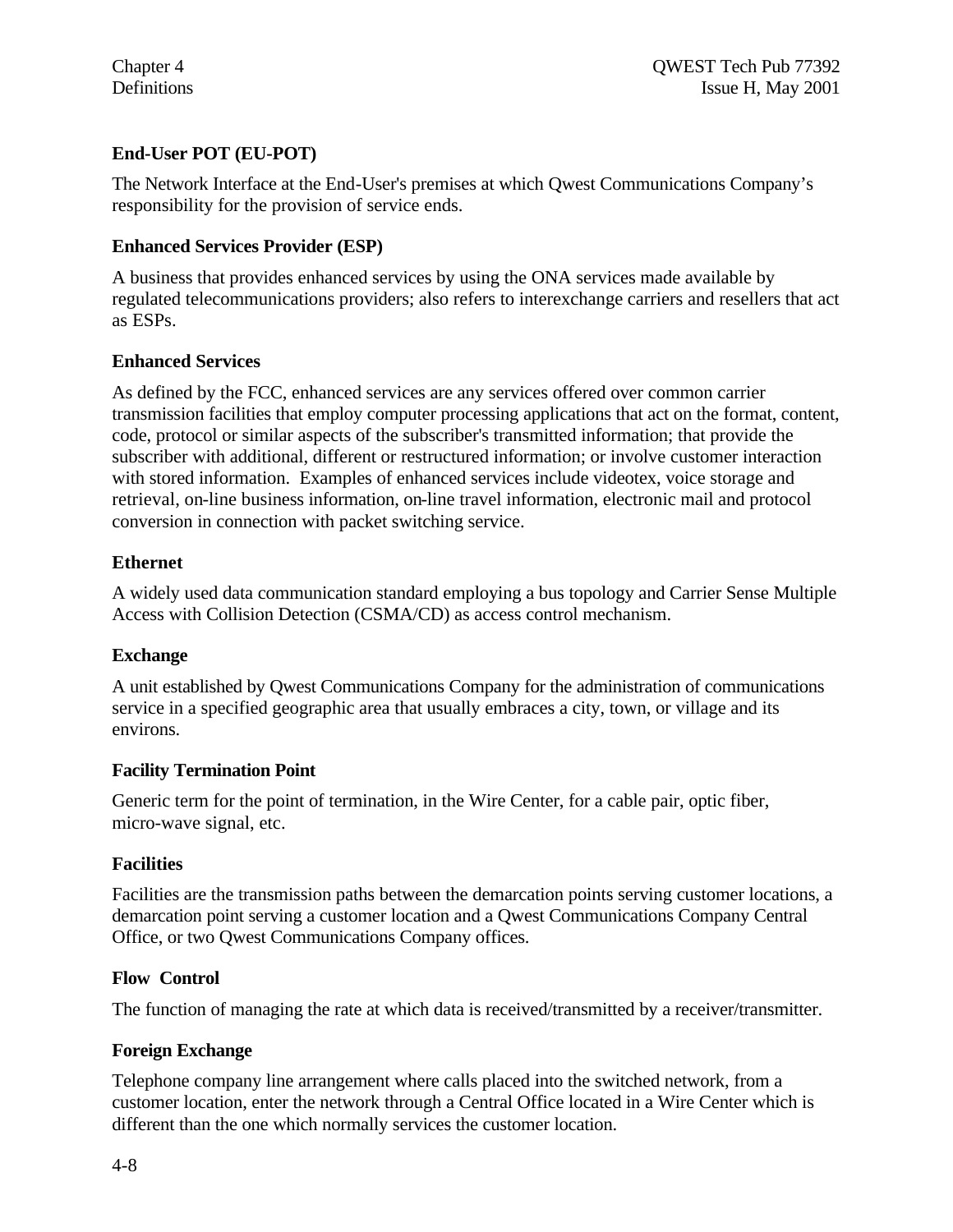#### **Full Duplex (FDX)**

Simultaneous transmission in both directions between two points.

#### **High bit rate Digital Subscriber Line (HDSL)**

A technology to put two-way T-1 on a normal unshielded, bridged (but not loaded) twisted pairs (usually 2 pairs) without using repeaters.

#### **Half-Duplex**

Transmission in either direction between two points, but not simultaneously.

#### **Half-Duplex Operation**

Capability of transmitting and receiving signals, but only in one direction at a time.

#### **Headroom**

The difference, in dB, between the operating level and the overload level.

#### **Impedance**

The total opposition offered by an electric circuit to the flow of an alternating current of a single frequency. It is a combination of resistance and reactance and is measured in ohms.

#### **Impedance Balance**

A measure of the degree of equality of the two impedances that are connected to the two conjugate ports of a hybrid set (or equivalent circuit).

#### **Integrated Services Digital Network (ISDN)**

A network providing or supporting a range of telecommunications services that provides digital connections between End-Users.

#### **Interface Code**

See Network Channel Interface

#### **Internet Service Provider (ISP)**

A service provider that provides access to the Internet. In addition, the ISP may provide services and information that can be only accessed by their subscribers.

#### **Kilobit/Second (Kbit/s)**

One thousand (1000) bits/second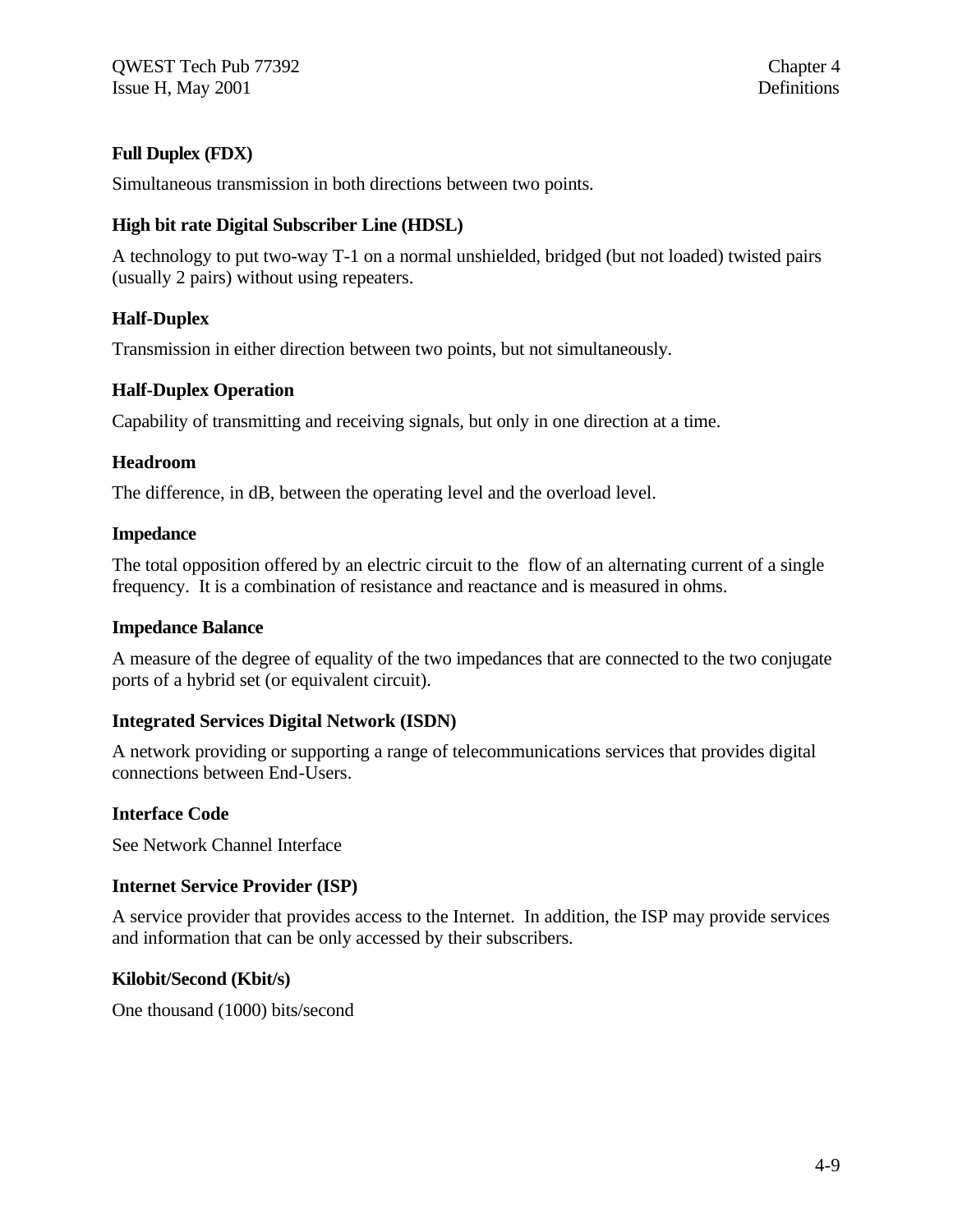#### **L2TP Access Concentrator (LAC)**

A node that acts as one side of an L2TP tunnel endpoint and is a peer to the L2TP Network Server (LNS). The LAC sits between an LNS and a remote system and forwards packets to and from each. Packets sent from the LAC to the LNS requires tunneling with the L2TP protocol. The connection from the LAC to the remote system is either local or a PPP link.

#### **L2TP Network Server (LNS)**

A node that acts as one side of an L2TP tunnel endpoint and is a peer to the L2TP Access Concentrator (LAC). The LNS is the logical termination point of a PPP session that is being tunneled from the remote system by the LAC.

#### **Layer 1**

Physical Layer. Provides the transparent transmission of bit streams between systems including relaying through different media.

#### **Layer 2**

Data Link Layer is the second layer of the Open Systems Interconnection (OSI) data communications model of the International Standards Organization (ISO). It provides for the transfer of data between directly connected systems and detects any errors in the transfer. It establishes, maintains and releases data links and provides procedures and methods for handling errors and flow control.

#### **Layer 2 Tunneling Protocol [RFC2661]**

L2TP extends the PPP model by allowing the L2 and PPP endpoints to reside on different devices interconnected by a packet-switched network. With L2TP, a user has an L2 connection to an access concentrator (e.g., modem bank, ADSL DSLAM, etc.), and the concentrator then tunnels individual PPP frames to the Network Access Server (NAS). This allows the actual processing of PPP packets to be divorced from the termination of the L2 circuit.

#### **Layer 3**

Network Layer. Provides routing and relaying through intermediate systems. Also handles segmenting, blocking, error recovery, and flow control.

#### **Layer 4**

Transport Layer. Provides the transparent transfer of software between end systems. It handles end-to-end control (for example, determining if all packets have arrived), multiplexing, and mapping.

#### **Layer 5**

Session Layer. Provides administration and control sessions between application processes and manages their data.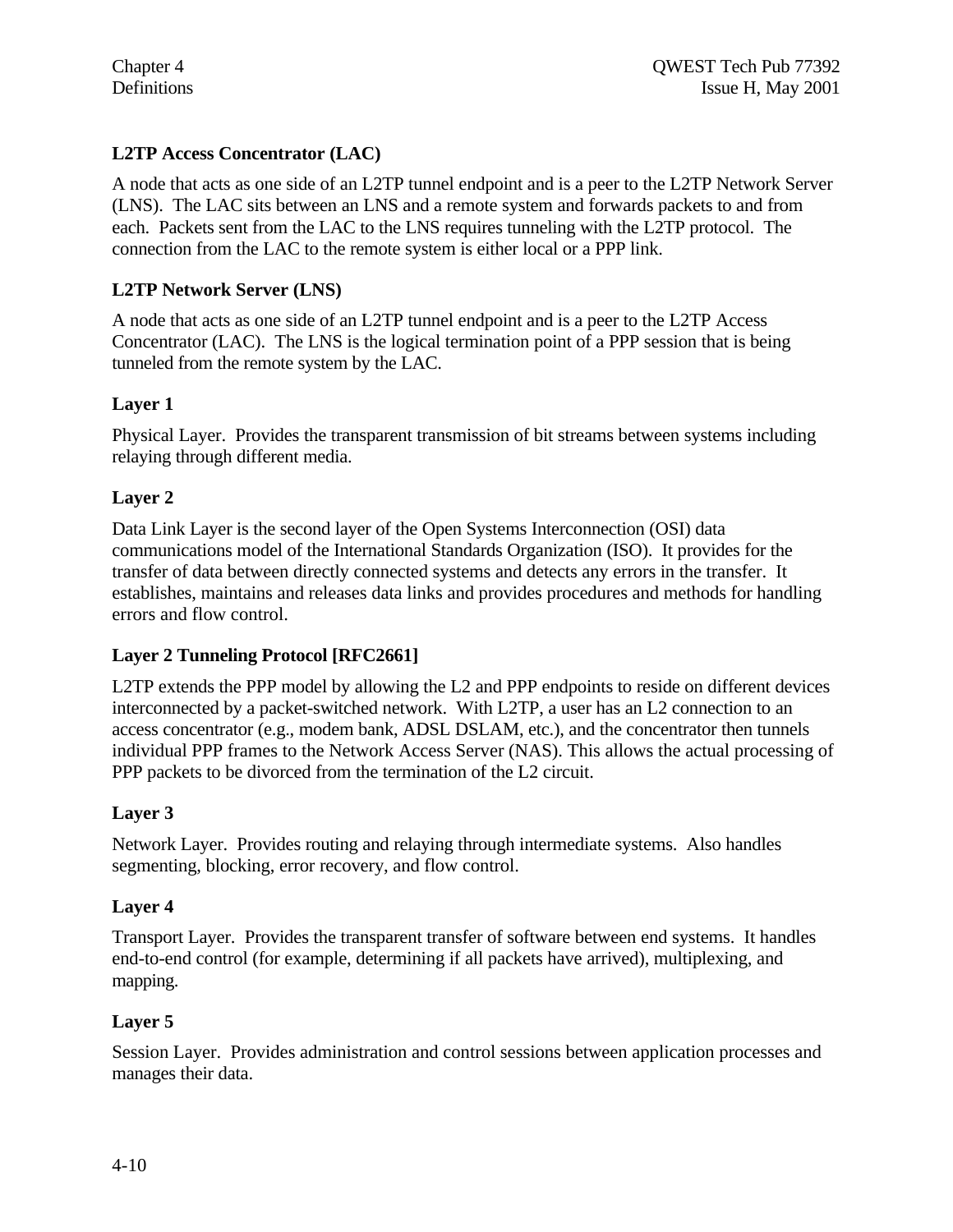#### **Layer 6**

Presentation Layer. Provides representation, interpretation, format and code transformation of information communicated between or referred to by application processes. MEDIACC™ uses standard ASN.1 representations for all messages and data communicated remotely. It uses standard presentation encoding, decoding, and transfer syntaxes.

#### **Layer 7**

Application Layer. Provides a window between application processes in order to exchange meaningful information. Performs management functions.

#### **Line**

The transport facility (cable pair or carrier channel) between the Central Office and Network Channel Interface.

#### **Line-Type Connection**

Denotes a connection between a station at a customers premise and a Central Office (CO). These are connected on the dial tone side of the CO.

#### **Link Access Procedure for Modems (LAP-M)**

An error correction procedure defined in CCITT Recommendation V.42-1988.

#### **Loaded Cable**

Inductance, in the form of "Load Coils", is placed on longer metallic cables to improve the cable's voice transmission performance.

#### **Local Access and Transport Area (LATA)**

A geographic area for the provision and administration of communications service. It encompasses designated exchanges that are grouped to serve common social, economic and other purposes.

#### **Local Area Network (LAN)**

Network permitting the interconnection and intercommunication of a group of computers, primarily for the sharing or resources such as data storage devices and printers.

#### **Local Exchange Carrier (LEC)**

Any company or corporation engaged for hire in providing Access and intraLATA communications services.

#### **Local Switching System**

A switching system that connects lines to lines, and lines to trunks. It may be located entirely at one wire center, or may be geographically dispersed as in some host-remote configurations.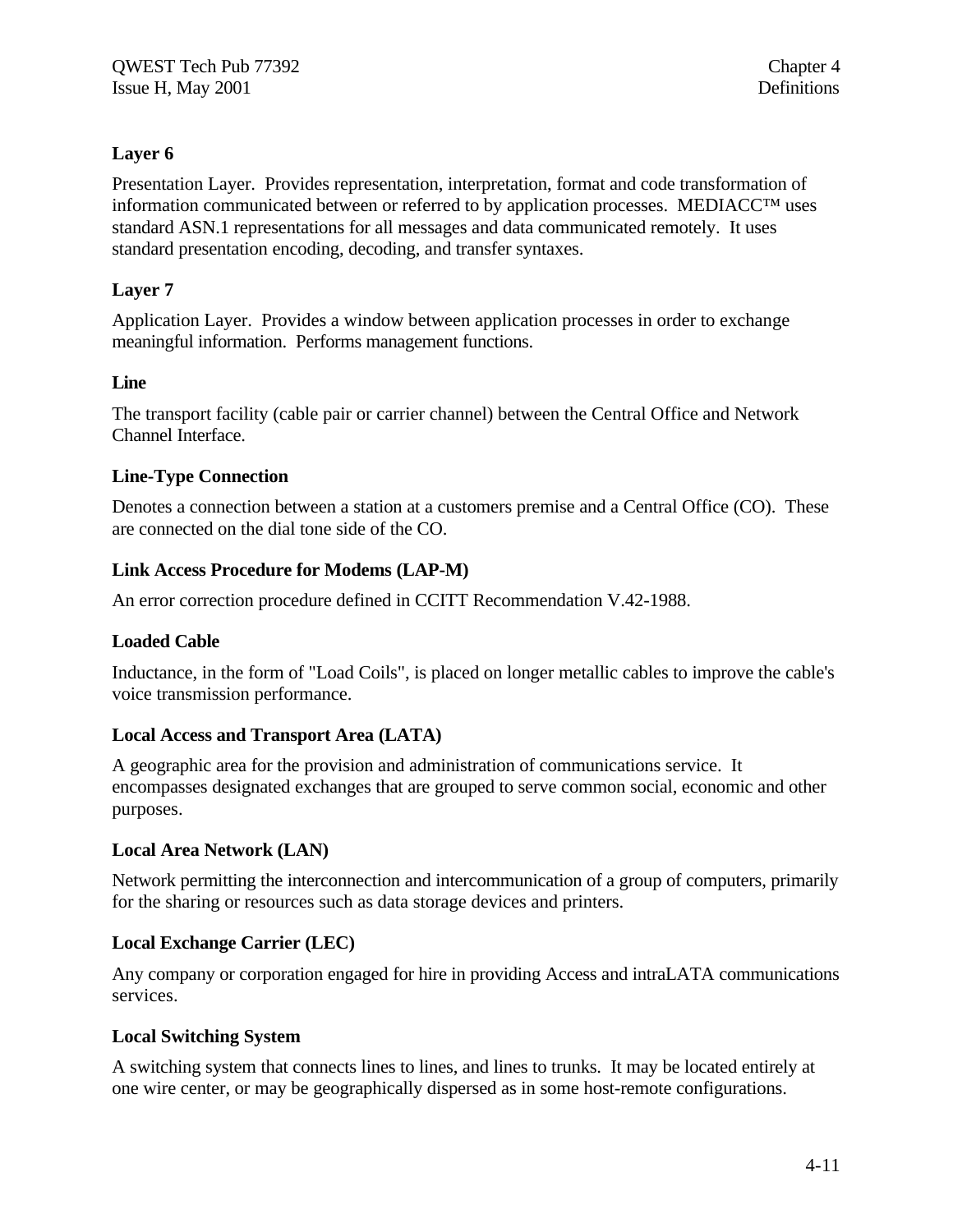#### **Local Tandem Switch**

A Local Exchange Carrier switching system that connects trunks to trunks between end offices within the same calling area.

#### **Local Traffic**

Traffic that is classified as local in the tariff on file with the appropriate regulatory body.

#### **Local Wire Center**

The Wire Center which normally provides service to a customer.

#### **Loop**

The facility which connects the Local Wire Center to the customer's location.

#### **Loopback**

An out-of-service test procedure applied to a full duplex channel that causes a received signal to be returned to the source.

#### **Megabit per Second (Mbit/s)**

One million (1,000,000) bits per second

#### **Metallic Facilities**

A facility that consists of continuous metallic conductors, i.e., devoid of electronic enhancements that would corrupt Direct Current continuity.

#### **Modulator/DEModulator (Modem)**

A contraction formed from the words modulator and demodulator to describe electronic equipment having both of these capabilities. A modem is a Data Communications Equipment (DCE) device to convert business machine interface, e.g., RS232, to voiceband signals suitable for transmission over a telecommunications channel.

#### **Multiplex**

See multiplexer

#### **Multiplexer (Mux)**

Equipment used to multiplex, or do multiplexing: Multiplexing is a technique of modulating (analog) or interleaving (digital) multiple, relatively narrow bandwidth channels into a single channel having a wider bandwidth (analog) or higher bit-rate (digital). The term Multiplexer implies the demultiplexing function is present to reverse the process so it is not usually stated.

#### **Network**

The interconnected telecommunications equipment and facilities.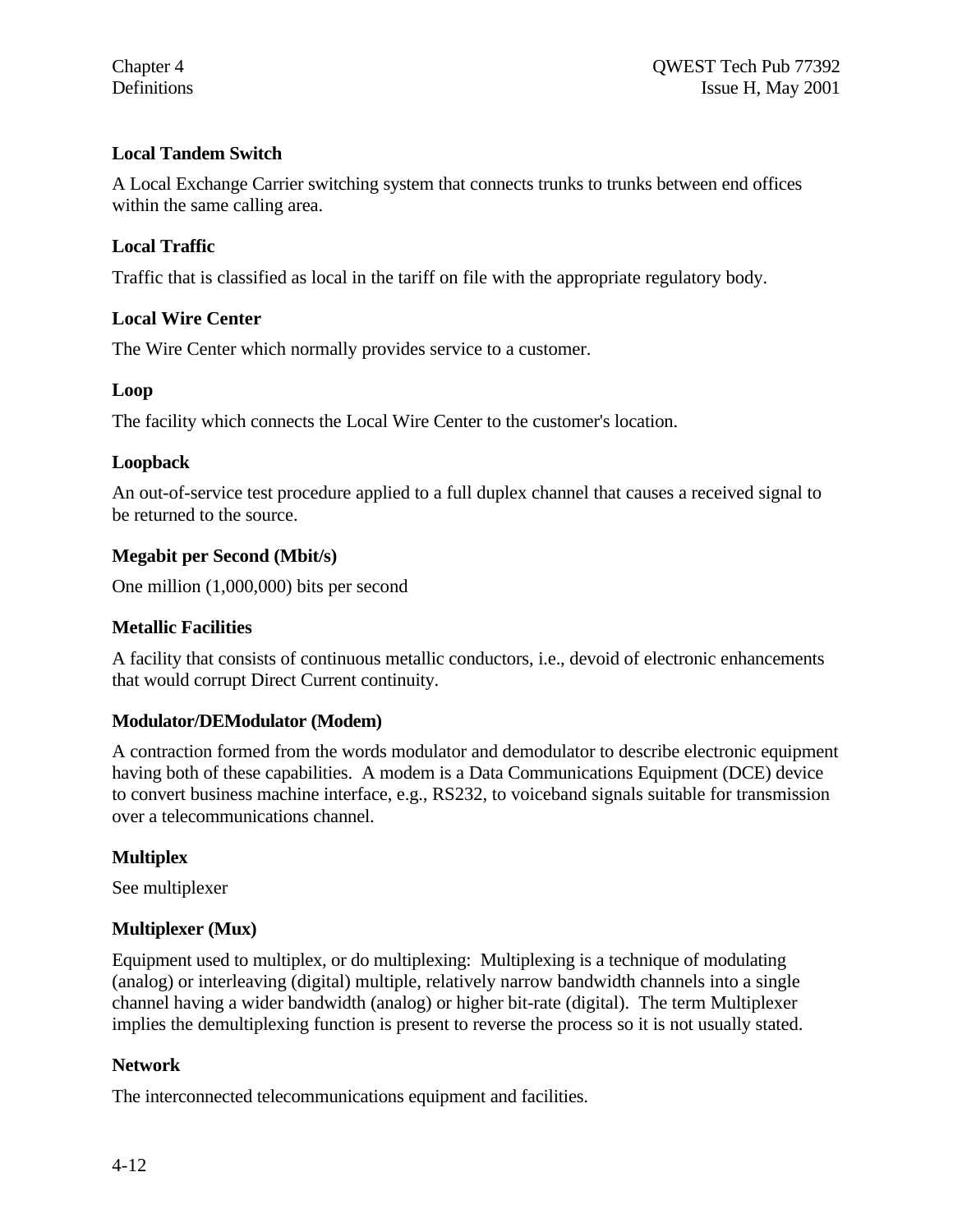#### **Network Access Server (NAS)**

A device providing local network access to users across a remote access network such as the PSTN. An NAS may also serve as an LAC, LNS or both.

#### **Network Channel (NC) Code**

The Network Channel (NC) code is an encoded representation used to identify both switched and non-switched channel services. Included in this code set are customer options associated with individual channel services, or feature groups and other switched services.

#### **Network Channel Interface (NCI) Code**

The Network Channel Interface (NCI) code is an encoded representation used to identify five (5) interface elements located at a Point of Termination (POT) at a central office or at the Network Interface at a customer location. The Interface code elements are: Total Conductors, Protocol, Impedances, Protocol Options, and Transmission Level Points (TLP). (At a digital interface, the TLP element of the NCI code is not used.)

#### **Network Interface (NI)**

The point of demarcation on the customer's premises at which QWEST's responsibility for the provision of service ends.

#### **Octet**

An eight (8) bit byte

#### **Ohm**

The unit of electric resistance.

#### **Open Systems Interconnection (OSI)**

A seven-layer network architecture being used for the definition of network protocol standards to enable any OSI-compliant computer or device to communicate with any other OSI-compliant computer or device for a meaningful exchange of information.

#### **Outside Plant**

All telephone company materials (cable, utility vaults, poles, terminals, underground conduit, etc.) beginning in the Local Wire Center and ending at the Network Interface at the customer premises.

#### **Packet**

A unit of data, consisting of binary digits including data and call-control signals, that is switched and transmitted as a composite whole.

#### **Point of Presence (POP)**

A physical location within a LATA at which an Interexchange Carrier (IC) establishes itself for the purpose of obtaining LATA access and to which Qwest Communications Company provides access service.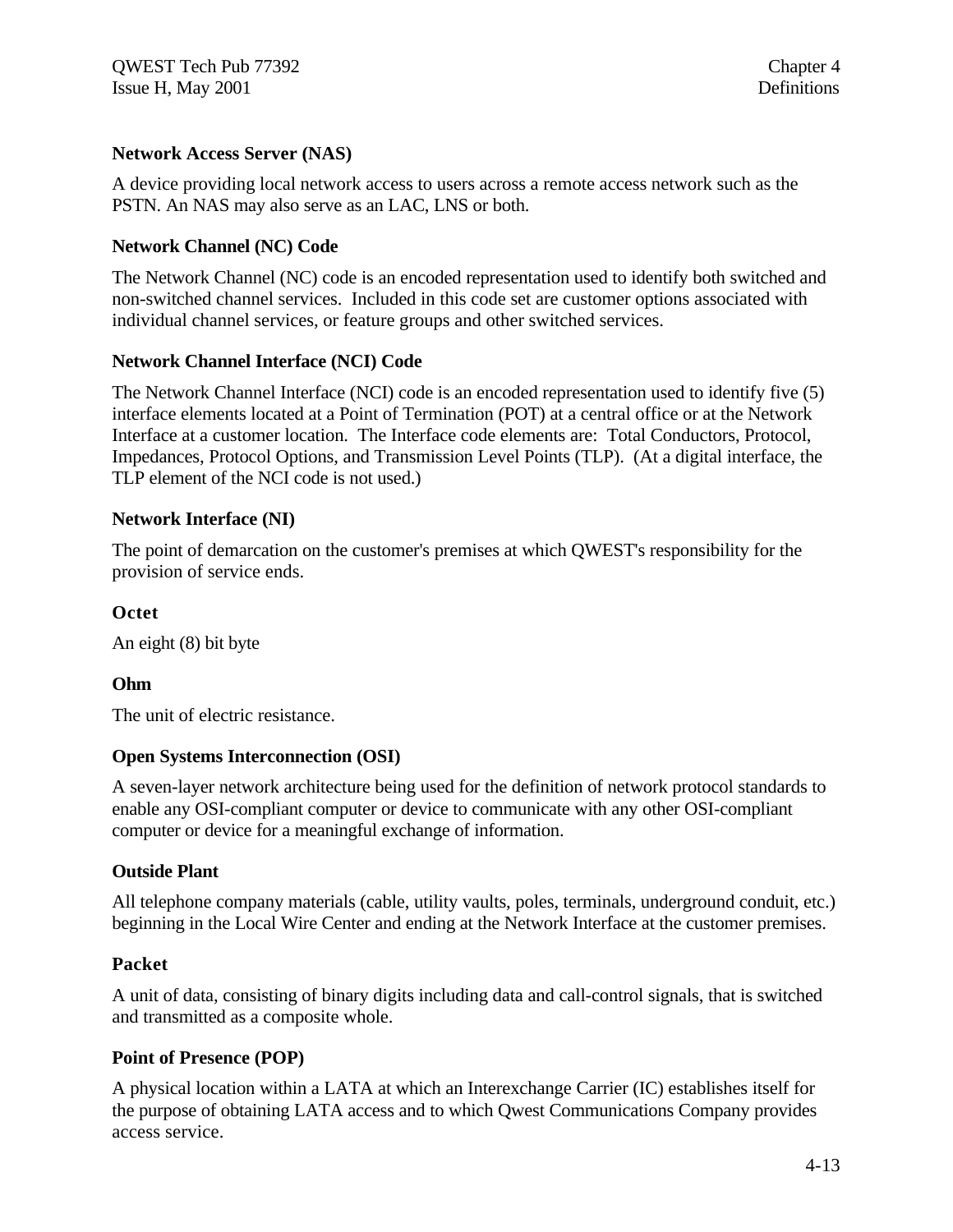#### **Point of Termination (POT)**

The physical telecommunications interface that establishes the technical interface, the test point(s), and the point(s) of operational responsibility. (See Network Interface).

#### **Point-To-Point**

A circuit connecting two (and only two) points.

#### **Point To Point Protocol**

PPP [RFC1661] defines an encapsulation mechanism for transporting multiprotocol packets across layer 2 (L2) point-to-point links. Typically, a user obtains a L2 connection to a Network Access Server (NAS) using one of a number of techniques (e.g., dialup POTS, ISDN, ADSL, etc.) and then runs PPP over that connection. In such a configuration, the L2 termination point and PPP session endpoint reside on the same physical device (i.e., the NAS).

#### **Port**

A place at which energy or signals enter or leave a device, circuit, etc.

#### **Premises**

Denotes a building or portion(s) of a building occupied by a single customer or End-User either as a place of business or residence.

#### **Protocol**

The rules for communication system operation which must be followed if communication is to be effected; the complete interaction of all possible series of messages across an interface. Protocols may govern portions of a network, types of service, or administrative procedures.

#### **Protocol Code**

The Protocol (character positions 3 and 4 or the Network Channel Interface [NCI] Code) is a twocharacter alpha code that defines requirements for the interface regarding signaling and transmission.

#### **Protocol Data Unit (PDU)**

An International Standards Organization (ISO) term referring to a packet of information exchange between two entities via a protocol.

or

A unit that is exchanged between peer entities within a particular layer.

or

A data object exchanged by protocol machines, usually containing both protocol control information and user data.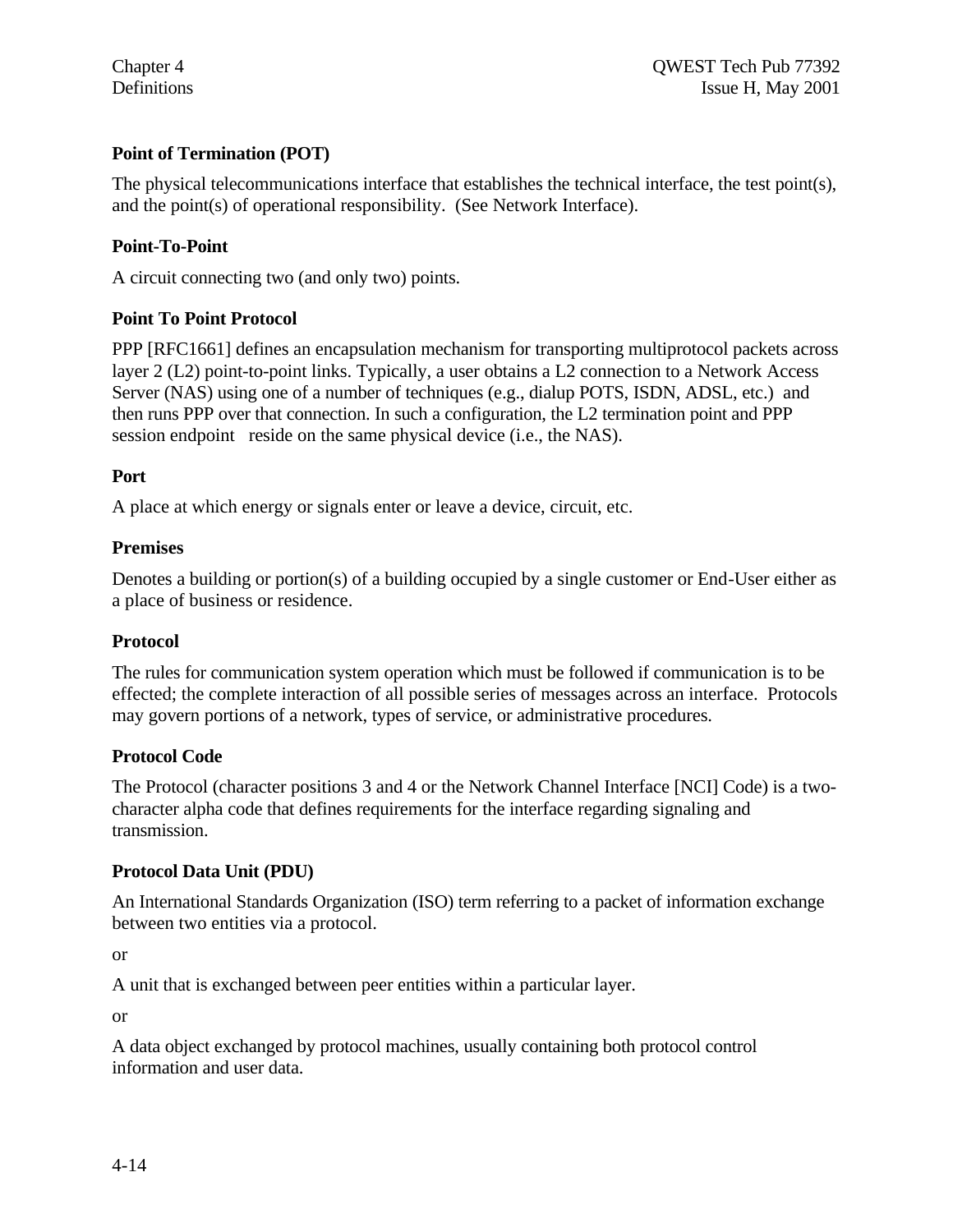#### **Quadrature Amplitude/Phase Modulation**

This is a form of modulation that is widely used in high speed modems. The digital information received by the modem is used to modulate a carrier frequency by both its' phase and amplitude.

#### **Rate Adaptive Digital Subscriber Line**

A Digital Subscriber Line (DSL) that is a form of an Asymmetric Digital Subscriber Line (ADSL) that will adjust its' downstream and upstream data rates based on the condition of the loop at the time the DSL modems train. If conditions change on the line (Noise Increases) the modems will retrain at new downstream and upstream data rates.

#### **Route**

The physical path established through a network for a particular circuit.

#### **RTU-C**

RADSL Terminating Unit Central is the RADSL modem that is located in the network and the companion modem to the modem at the customer's location.

#### **RTU-R**

RADSL Terminating Unit Remote is the RADSL modem that is located at the customer location and is connected to a companion modem in the network to form the Digital Subscriber Line (DSL)

#### **Service Code (A COMMON LANGUAGE® code set)**

A coded designation by which a particular Special Service Circuit may be identified. This designation must be unique, in a form that is readable and understandable, and be acceptable for both manual and mechanized procedures. (Special Service, as used by COMMON LANGUAGE®, may be called "Private Line", "Private Line Transport", "Switched Specials", "Dedicated Access", "Special Access", etc. in various tariffs and technical publications. Special Service is actually: COMMON LANGUAGE® Circuit Identification - Special Service, [abbreviated CLCI™ - S/S].)

#### **Serving Area**

Geographic Area which is normally provided telecommunications services via one Wire Center.

#### **Serving Wire Center**

The term "Serving Wire Center" denotes a Qwest Communications Company Central Office from which dial tone for the local Exchange Service would normally be provided to the demarcation point on the property at which the customer is served.

#### **Signaling**

The transmission of information to establish, monitor, or release connections and/or provide Network Control.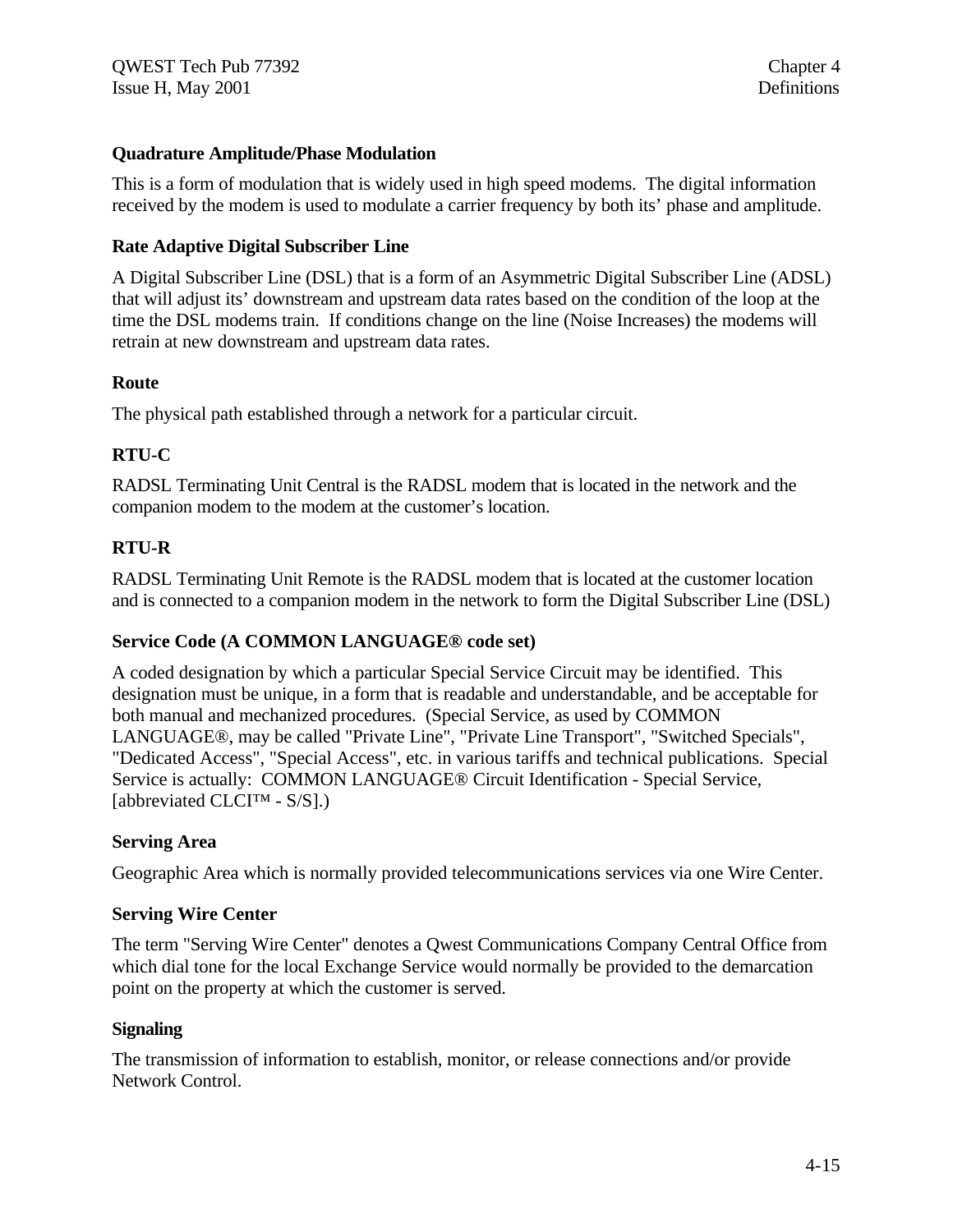#### **Single Line HDSL**

This is an HDSL line that is provided on a single twisted pair and provides 768 kbit/s transmission rate.

#### **Transmission Control Protocol/Internet Protocol (TCP/IP)**

A set of protocols developed by the Department of Defense to link dissimilar computers across many kinds of networks and connected to dissimilar LANs. IP corresponds to Open Systems Interconnection (OSI) network Layer 3 and provides the addressing needed to allow routers to forward packets across a multiple LAN inter-network. TCP is a transport layer, connectionoriented, end-to-end protocol. It provides reliable, sequenced, and unduplicated delivery of bytes to a remote or local user. TCP provides reliable byte stream communications between pairs of process in hosts attached to inter-connected networks.

#### **Transmission Path**

Denotes a path capable of transporting signals within the range of the service offering. A transmission path is comprised of physical or derived facilities consisting of any form or configuration of plant typically used in the telecommunications industry.

#### **Tunnel**

A Tunnel exists between a LAC-LNS pair. The Tunnel consists of a Control Connection and zero or more L2TP Sessions. The Tunnel carries encapsulated PPP datagrams and Control Messages between the LAC and the LNS.

#### **Uniform Service Order Code (USOC)**

The term "Uniform Service Order Code" denotes a three or five character alphabetic, numeric, or an alphanumeric code that identifies a specific item of service or equipment. Uniform Service Order Codes are used in Qwest Communications Company billing system to generate recurring rates and non-recurring charges.

#### **Upstream**

Upstream refers to the direction data is received in relationship to the network and indicates that date is being received by the network from the user.

#### **Very High Bit Rate DSL**

This is a DSL similar to ADSL but the bit rates available in the downstream direction are typically in the range of 52 Mbit/s and the upstream bit rate is in the range of 6 Mbit/s. Like ADSL, POTS can be provided simultaneously on the same pair of copper wires.

#### **Virtual Channel (VC)**

A logical association between the end points of a link (e.g., an ISSI transmission path) that enables unidirectional transfer of ATM cells over that link.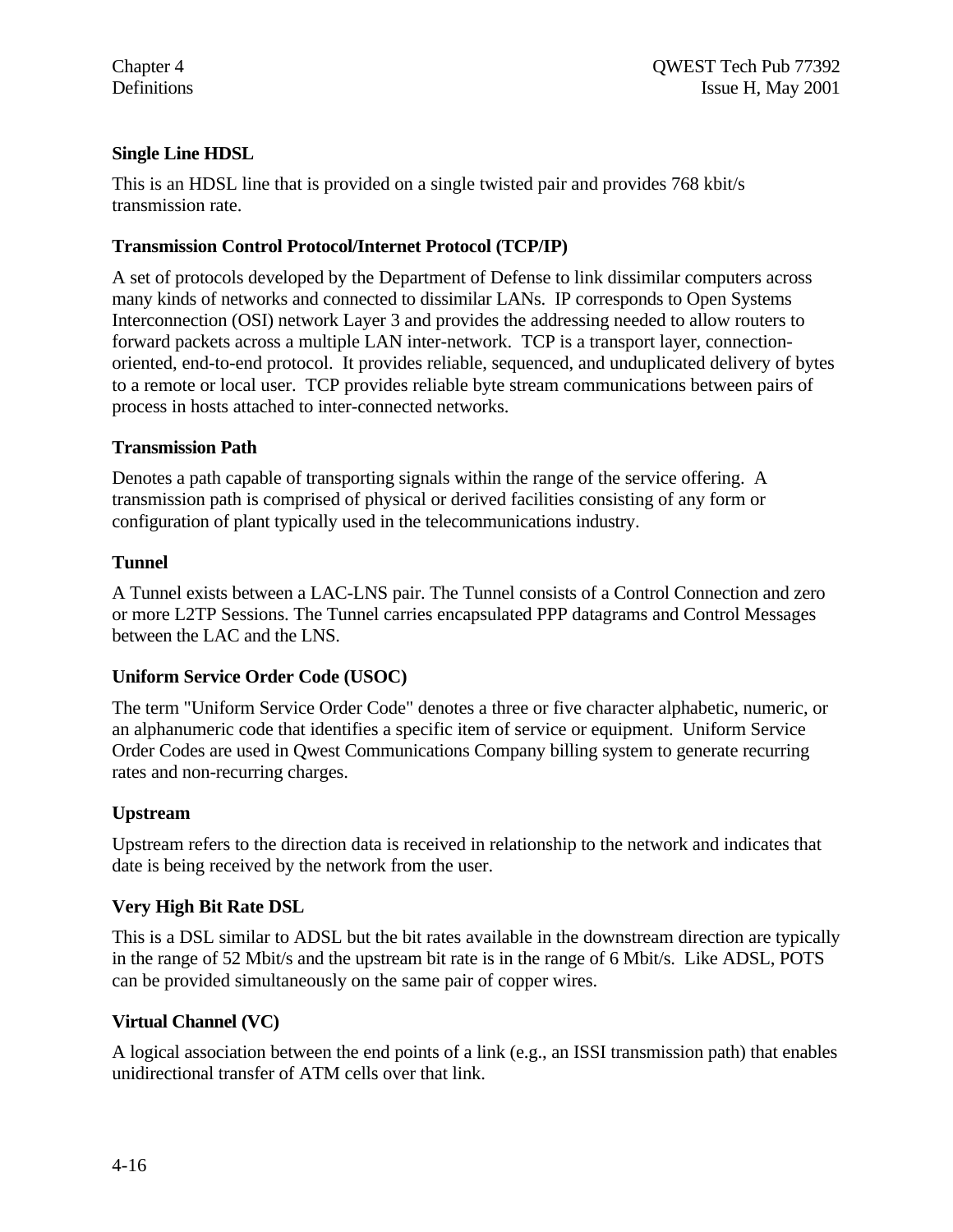#### **Virtual Channel Identifier (VCI)**

A locally significant number that identifies a virtual channel on an ATM link.

#### **Virtual Path (VP)**

A concept used to describe unidirectional transport of ATM cells belonging to virtual channels that are associated by a common identifier value.

#### **Virtual Path Identifier (VPI)**

A locally significant number that identifies a virtual path on an ATM link.

#### **Voice band**

Relating to the frequency spectrum from 300 to 3000 Hz.

#### **Wire Center**

A building in which one or more central offices, used for the provision of local exchange services, are located.

#### **xDSL**

This acronym is used as a term to describe the generic family of Digital Subscriber Lines where the letter "x" is replaced with one or two characters such as H, RA or A (e.g., HDSL, RADSL, etc.).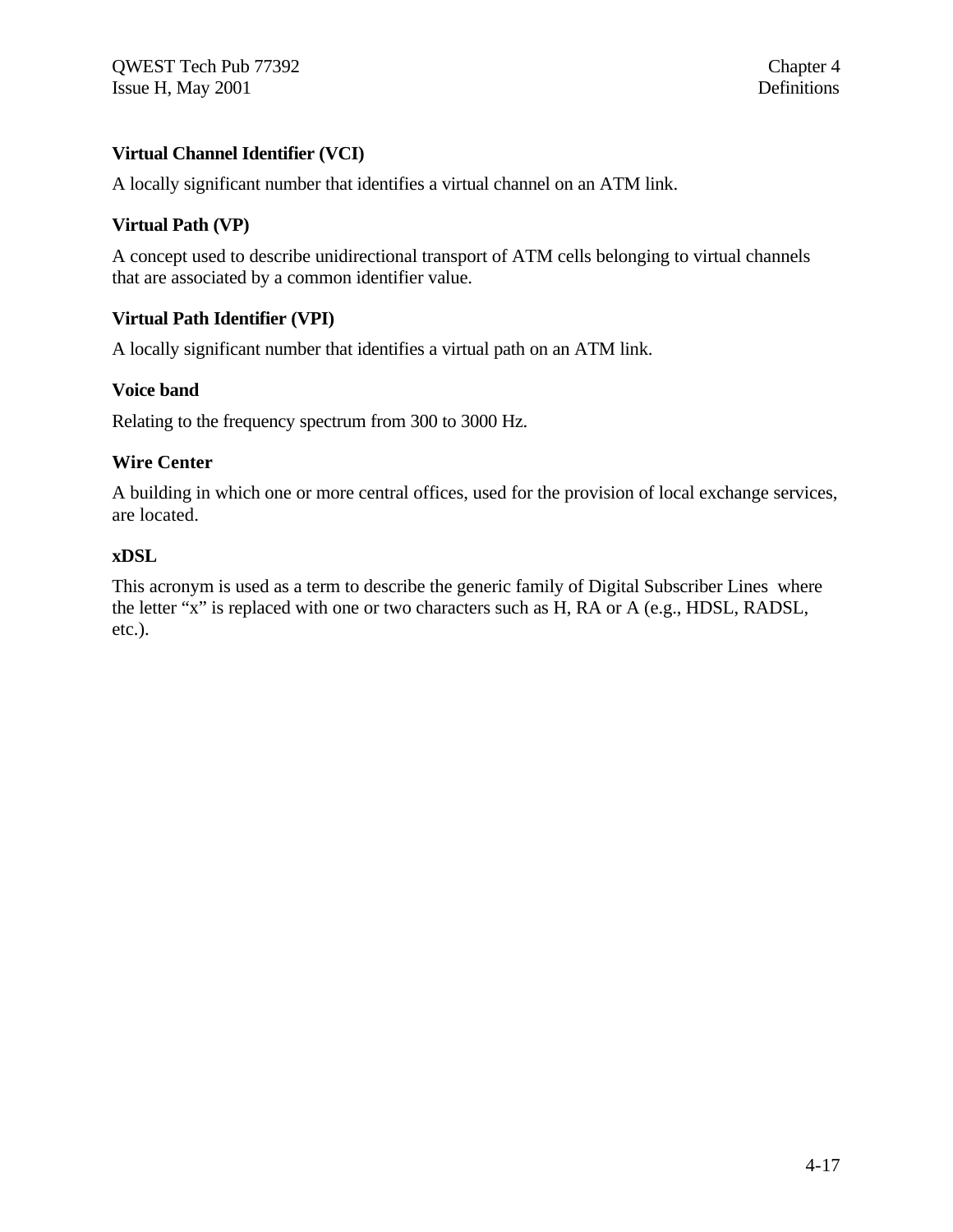#### **CONTENTS**

### **Chapter and Section Page**

| 5 |     |                                                                       |  |
|---|-----|-----------------------------------------------------------------------|--|
|   | 51  |                                                                       |  |
|   | 5.2 | Internet Engineering Task Force (IETF) Requests for Comment (RFC) 5-1 |  |
|   | 5.3 |                                                                       |  |
|   | 5.4 |                                                                       |  |
|   | 5.5 |                                                                       |  |
|   | 5.6 |                                                                       |  |
|   | 57  |                                                                       |  |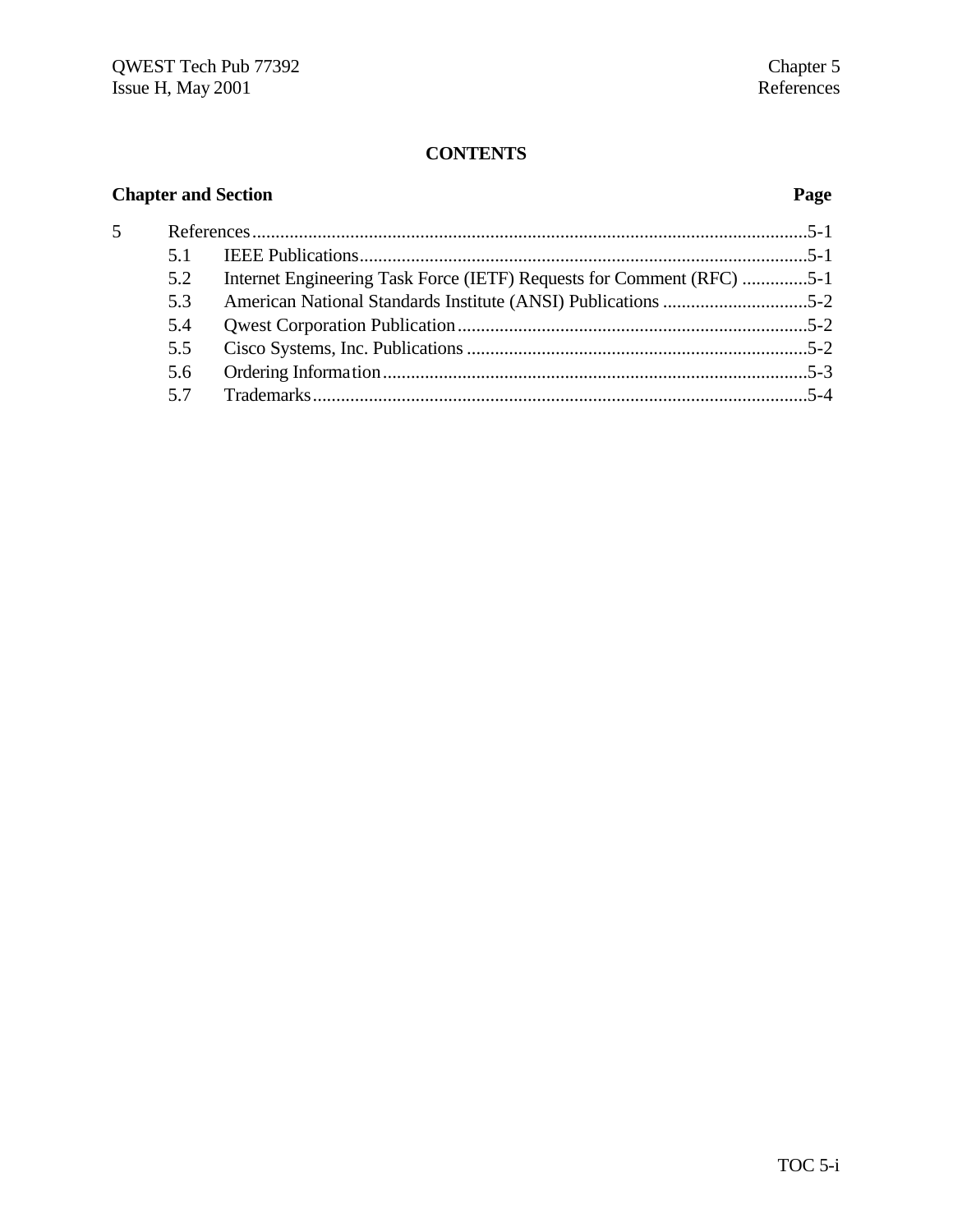#### **5 References**

# **5.1 IEEE Publications**

#### **10Base-T**

ISO/IEC 8802-3: 1996 (ANSI/IEEE Std 802.3, 1996 Edition) Information technology--Local and metropolitan area networks--Part 3: Carrier sense multiple access with collision detection (CSMA/CD) access method and physical layer specifications. This publication is available from the IEEE directly (see Ordering Information).

Price: \$135.00 IEEE Members: \$94.50

#### **100Base-T**

IEEE Std 802.3u-1995 Supplement to ISO/IEC 8802-3:1993, *Local and Metropolitan Area Networks: Media Access Control (MAC) Parameters, Physical Layer, Medium Attachment Units, and Repeater for 100 Mb/s Operation, Type 100Base-T (Clauses 21-30).* This publication is available from the IEEE directly (see Ordering Information).

Price: \$87.00 IEEE Members: \$60.90

#### **5.2 Internet Engineering Task Force (IETF) Requests for Comment (RFC)**

| <b>RFC 768</b>  | User Datagram Protocol (UDP)                        |
|-----------------|-----------------------------------------------------|
|                 | Price: Free                                         |
| RFC 791, STD 5  | Internet Protocol (IP)                              |
|                 | Price: Free                                         |
| <b>RFC 1661</b> | Point-to-Point Protocol (PPP) (Updated by RFC 2153) |
|                 | Price: Free                                         |
| RFC 1662        | PPP in HDLC-like Framing                            |
|                 | Price: Free                                         |
| <b>RFC 2364</b> | PPP over AAL5                                       |
|                 | Price: Free                                         |
| <b>RFC 2661</b> | Layer 2 Tunneling Protocol (L2TP)                   |
|                 | Price: Free                                         |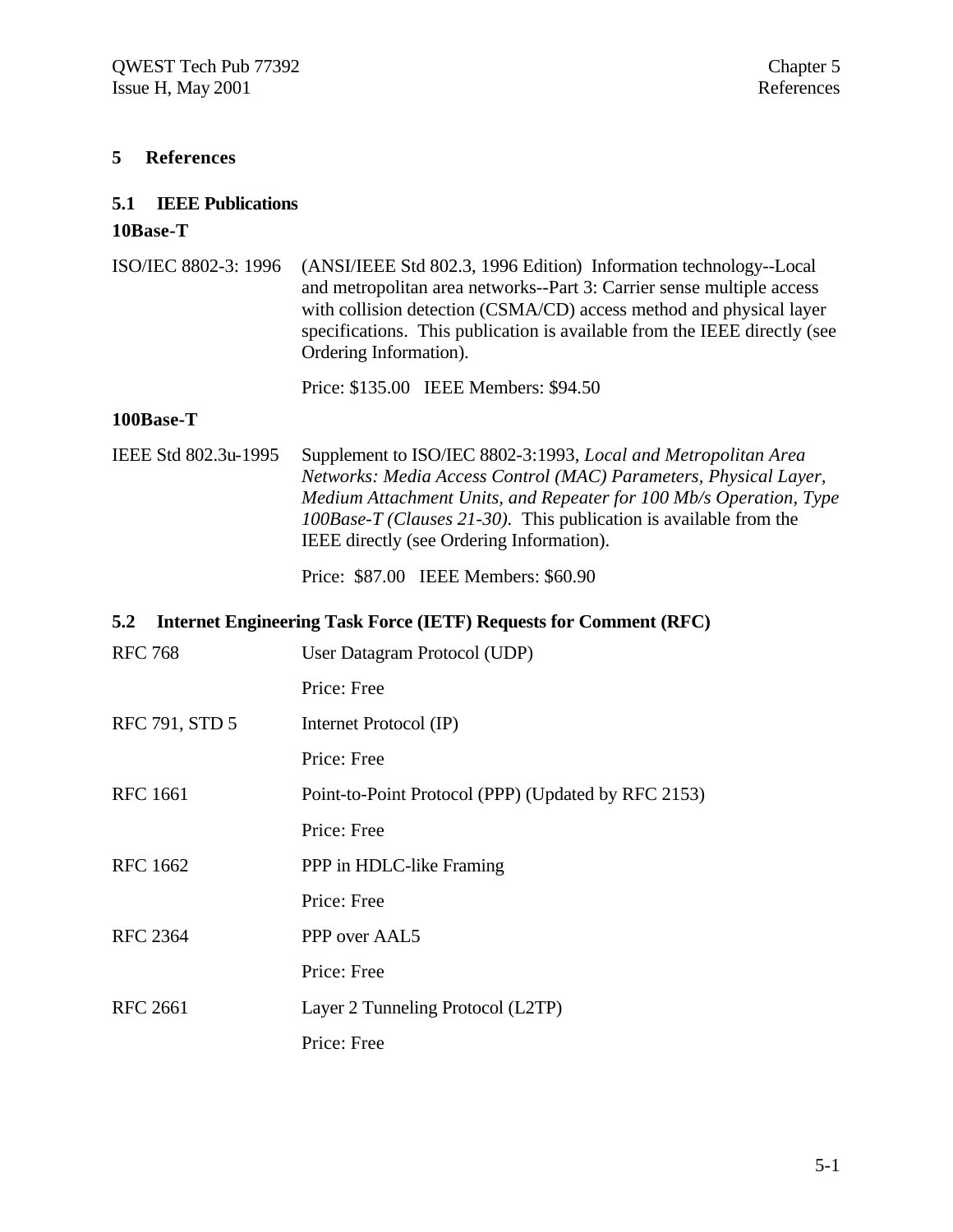| <b>RFC 2684</b> | Multiprotocol Encapsulation over ATM Adaptation Layer 5 |
|-----------------|---------------------------------------------------------|
|                 | Price Free                                              |

#### **5.3 American National Standards Institute (ANSI) Publications**

| ANSI T1.224-1997               | Information Interchange — Structure and Representation of Network<br>Channel (NC) and Network Channel Interface (NCI) Codes for the<br><b>North American Telecommunications System.</b> |
|--------------------------------|-----------------------------------------------------------------------------------------------------------------------------------------------------------------------------------------|
| $\lambda$ MMT $\pi$ 1.601.1000 | $T = 1$ $T = 1$ $T = 10$ $T = 11$ $T = 11$                                                                                                                                              |

- ANSI T1.601-1992 Telecommunications -*Integrated Services Digital Network (ISDN) Basic Access Interface for Use on Metallic Loops for Application on the Network side on the NT (Layer 1 Specification).*
- ANSI T1.413 –1998 Telecommunications-Issue 2 *Network and Customer Installation Interfaces – Asymmetric Digital Subscriber Line (ADSL) Metallic Interface.*

#### **5.4 Qwest Corporation Publication**

Qwest Corporation. Technical Publication 77378

Qwest Corporation *ATM Cell Relay Service, Issue D, February 1998*

Qwest Corporation Technical Publication 77399

Qwest Corporation *Digital Data Service 2-Wire, Issue A, November 1999*

#### **5.5 Cisco Systems, Inc. Publications**

Cisco SystemsTM Document 78-6088-02 *Carrierless AM/PM Rate Adaptive Digital Subscriber Line, January 29, 1999* Cisco SystemsTM Document 78-6089-01 *EZ-DSL Microfilter Specification, October 2, 1998*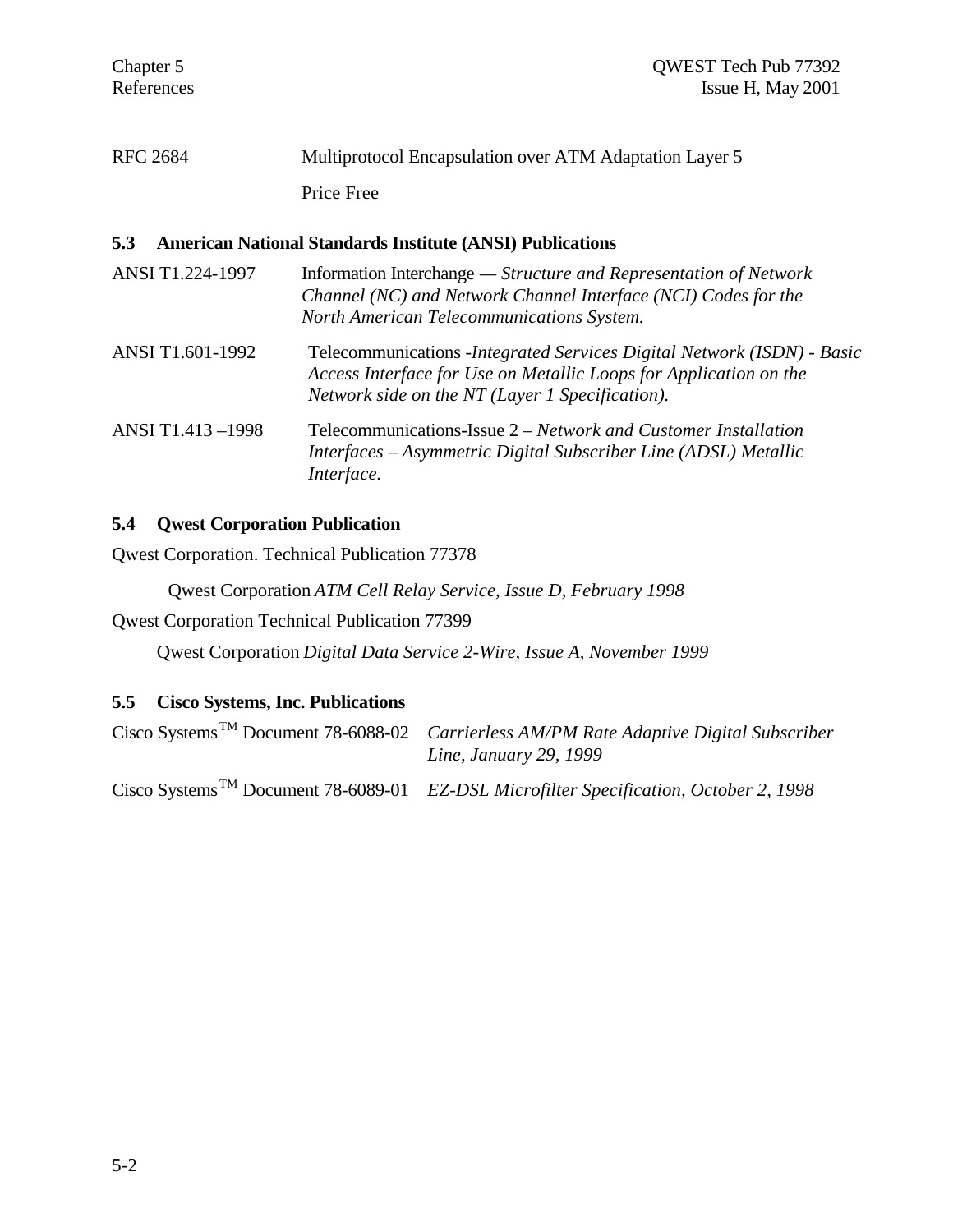#### **5.6 Ordering Information**

All documents are subject to change and their citation in this document reflects the most current information available at the time of printing. Readers are advised to check status and availability of all documents.

Ordering Information for Employees of Qwest Communications Company.

Central Distribution Center (CDC) 1005 17th St., S – 30 Denver, CO 80202 (303) 896-9446

Most Qwest Corporation publications are available to employees on the company network (E\*MEDIA). Call the above number for further information.

Those who are not Qwest employees may order:

• Institute of Electrical and Electronic Engineers (IEEE) Publications from:

The Institute of Electrical and Electronics Engineers (IEEE) 445 Hoes Lane

P.O. Box 1331 Piscataway, NJ 08855-1331 Phone: 1-800-678-IEEE (in the US and Canada) (908) 981-0060 (outside of the US and Canada)

• Internet Engineering Task Force (IETF) Requests for Comment (RFC):

All RFCs are available on the Internet at various web pages. One source is the RFC Editors Homepage at URL http://www.rfc-editor.org/

• American National Standards Institute (ANSI) documents from:

American National Standards Institute

Attn: Customer Service 11 West 42nd Street New York, NY 10036 Phone: (212) 642-4900 Fax (212) 302-1286

ANSI has a catalog available which describes their publications.